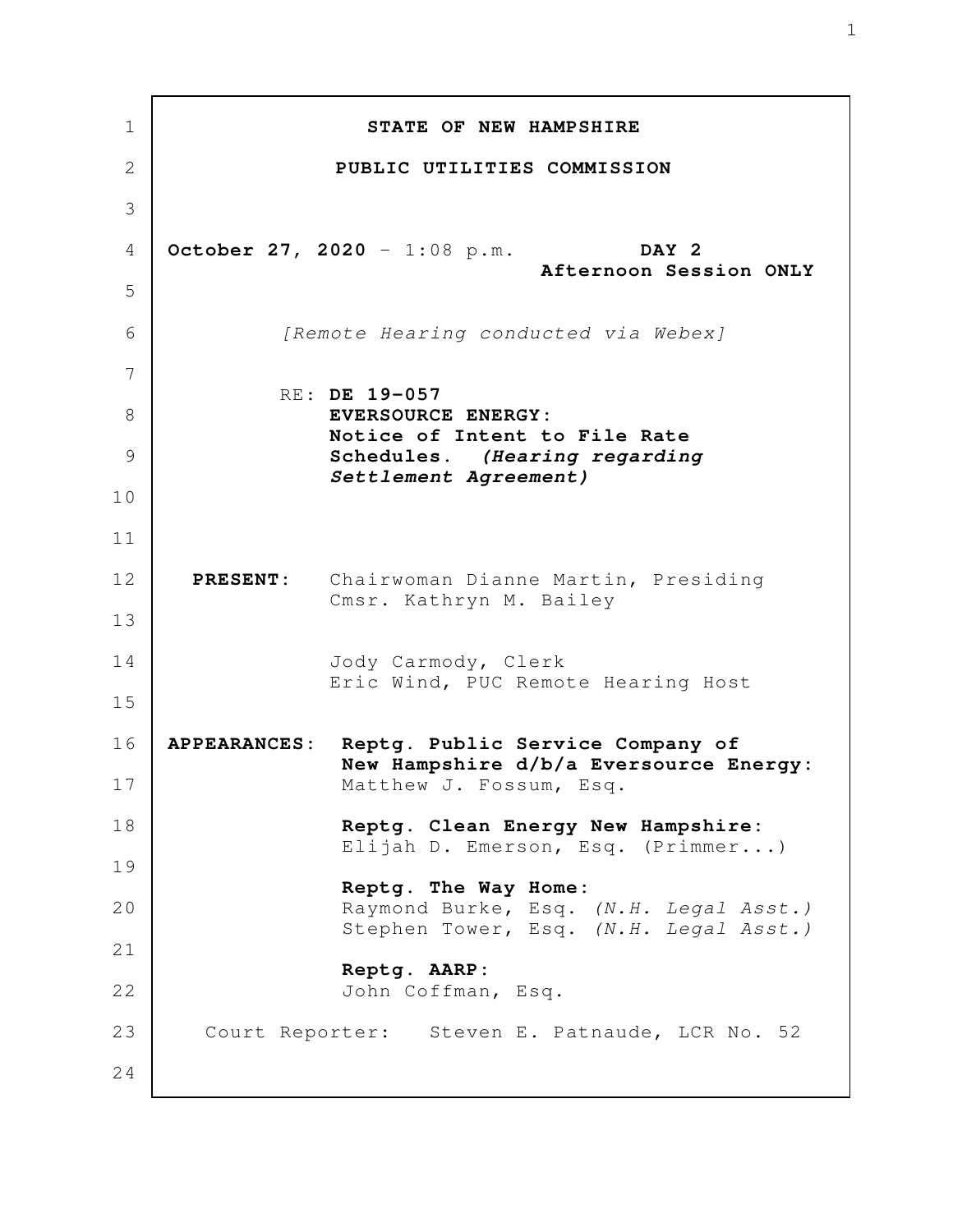| $\mathbf 1$    |                                                                      |
|----------------|----------------------------------------------------------------------|
| $\mathbf{2}$   | APPEARANCES: (C o n t i n u e d)                                     |
| 3              | Reptg. Residential Ratepayers:                                       |
| $\overline{4}$ | D. Maurice Kreis, Esq., Consumer Adv.<br>Office of Consumer Advocate |
| 5              | Reptg. PUC Staff:<br>Suzanne G. Amidon, Esq.                         |
| 6              | Brian D. Buckley, Esq.<br>Scott M. Mueller, Esq. (S. Mueller Law)    |
| 7              |                                                                      |
| $\,8\,$        |                                                                      |
| $\mathcal{G}$  |                                                                      |
| 10             |                                                                      |
| 11             |                                                                      |
| 12             |                                                                      |
| 13             |                                                                      |
| 14             |                                                                      |
| 15             |                                                                      |
| 16             |                                                                      |
| $17$           |                                                                      |
| $1\,8$         |                                                                      |
| 19             |                                                                      |
| 20             |                                                                      |
| 21             |                                                                      |
| 22             |                                                                      |
| 23             |                                                                      |
| 24             |                                                                      |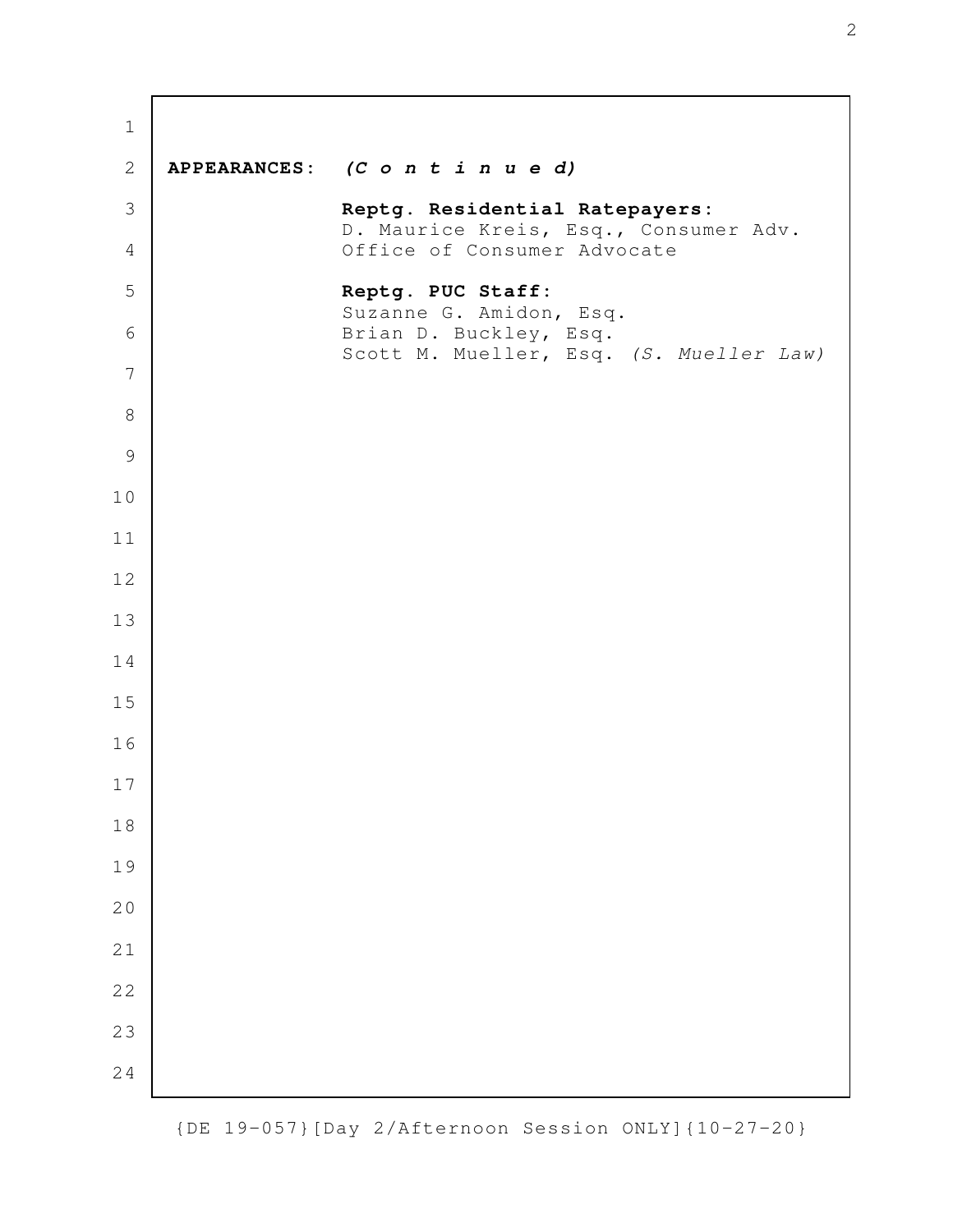**I N D E X PAGE NO. WITNESS PANEL: EDWARD A. DAVIS DOUGLAS P. HORTON SCOTT J. RUBIN RON NELSON RICHARD CHAGNON** Direct examination by Mr. Coffman 5 Direct examination by Mr. Fossum 10 Direct examination by Mr. Kreis 24 Direct examination by Mr. Buckley 31 Interrogatories by Cmsr. Bailey 7, 34, 38 Interrogatories by Chairwoman Martin 36, 62 Redirect examination by Mr. Buckley 66 

{DE 19-057}[Day 2/Afternoon Session ONLY]{10-27-20}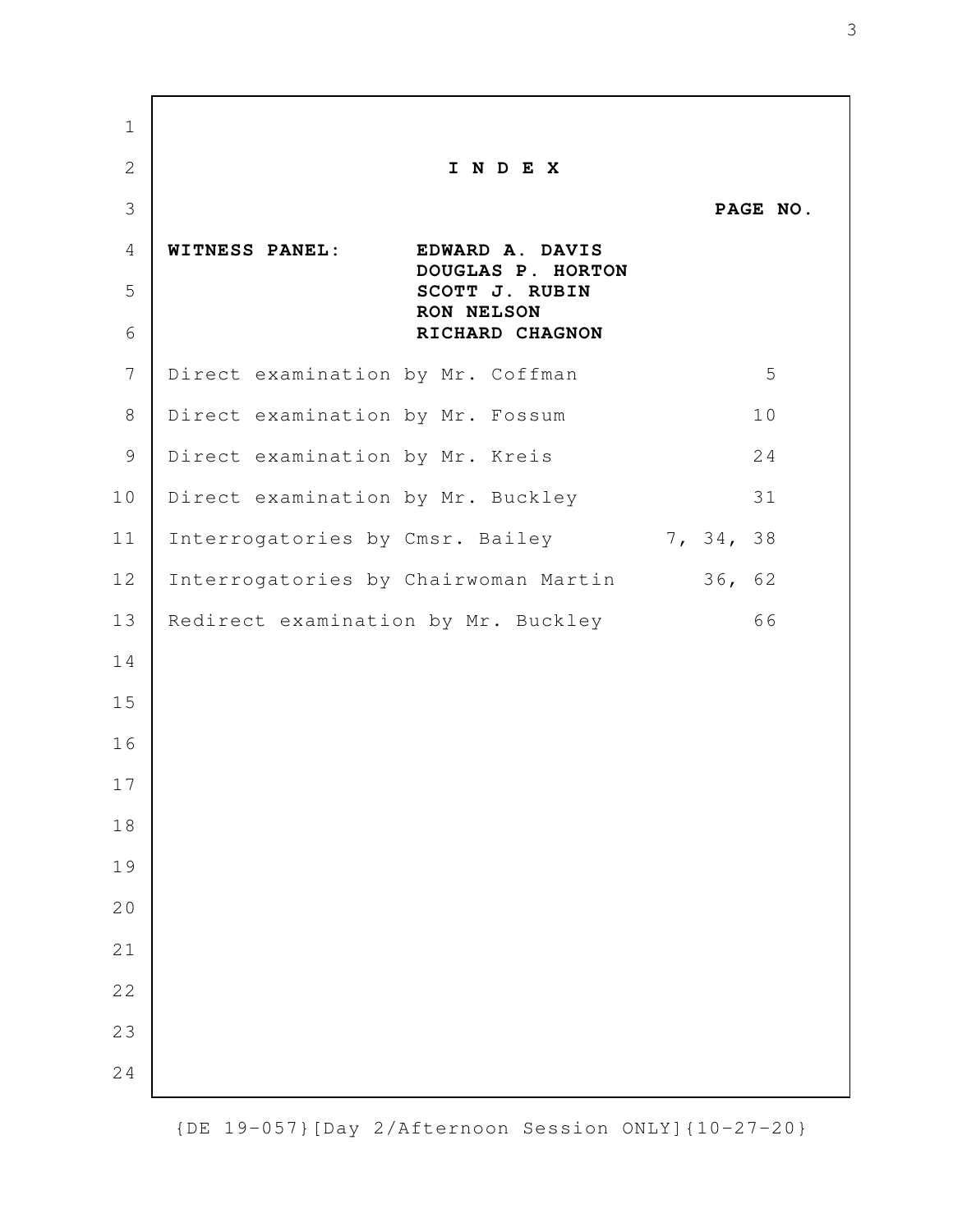*(Hearing resumed at 1:08 p.m.)* **P R O C E E D I N G** CHAIRWOMAN MARTIN: Why don't we go on the record. And, Mr. Coffman, what is your request? MR. COFFMAN: Yes. Unfortunately, my witness, Scott Rubin, has a conflict that has developed. He's in a Connecticut PURA utility hearing at the moment, and is scheduled to go on at 1:30, I think. So, if I could ask for the Commission's indulgence to allow Mr. Rubin to go first on this panel, that would, I think, eliminate his conflict. CHAIRWOMAN MARTIN: Any objection? MR. FOSSUM: None. CHAIRWOMAN MARTIN: Okay. Seeing none, why don't we swear in the entire panel, and start with Mr. Rubin and Mr. Coffman. MR. COFFMAN: Thank you very much. MS. AMIDON: Madam Chairwoman, one procedural issue again. For this panel, again Brian Buckley will be conducting the questioning. So, I just wanted to alert you to that. And, so, I'll put myself on mute. Thank you. 1 2 3 4 5 6 7 8 9 10 11 12 13 14 15 16 17 18 19 20 21 22 23 24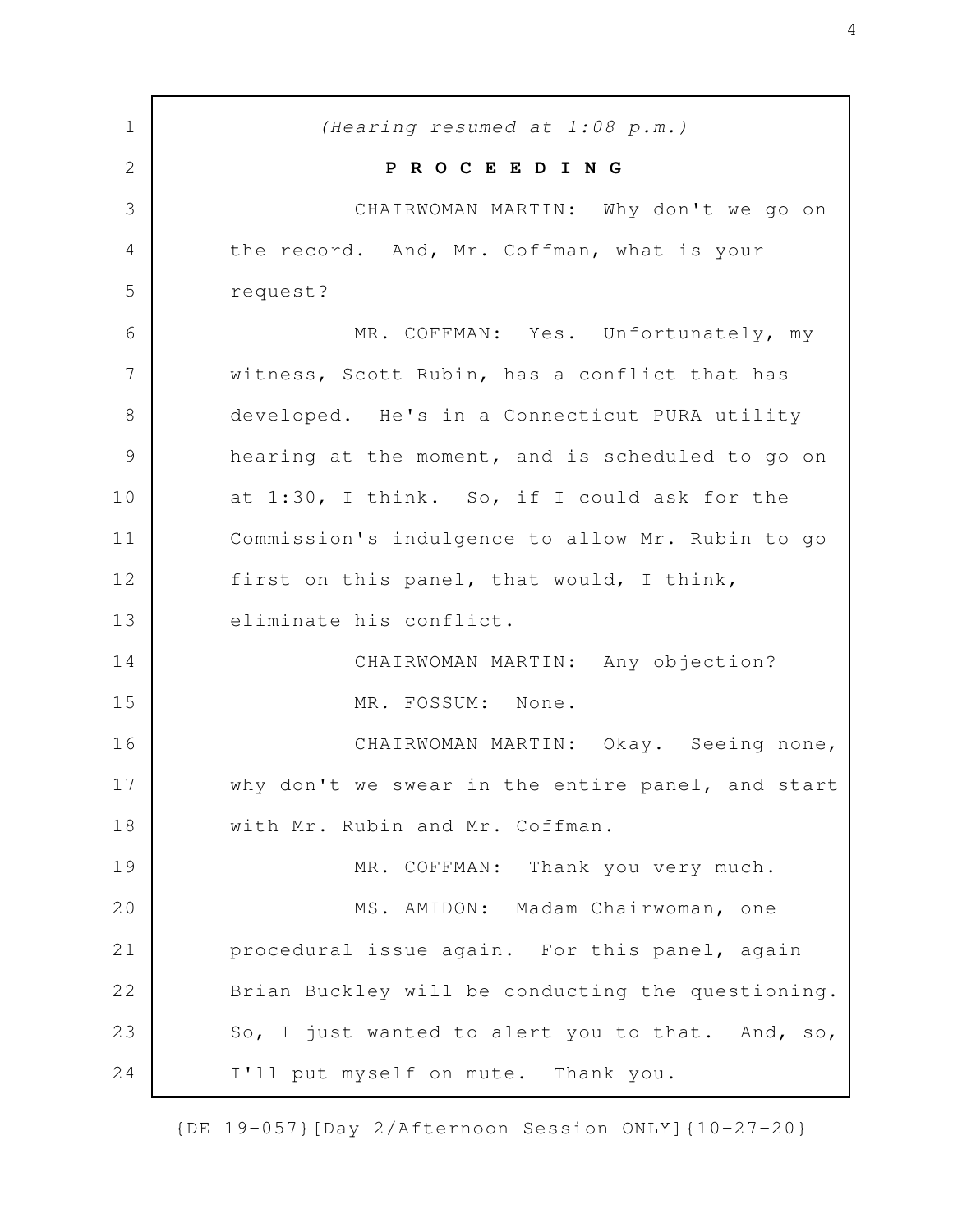| $\mathbf 1$   | CHAIRWOMAN MARTIN: Okay. Thank you                    |
|---------------|-------------------------------------------------------|
| 2             | for letting me know.                                  |
| 3             | All right. Mr. Patnaude, could you                    |
| 4             | swear in the witnesses.                               |
| 5             | (Whereupon Edward A. Davis,                           |
| 6             | Scott J. Rubin, and Ron Nelson were                   |
| 7             | duly sworn by the Court Reporter.)                    |
| 8             | CHAIRWOMAN MARTIN: All right.                         |
| $\mathcal{G}$ | Mr. Coffman.                                          |
| 10            | MR. COFFMAN: Thank you.                               |
| 11            | EDWARD A. DAVIS, SWORN                                |
| 12            | DOUGLAS HORTON, PREVIOUSLY SWORN                      |
| 13            | SCOTT J. RUBIN, SWORN                                 |
| 14            | RON NELSON, SWORN                                     |
| 15            | RICHARD CHAGNON, PREVIOUSLY SWORN                     |
| 16            | DIRECT EXAMINATION                                    |
| 17            | BY MR. COFFMAN:                                       |
| 18            | Mr. Rubin, could you please state your full name<br>Q |
| 19            | and your role as relates to this case?                |
| 20            | (Rubin) Scott, I use the middle initial "J.",<br>Α    |
| 21            | Rubin, R-u-b-i-n. I was retained by AARP as an        |
| 22            | independent consultant and expert witness in this     |
| 23            | matter.                                               |
| 24            | And are you the same Scott J. Rubin that was<br>Q     |
|               |                                                       |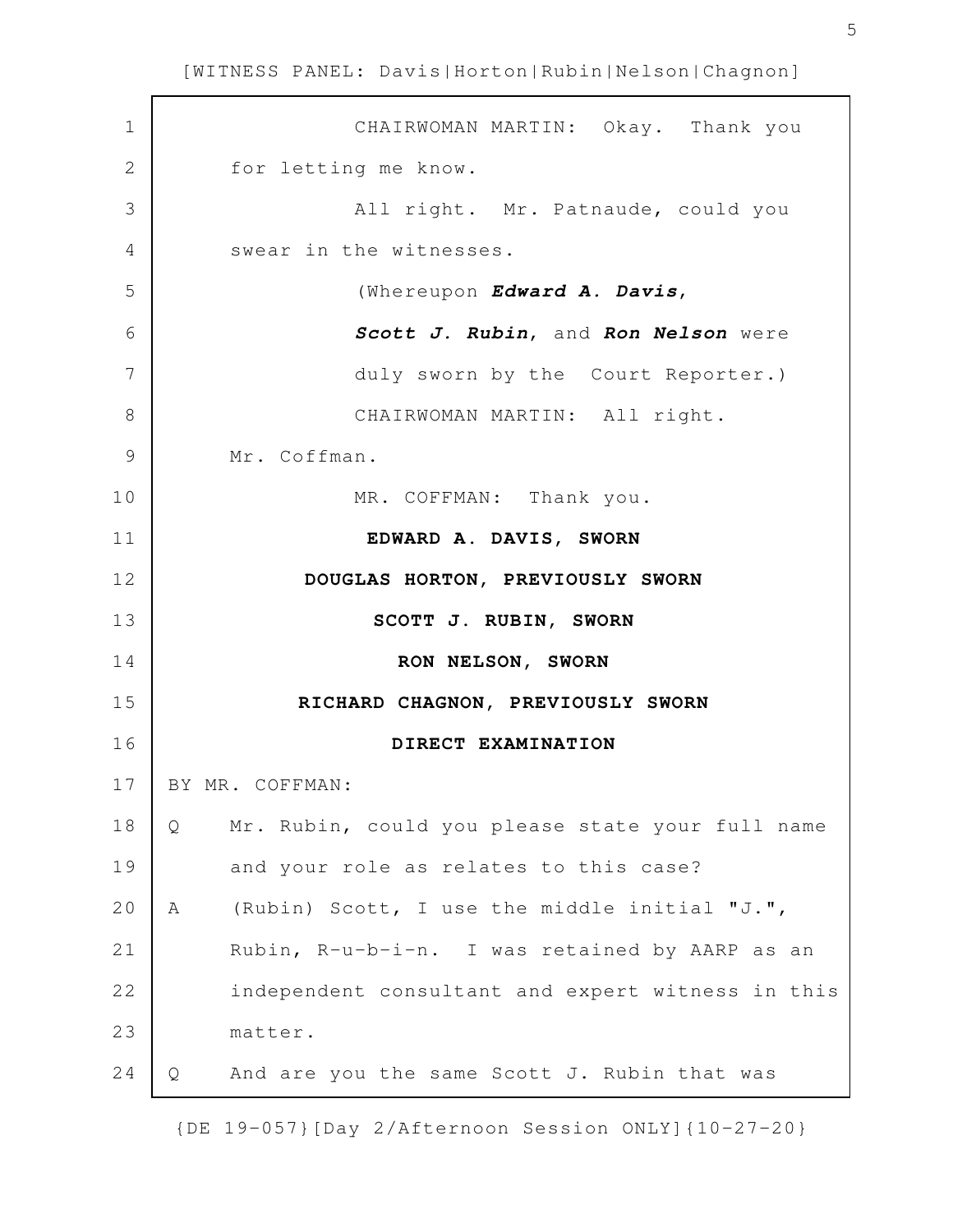| $\mathbf 1$    |   | caused to provide prefiled direct testimony on    |
|----------------|---|---------------------------------------------------|
| $\mathbf{2}$   |   | December 20, 2019, on the subject of rate design? |
| $\mathfrak{Z}$ | Α | (Rubin) Yes.                                      |
| $\overline{4}$ | Q | And, if I were to $--$ if I were to ask you those |
| 5              |   | questions on that date, would those answers be    |
| 6              |   | true to your best information and belief?         |
| $\overline{7}$ | Α | (Rubin) Yes, they would.                          |
| $\,8\,$        | Q | And have you been qualified as an expert before   |
| $\mathcal{G}$  |   | at the New Hampshire Commission?                  |
| 10             | Α | (Rubin) Yes, I have. I've appeared as a witness   |
| 11             |   | for the Office of Consumer Advocate on, goodness, |
| 12             |   | numerous occasions, and cover a four or five year |
| 13             |   | period. It's been a couple of years since I've    |
| 14             |   | been in New Hampshire. It's a pleasure to be      |
| 15             |   | back, even though it's virtual.                   |
| 16             |   | MR. COFFMAN: Great. Well, I would --              |
| 17             |   | I believe that's sufficient, I guess, to offer    |
| 18             |   | Mr. Rubin up for any questions.                   |
| 19             |   | CHAIRWOMAN MARTIN: Before we move on,             |
| 20             |   | do you intend to introduce his prefiled testimony |
| 21             |   | as Exhibit 23?                                    |
| 22             |   | MR. COFFMAN: I'm sorry, I didn't hear             |
| 23             |   | that.                                             |
| 24             |   | CHAIRWOMAN MARTIN: Do you intend to               |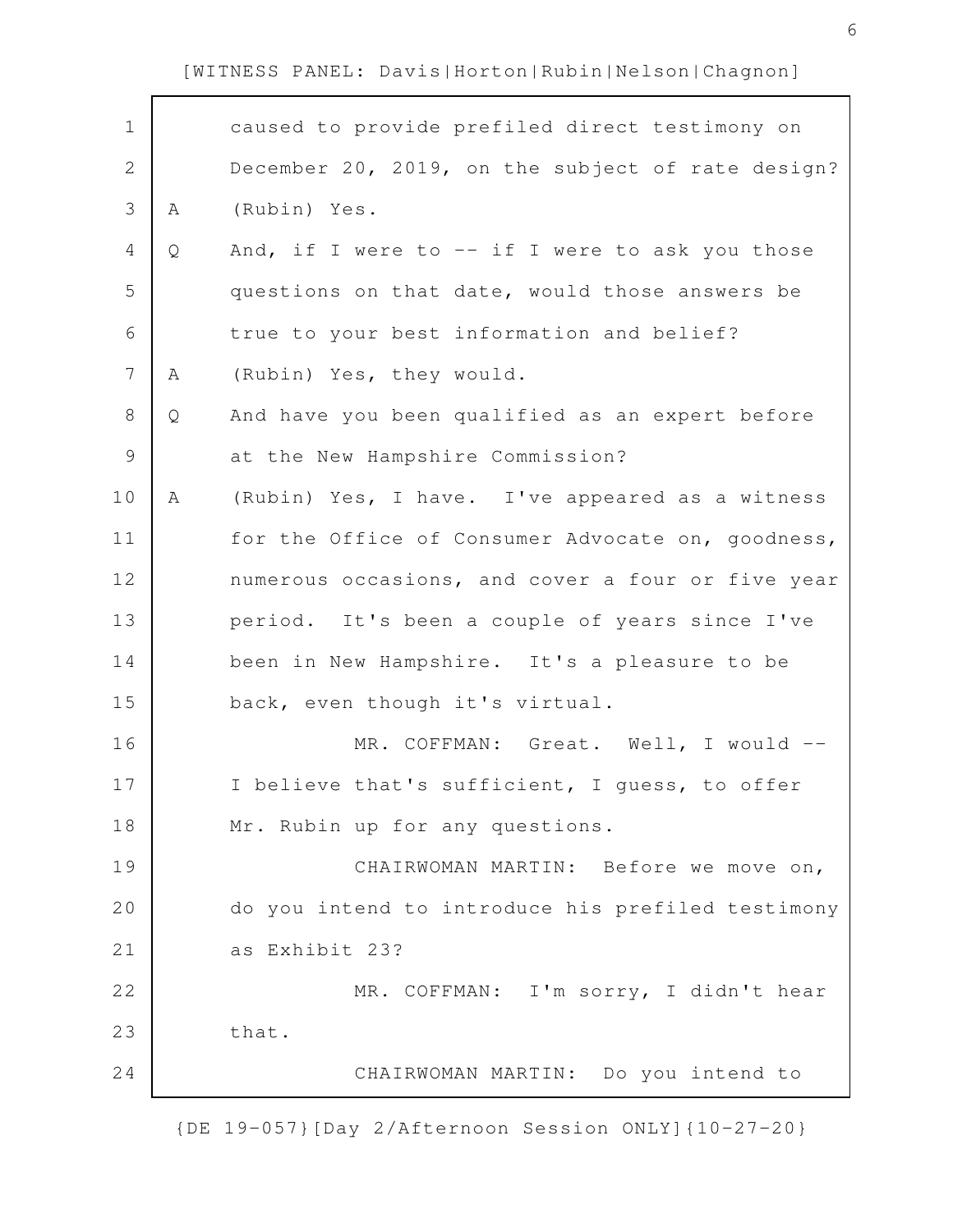| $\mathbf 1$   | introduce his prefiled testimony as "Exhibit 23"?      |
|---------------|--------------------------------------------------------|
| $\mathbf{2}$  | MR. COFFMAN: Yes. Yes, I would --                      |
| 3             | that testimony from December 20th, which has been      |
| 4             | marked as "Exhibit 23", I would offer into the         |
| 5             | evidence for this matter.                              |
| 6             | CHAIRWOMAN MARTIN: Okay. Thank you.                    |
| 7             | Commissioner Bailey, I think, perhaps we should        |
| 8             | go straight to asking questions of the witness         |
| $\mathcal{G}$ | with the time constraint.                              |
| 10            | CMSR. BAILEY: Okay.                                    |
| 11            | BY CMSR. BAILEY:                                       |
| 12            | Mr. Rubin, can you tell me what provisions of the<br>Q |
| 13            | Settlement Agreement benefit AARP, and why you         |
| 14            | believe that it's just and reasonable?                 |
| 15            | (Rubin) Yes. I'd be happy to, Commissioner.<br>A       |
| 16            | Obviously, AARP was concerned about the overall        |
| 17            | size of the rate increase. As with any                 |
| 18            | settlement, there were a lot of compromises and        |
| 19            | give-and-take.                                         |
| 20            | Personally, I'm not thrilled with a                    |
| 21            | rate increase of this magnitude. But I                 |
| 22            | understand why the Parties were, you know,             |
| 23            | negotiated it the way they did.                        |
| 24            | Specifically, for AARP, one of our                     |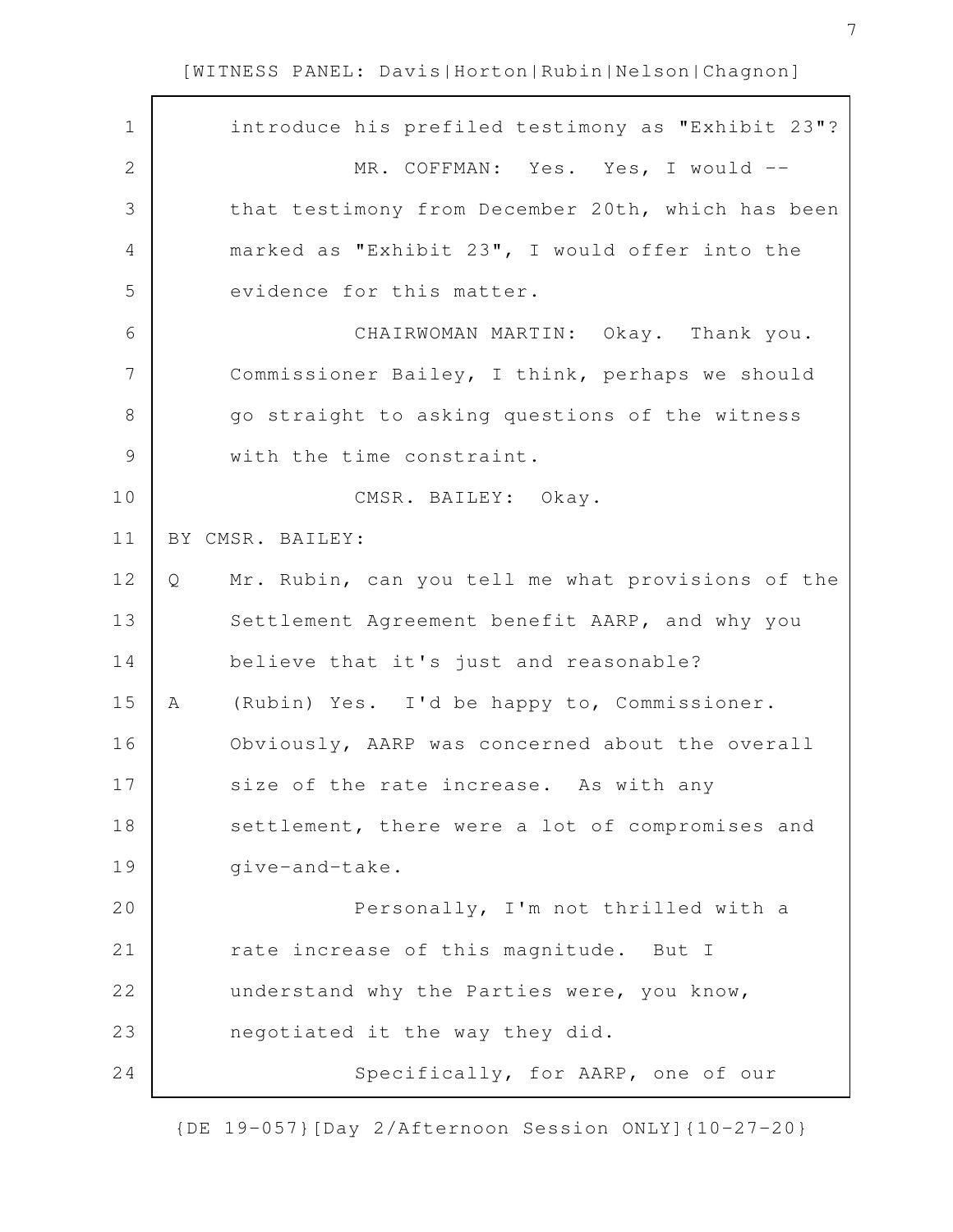| $\mathbf 1$   | major concerns was that the Company had requested |
|---------------|---------------------------------------------------|
| $\mathbf{2}$  | a larger increase for the residential class than  |
| 3             | for any other class. That issue has been          |
| 4             | resolved in this Settlement, so that all classes, |
| 5             | except streetlighting, receive the same           |
| 6             | percentage increase in their distribution rates.  |
| 7             | We also were very concerned about the             |
| 8             | proposed increase in the residential customer     |
| $\mathcal{G}$ | charge. That issue was compromised. The           |
| 10            | Settlement adopts the temporary rate level of     |
| 11            | customer charge. So, it's a small increase over   |
| 12            | the preexisting permanent rate, but no further    |
| 13            | increase from what customers are seeing on their  |
| 14            | bills today. And the Settlement also provides     |
| 15            | that any further increases before the next rate   |
| 16            | case, such as for step increases and so on, will  |
| 17            | apply solely to the per kilowatt-hour charges for |
| 18            | residential customers. So that customer charge    |
| 19            | will not increase further until there's another   |
| 20            | base rate case.                                   |
| 21            | So, in my mind, those are the major               |
| 22            | provisions in the Settlement that benefit         |
| 23            | residential customers. Obviously, I can't go      |
| 24            | into details about all of the negotiations, but   |
|               |                                                   |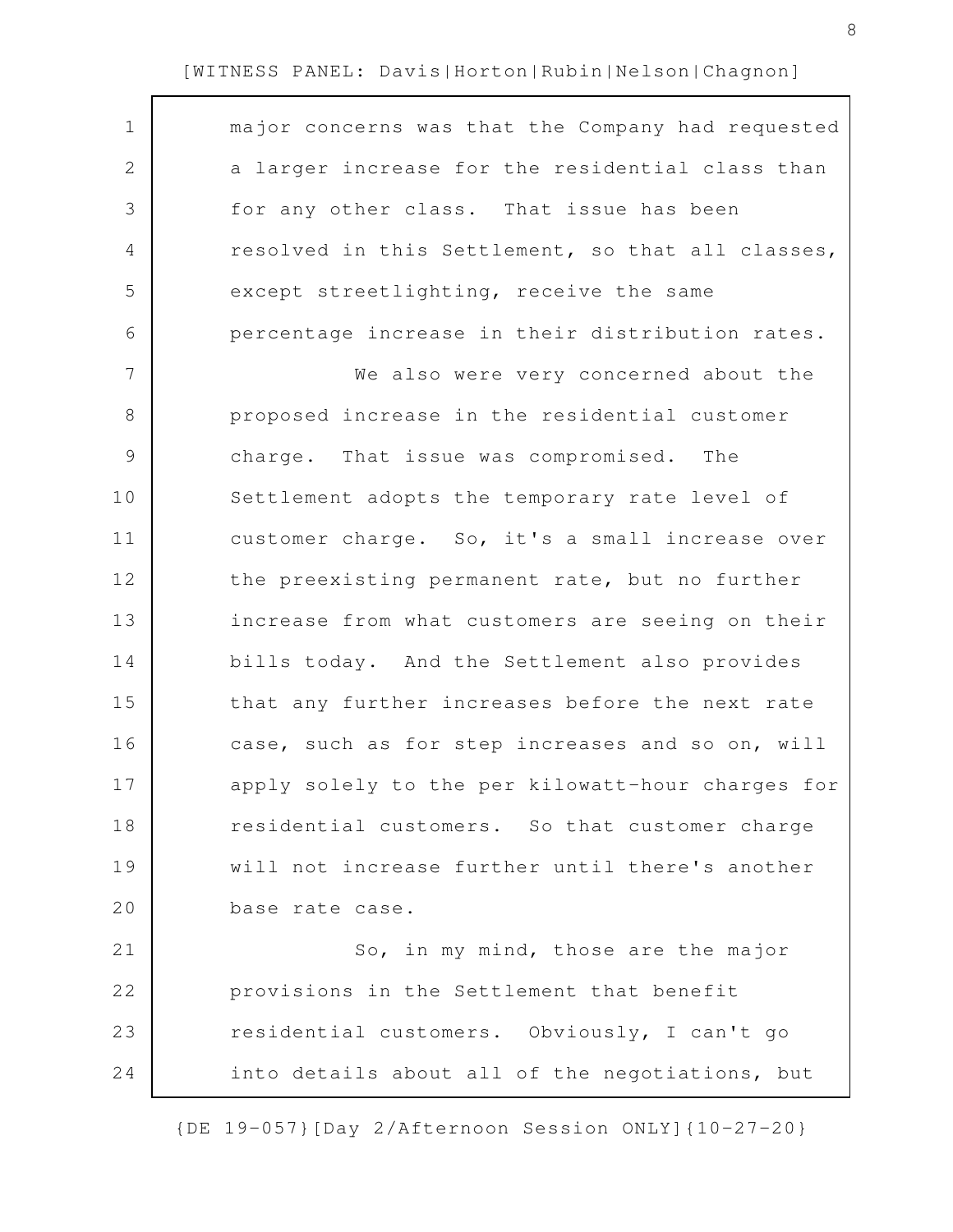| $\mathbf 1$   | there were other items in the Settlement where    |
|---------------|---------------------------------------------------|
| $\mathbf{2}$  | AARP was an active participant in, again,         |
| 3             | negotiating a compromise between what the Company |
| 4             | was requesting and what we felt was a reasonable  |
| 5             | result.                                           |
| 6             | CMSR. BAILEY: Okay. Thank you.                    |
| 7             | That's all I have for you.                        |
| 8             | WITNESS RUBIN: Thank you,                         |
| $\mathcal{G}$ | Commissioner.                                     |
| 10            | CHAIRWOMAN MARTIN: And thank you. I               |
| 11            | don't have any other questions.                   |
| 12            | And, so, it makes sense to release this           |
| 13            | witness at this point, so that he can get to his  |
| 14            | next proceeding.                                  |
| 15            | MR. COFFMAN: Okay.                                |
| 16            | WITNESS RUBIN: Thank you, Chairwoman              |
| 17            | Martin. I appreciate the accommodation of being   |
| 18            | able to go slightly out of order. And, yes, off   |
| 19            | to my next hearing, I guess. So, thank you.       |
| 20            | CHAIRWOMAN MARTIN: You're very                    |
| 21            | welcome.                                          |
| 22            | MR. COFFMAN: Thank you, Madam Chair.              |
| 23            | CHAIRWOMAN MARTIN: You're welcome.                |
| 24            | Which attorney would like to go next with their   |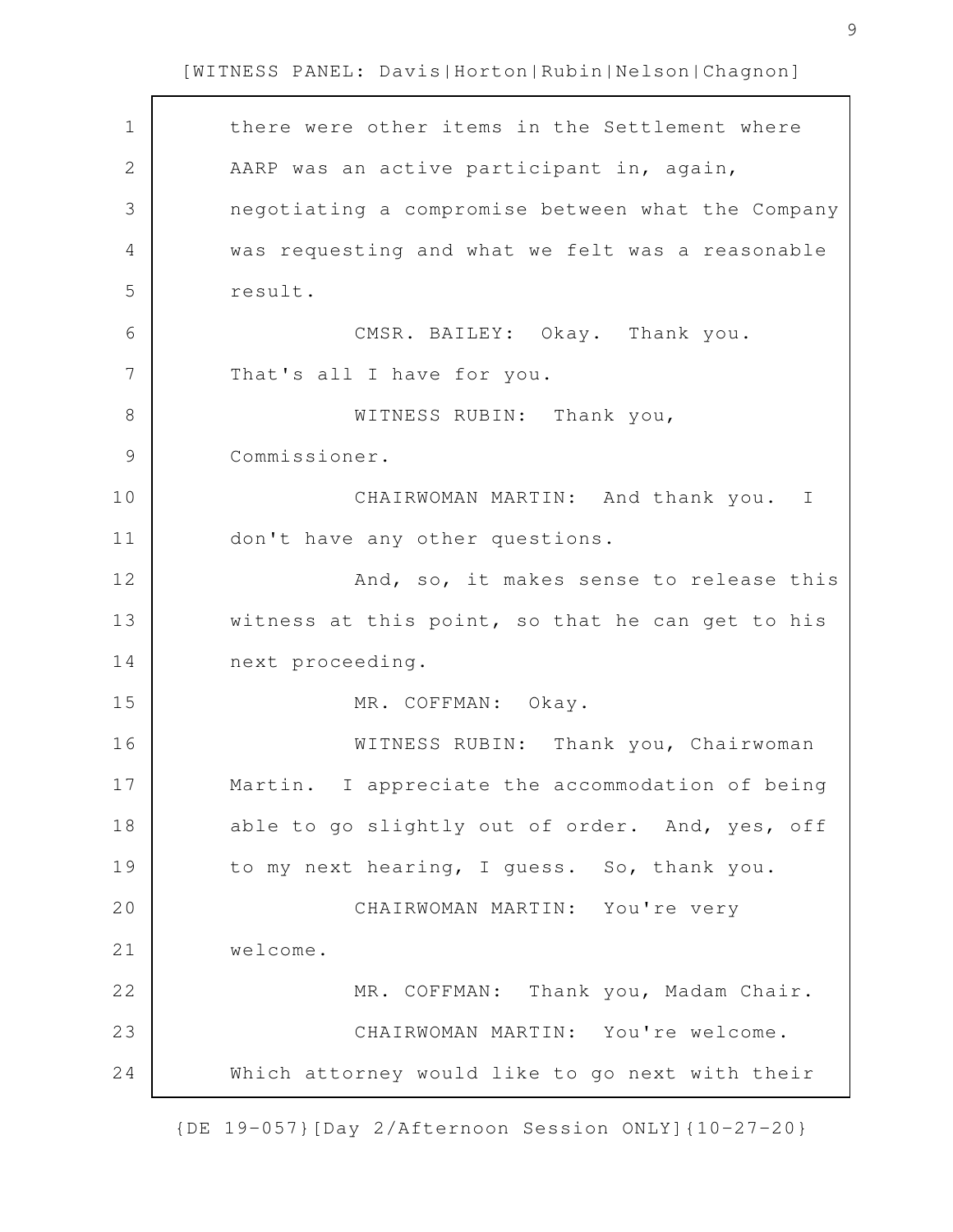| $\mathbf 1$   |   | witness?                                          |
|---------------|---|---------------------------------------------------|
| $\mathbf{2}$  |   | MR. FOSSUM: I'm fine to step in,                  |
| 3             |   | unless somebody else wants to push me out of the  |
| 4             |   | way.                                              |
| 5             |   | CHAIRWOMAN MARTIN: All right. Go                  |
| 6             |   | ahead.                                            |
| 7             |   | MR. FOSSUM: Thank you. This                       |
| 8             |   | afternoon, we have Douglas Horton, who has        |
| $\mathcal{G}$ |   | already been qualified, so, I'll move on to our   |
| 10            |   | other witness, Edward Davis.                      |
| 11            |   | DIRECT EXAMINATION (resumed)                      |
| 12            |   | BY MR. FOSSUM:                                    |
| 13            | Q | Mr. Davis, could you please state your name, your |
| 14            |   | position, and your responsibilities for the       |
| 15            |   | record? You're on mute.                           |
| 16            | A | (Davis) How's that?                               |
| 17            | Q | Better. Thank you.                                |
| 18            | Α | (Davis) Thank you. So, good afternoon. My name    |
| 19            |   | is Edward A. Davis. I am the Director of Rates    |
| 20            |   | for Eversource Energy. My responsibilities        |
| 21            |   | include rate design, cost of service, rate and    |
| 22            |   | tariff administration for the gas and electric    |
| 23            |   | subsidiaries of Eversource Energy.                |
| 24            | Q | And, Mr. Davis, did you file, back on May 28th,   |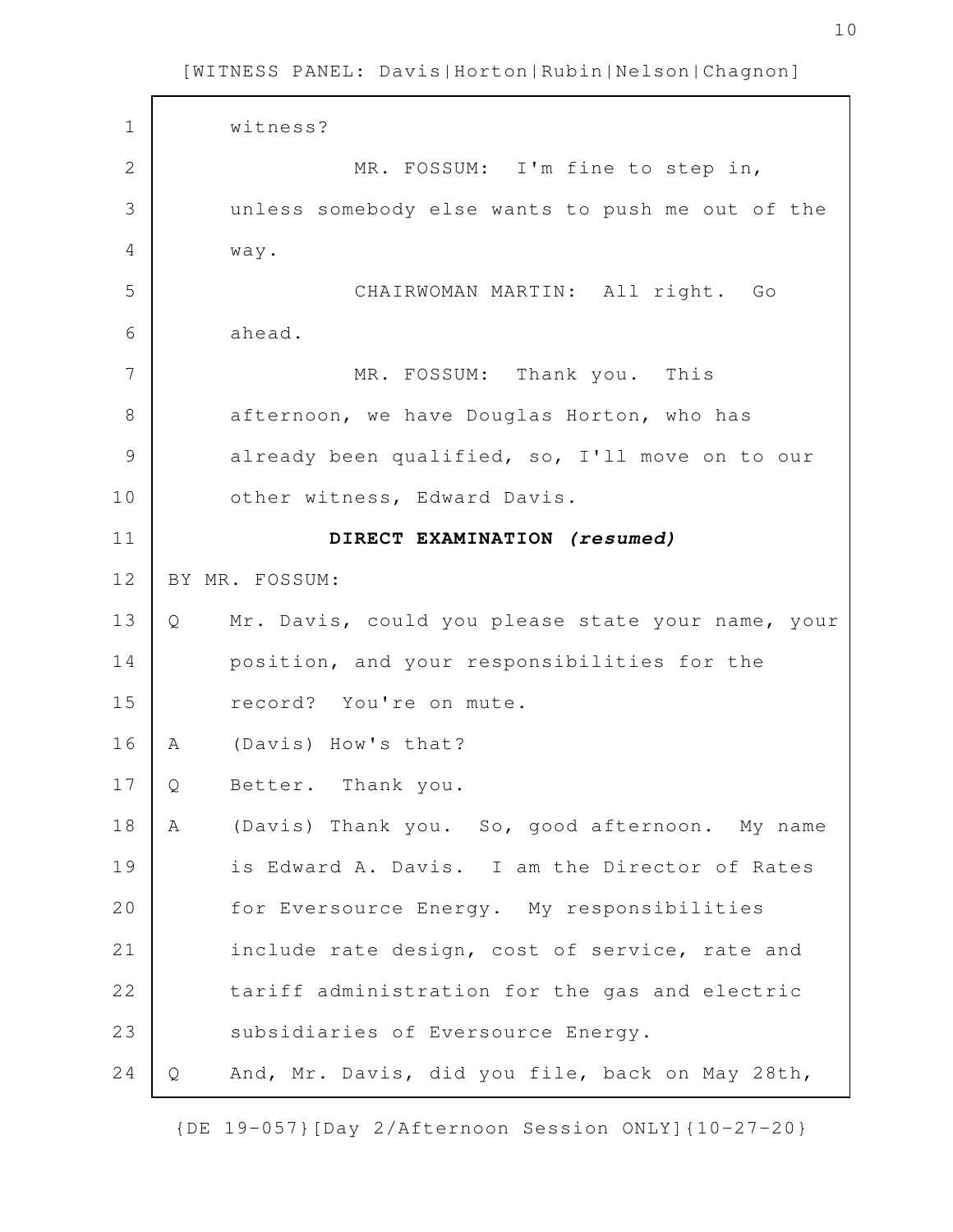| $\mathbf 1$    |   | 2019, testimony and attachments that have been    |
|----------------|---|---------------------------------------------------|
| $\overline{2}$ |   | marked as "Exhibit 16"?                           |
| 3              | Α | (Davis) Yes.                                      |
| 4              | Q | And was that testimony prepared by you or at your |
| 5              |   | direction?                                        |
| 6              | Α | (Davis) Yes, it was.                              |
| 7              | Q | Do you have any corrections to that testimony?    |
| $\,8\,$        | Α | (Davis) I do not.                                 |
| $\mathsf{S}$   | Q | And do you adopt that testimony as your testimony |
| 10             |   | for this proceeding?                              |
| 11             | A | (Davis) Yes, I do.                                |
| 12             | Q | And, Mr. Davis, did you also file testimony and   |
| 13             |   | attachments as part of the Company's March 4th,   |
| 14             |   | 2020 submission, and which have been marked as    |
| 15             |   | "Exhibit 51"?                                     |
| 16             | A | (Davis) Yes.                                      |
| 17             | Q | And was that likewise prepared by you or at your  |
| 18             |   | direction?                                        |
| 19             | A | (Davis) Yes, it was.                              |
| 20             | Q | And do you have any corrections to that testimony |
| 21             |   | this morning -- or, this afternoon?               |
| 22             | A | (Davis) I do not.                                 |
| 23             | Q | And do you adopt that as your testimony for this  |
| 24             |   | proceeding?                                       |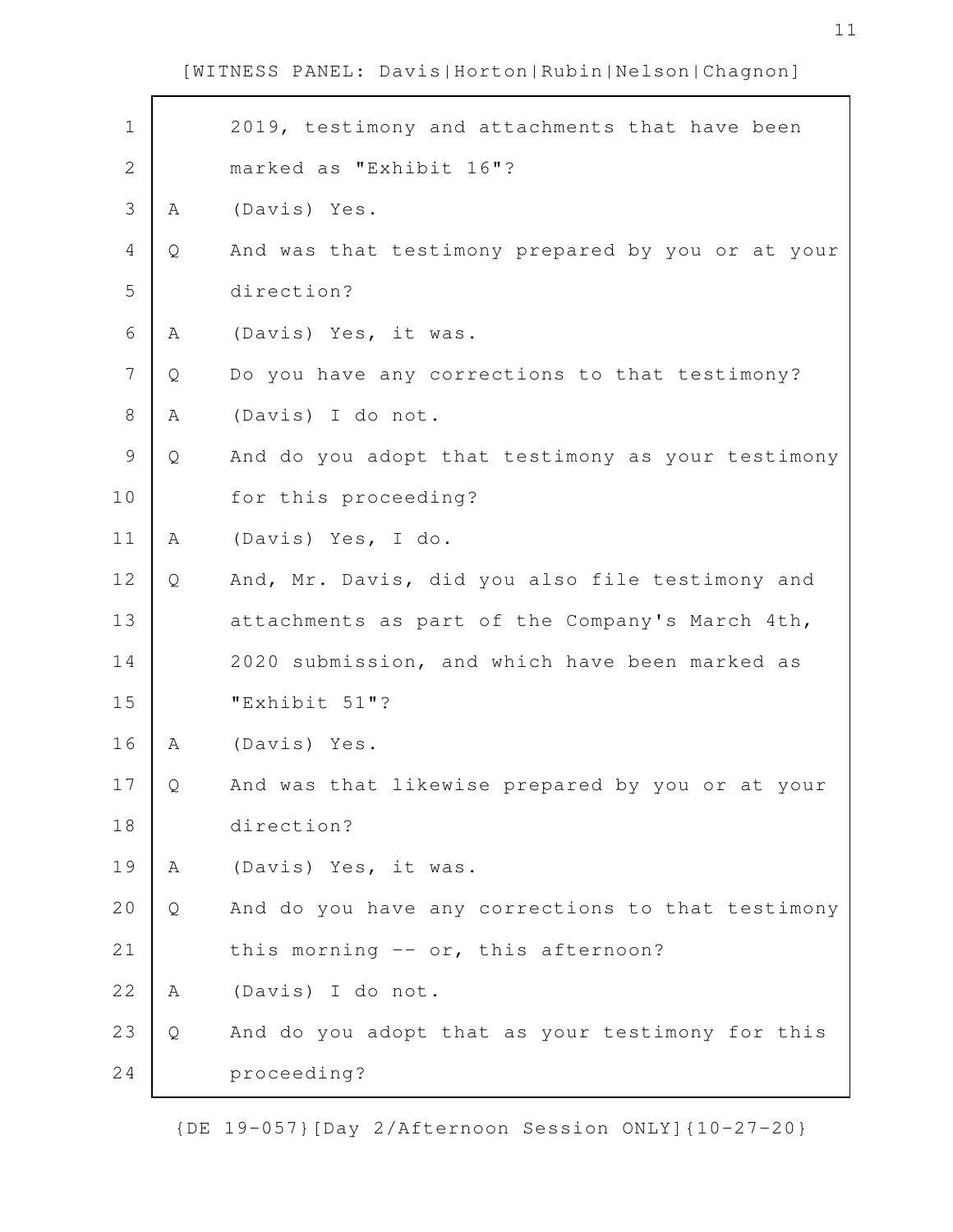$\mathbf{r}$ 

| $\mathbf 1$ | Α | (Davis) Yes, I do.                                  |
|-------------|---|-----------------------------------------------------|
| 2           | Q | And, Mr. Davis, did you participate in the          |
| 3           |   | discussions and negotiations and drafting of the    |
| 4           |   | Settlement Agreement that's presently pending       |
| 5           |   | before the Commission?                              |
| 6           | Α | (Davis) Yes, I did.                                 |
| 7           | Q | And you are familiar with the terms of that         |
| $8\,$       |   | Settlement Agreement?                               |
| 9           | Α | (Davis) I am.                                       |
| 10          | Q | All right. Well, Mr. Davis, if I could have you     |
| 11          |   | begin by turning to Section $17 - -1$ 'm sorry, not |
| 12          |   | "17", Section 14 of the Settlement.                 |
| 13          | Α | (Davis) Okay.                                       |
| 14          | Q | I'd like to basically just go through what is       |
| 15          |   | there more or less in order. Could you please       |
| 16          |   | explain what is being required by the various       |
| 17          |   | provisions in this Section 14?                      |
| 18          | Α | (Davis) Certainly. So, in Sections 14.1 and         |
| 19          |   | 14.2, we have some relatively small, if you will,   |
| 20          |   | tariff issues and we've addressed them.             |
| 21          |   | Section 14.1 has to do with fees and                |
| 22          |   | charges. So, we have updated charges based on       |
| 23          |   | current costs and fees. There's some new<br>$--a$   |
| 24          |   | couple of new charges and fees.                     |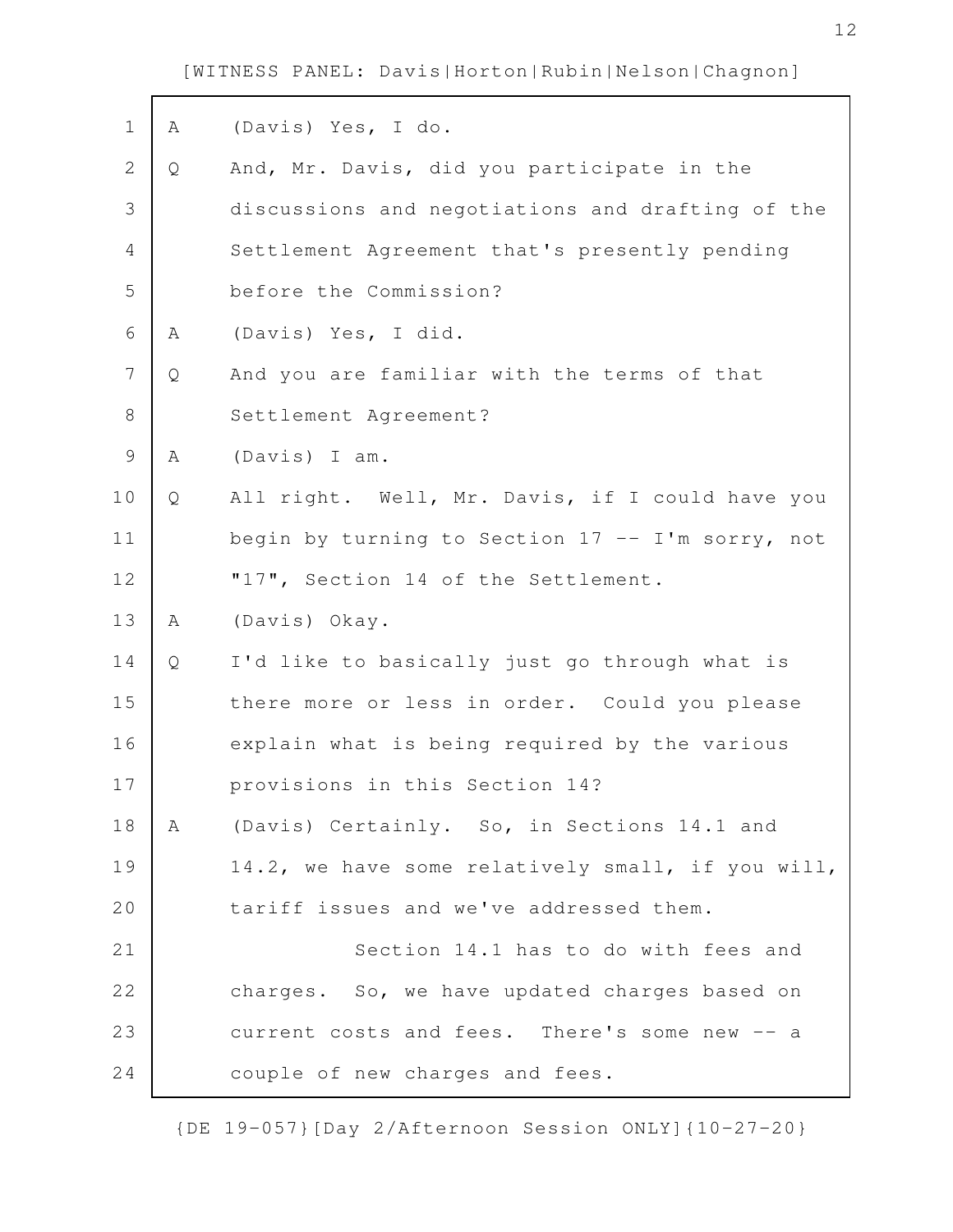| $\mathbf 1$   | Section 14.2 addresses a supplier                 |
|---------------|---------------------------------------------------|
| 2             | blocking proposal that we had submitted           |
| 3             | originally.                                       |
| 4             | Section 14.7, more along the relatively           |
| 5             | smaller issues, are, where applicable, an         |
| 6             | agreement to reduce the differential between      |
| 7             | declining block rates in certain rate classes.    |
| 8             | Yesterday, we had questions regarding             |
| $\mathcal{G}$ | the supplier blocking. And I think the question   |
| 10            | was around "what was that?" "What is the origin   |
| 11            | of that?" We had proposed that originally,        |
| 12            | basically to provide a benefit to customers,      |
| 13            | where customers requested that the Company block  |
| 14            | electronic enrollments from energy suppliers,     |
| 15            | when the customer receives energy under a default |
| 16            | service rate.                                     |
| 17            | We do have a similar provision in other           |
| 18            | states. Excuse me. Some customers really simply   |
| 19            | didn't want to be switched and didn't want to     |
| 20            | have suppliers potentially switching them.<br>The |
| 21            | other states, for example, in Connecticut, we     |
| 22            | have a provision where the customer provides      |
| 23            | notification to the distribution company          |
| 24            | requesting protection from unwanted solicitation  |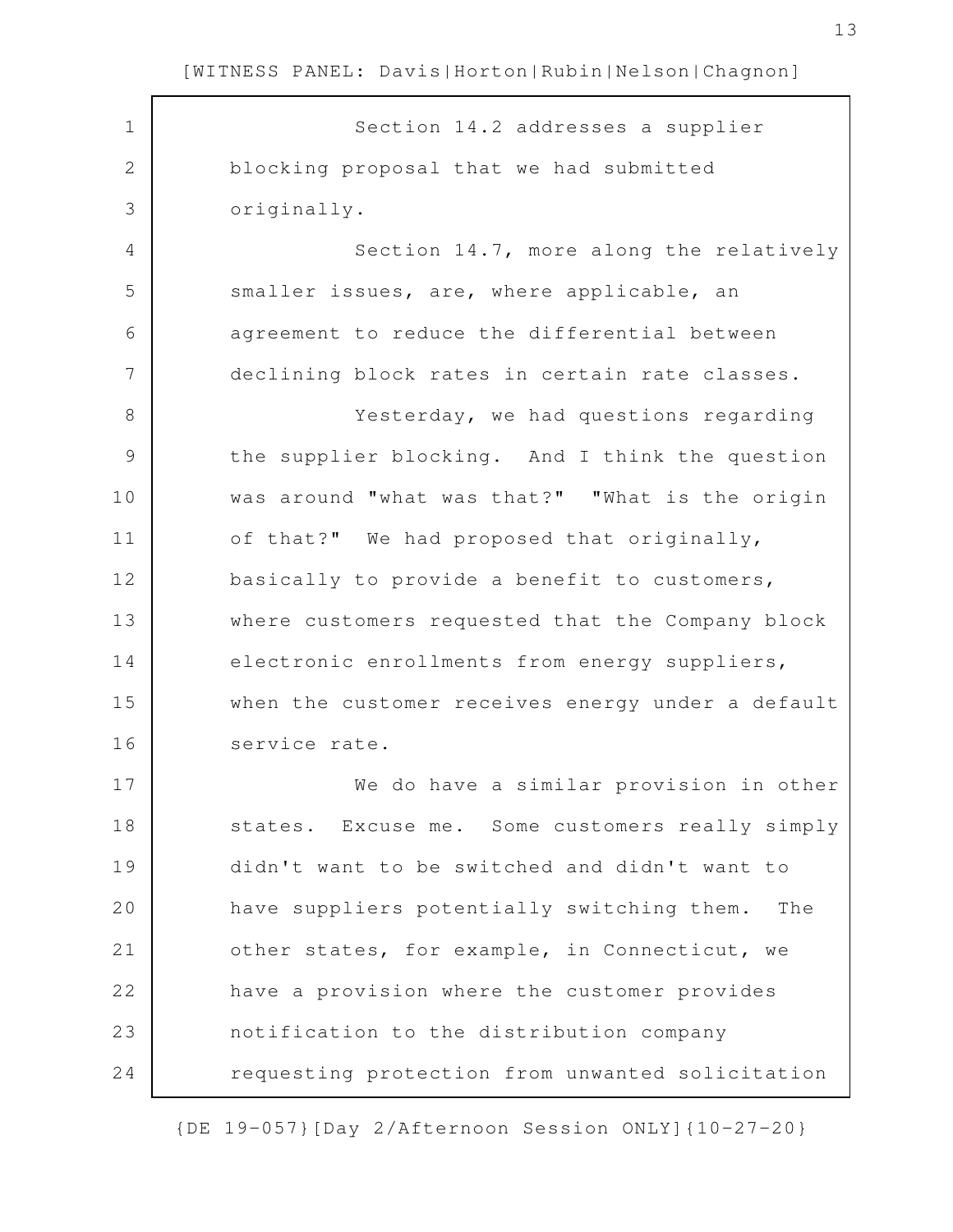| $\mathbf 1$     | from electric suppliers, if so desired.           |
|-----------------|---------------------------------------------------|
| $\mathbf{2}$    | So, the concern here was that we are              |
| 3               | only allowing default customers to use this       |
| $\overline{4}$  | option. And, you know, at the end of the day, we  |
| 5               | agreed to not pursue that provision. So, that's   |
| 6               | what that Section 14.2 involves.                  |
| $7\phantom{.0}$ | In Rate Design, and particularly in               |
| 8               | Sections 14.4 and 14.5, this provides some        |
| $\mathsf 9$     | details and specifications on how rate design     |
| 10              | will be implemented. And Mr. Rubin had indicated  |
| 11              | a few moments ago that the Settlement calls for   |
| 12              | the customer charge to remain where it is until   |
| 13              | the next rate case. And also, this section        |
| 14              | provides how revenue changes are allocated among  |
| 15              | classes, which are either volumetric or demand    |
| 16              | charges, depending on the rate class. While       |
| 17              | perhaps the cost of service might support a       |
| 18              | different charge, in settlement we agreed to keep |
| 19              | the charge at the current temporary level. And    |
| 20              | we believe that is a fair and reasonable level    |
| 21              | for this charge as part of the Agreement, meaning |
| 22              | the customer charge.                              |
| 23              | To the extent there will be changes in            |
| 24              | the rate level, for example, the step changes,    |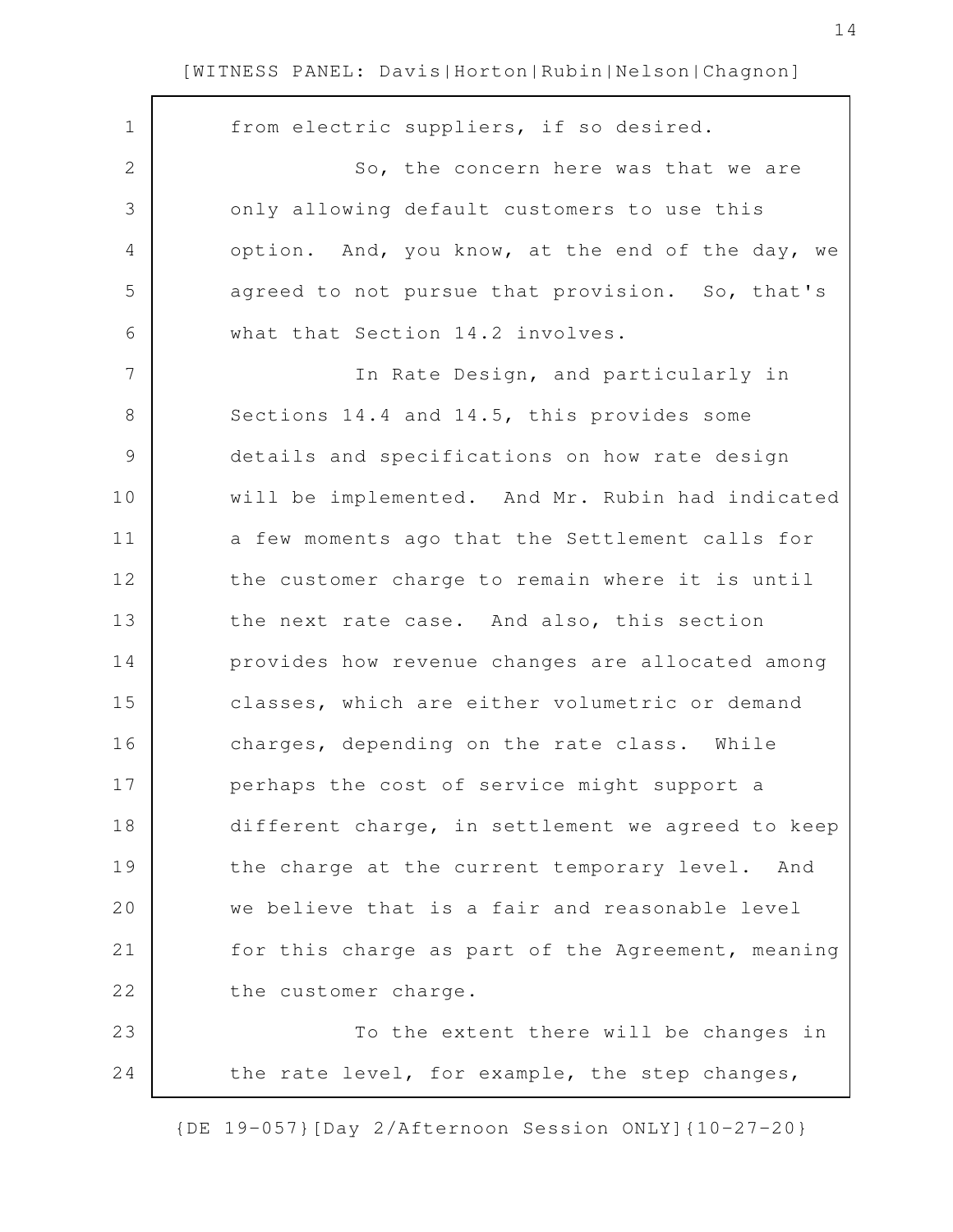| $\mathbf 1$ |   | and adjustments again would only occur in the     |
|-------------|---|---------------------------------------------------|
| 2           |   | applicable volumetric or demand rates, and not    |
| 3           |   | through adjustments to the customer charge.       |
| 4           |   | Section 14.5, in line with the cost of            |
| 5           |   | service study, we are direct assigning outdoor    |
| 6           |   | lighting distribution costs within the lighting   |
| 7           |   | classes. And the remaining costs are then spread  |
| 8           |   | on an equal basis among all the other remaining   |
| $\mathsf 9$ |   | classes. The need to address issues of how costs  |
| 10          |   | have been historically assigned to outdoor        |
| 11          |   | lighting was addressed by this ability to         |
| 12          |   | restructure and direct assign costs. And we also  |
| 13          |   | believes this represents a fair resolution of the |
| 14          |   | rate design in this case.                         |
| 15          |   | And -- go ahead. That's what I have               |
| 16          |   | for those sections.                               |
| 17          | O | I just wanted to, in light of your comments on    |
| 18          |   | outdoor lighting, there are a number of other     |
| 19          |   | changes relative to outdoor lighting,             |
| 20          |   | particularly in Section 14.8. If you could        |
| 21          |   | describe, since it's on the topic of outdoor      |
| 22          |   | lighting, just describe what's going on there?    |
| 23          | Α | (Davis) Certainly. In 14.8, there are a number    |
| 24          |   | of provisions. The first one is a simple change   |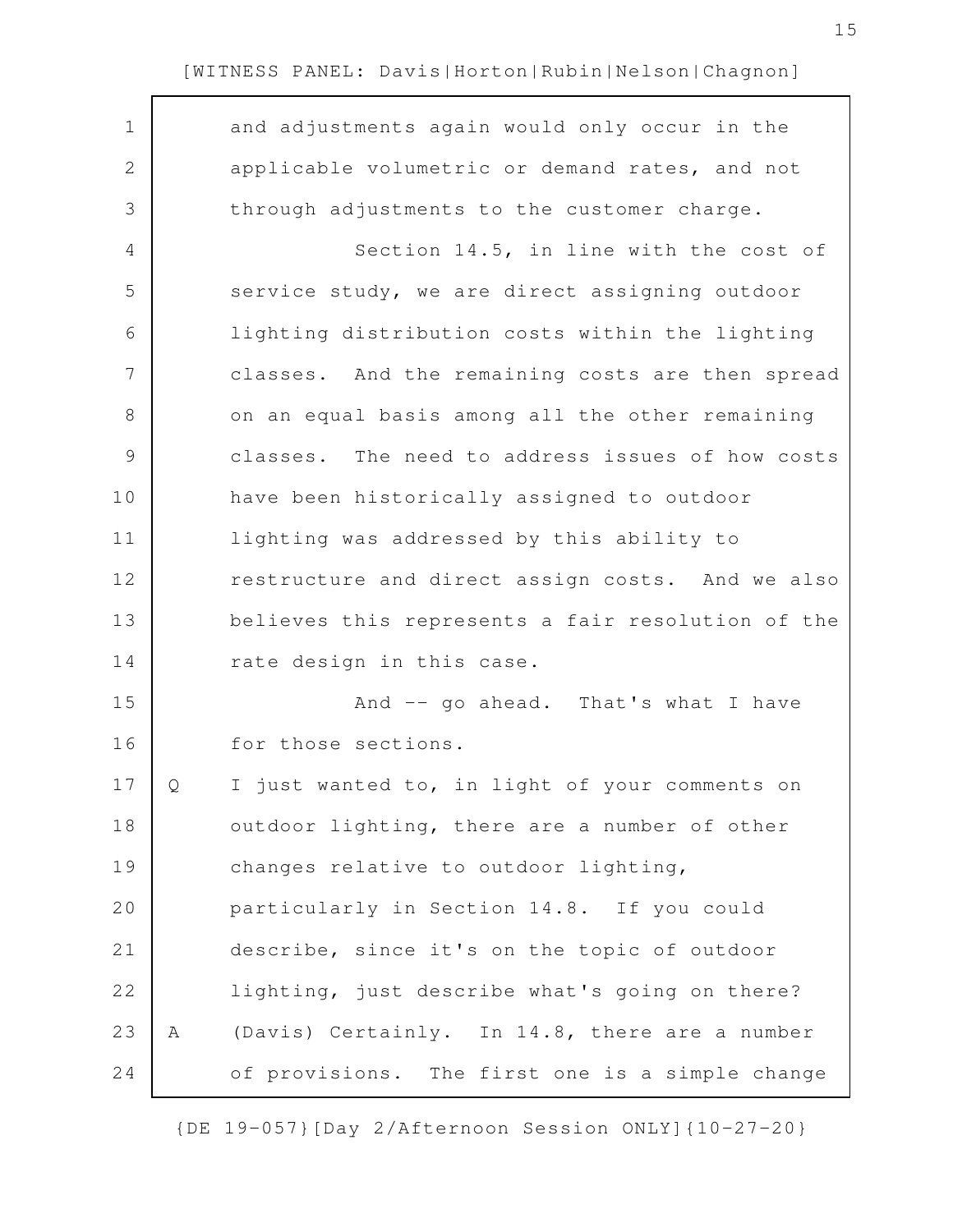| $\mathbf 1$    | to the applicable hours for outdoor lighting.      |
|----------------|----------------------------------------------------|
| $\mathbf{2}$   | The idea is to get the various electric companies  |
| 3              | in New Hampshire in closer alignment with the      |
| $\overline{4}$ | hours of streetlighting and for Eversource. In     |
| 5              | this case, we agree to establish a reasonable      |
| 6              | standard as described in that section. These are   |
| $\overline{7}$ | pretty much the hours, so-called "burn hours", in  |
| 8              | which lighting would occur. We're implementing     |
| $\mathcal{G}$  | these changes integral with the other outdoor      |
| 10             | lighting changes.                                  |
| 11             | So, those other changes specifically               |
| 12             | are more forward-looking. First, we will be        |
| 13             | amending our tariff to allow for advanced          |
| 14             | lighting controls. This is among one of the        |
| 15             | provisions that I know customers have been         |
| 16             | seeking. So, our ability to implement advanced     |
| 17             | lighting controls will allow, for example,         |
| 18             | municipalities to provide us with a schedule of    |
| 19             | how they would use their lights. And we would      |
| 20             | basically rely on that for billing purposes.<br>It |
| 21             | does take some time to implement, so we basically  |
| 22             | need to make some billing system changes to        |
| 23             | implement that provision.                          |
| 24             | Another response to concerns from                  |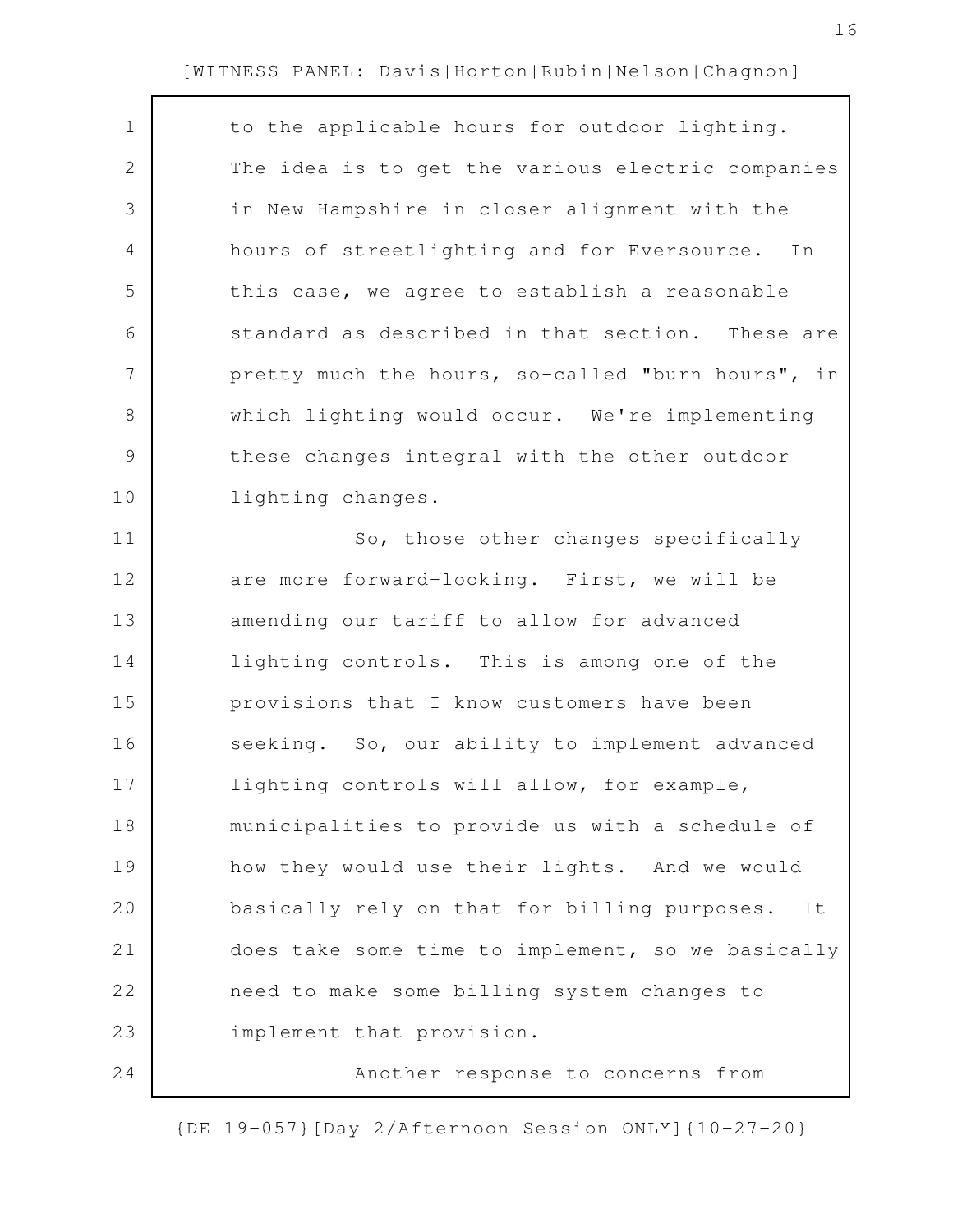$\Gamma$ 

| $\mathbf 1$   | municipalities that we addressed is, and also not |
|---------------|---------------------------------------------------|
| $\mathbf{2}$  | just municipalities, but input from others, we're |
| 3             | working and will be developing a new tariff       |
| 4             | offering that will be similar to Liberty's        |
| 5             | so-called "LED-2" tariff, which we refer to here  |
| 6             | as "EOL-2". Among other things, this new          |
| 7             | offering will allow municipal customers to retain |
| 8             | ownership of lights, rather than turning them     |
| $\mathcal{G}$ | over to the Company and to continue maintaining   |
| 10            | those $--$                                        |
| 11            | CHAIRWOMAN MARTIN: Just a moment, Mr.             |
| 12            | Davis.                                            |
| 13            | WITNESS DAVIS: Yes.                               |
| 14            | CHAIRWOMAN MARTIN: We just lost your              |
| 15            | I don't know if you're having a<br>video.         |
| 16            | connection issue. Let's go off the record for a   |
| 17            | minute.                                           |
| 18            | [Off the record due to connectivity               |
| 19            | issues with Witness Davis.]                       |
| 20            | CHAIRWOMAN MARTIN: So, let's go back              |
| 21            | on the record, and keep going, and see where we   |
| 22            | get to.                                           |
| 23            | BY THE WITNESS:                                   |
| 24            | (Davis) Okay. So, regarding ownership, I was<br>A |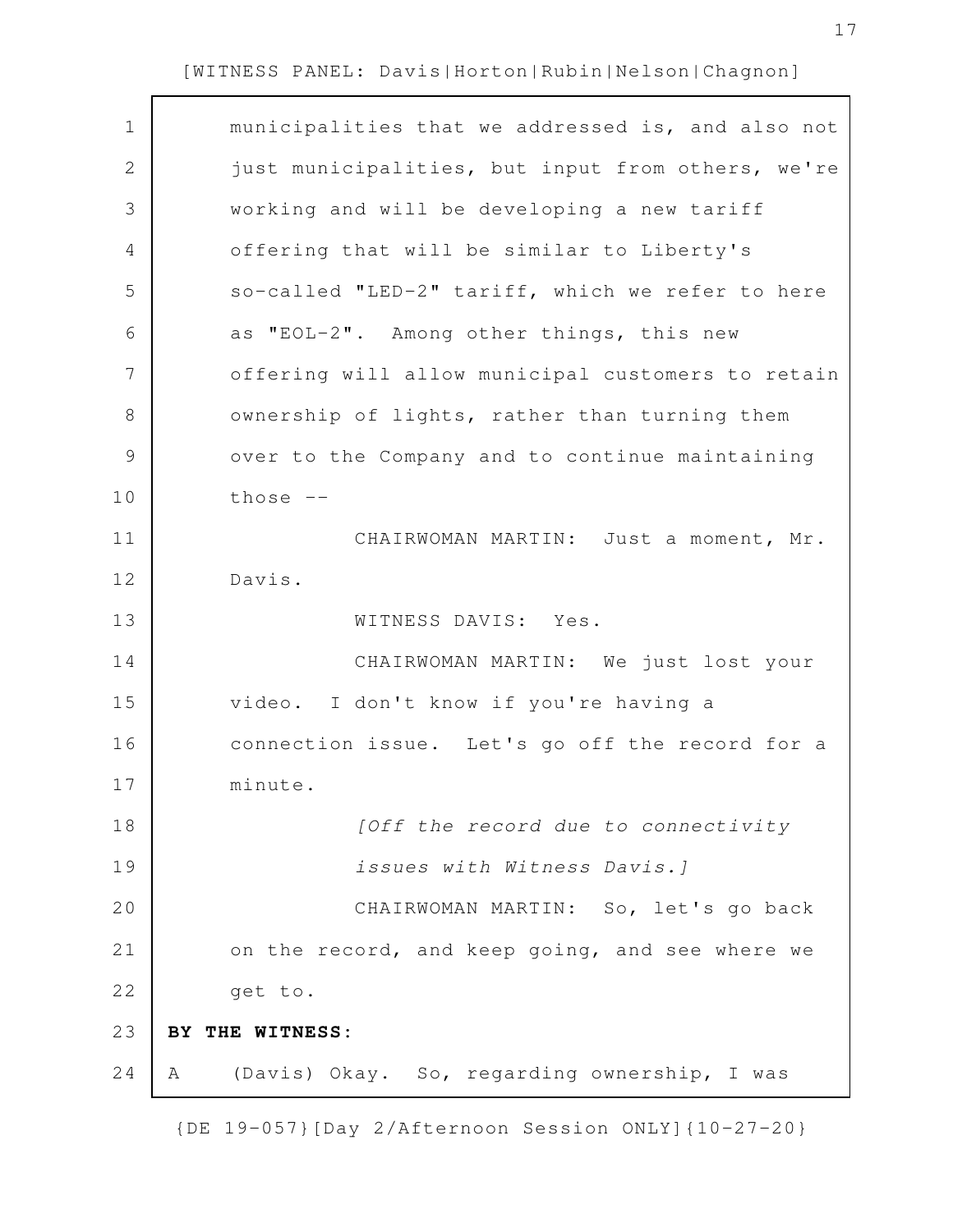| $\mathbf 1$    | referring to a tariff provision that we're going  |
|----------------|---------------------------------------------------|
| 2              | to develop, which is going to -- right now we're  |
| 3              | calling it "EOL-2", "Efficient Outdoor Lighting   |
| $\overline{4}$ | 2", which is a variation of our current EOL       |
| 5              | tariff. This tariff will allow municipal          |
| 6              | customers to retain ownership of their lights.    |
| $\overline{7}$ | Currently, they turn those over to the Company,   |
| 8              | and the Company is responsible for putting in and |
| $\mathcal{G}$  | maintaining those. This will enable customers to  |
| 10             | retain ownership and be responsible for           |
| 11             | maintenance as well. We understand that that,     |
| 12             | among other things, supports tax depreciation and |
| 13             | other purposes, and allows municipalities to,     |
| 14             | again, own and perform maintenance on those -- on |
| 15             | their fixtures.                                   |
| 16             | So, we'll be looking on developing new            |
| 17             | language, working with interested parties over    |
| 18             | the next few months, and expect to have a final   |
| 19             | tariff proposal submitted in early 2021. At that  |
| 20             | time, we should have language for the new         |
| 21             | offering, and have an implementation date for the |
| 22             | lighting control change. And pretty much, I       |
| 23             | expect all of those to come in integrally, all    |
| 24             | the changes in lighting in general, and all these |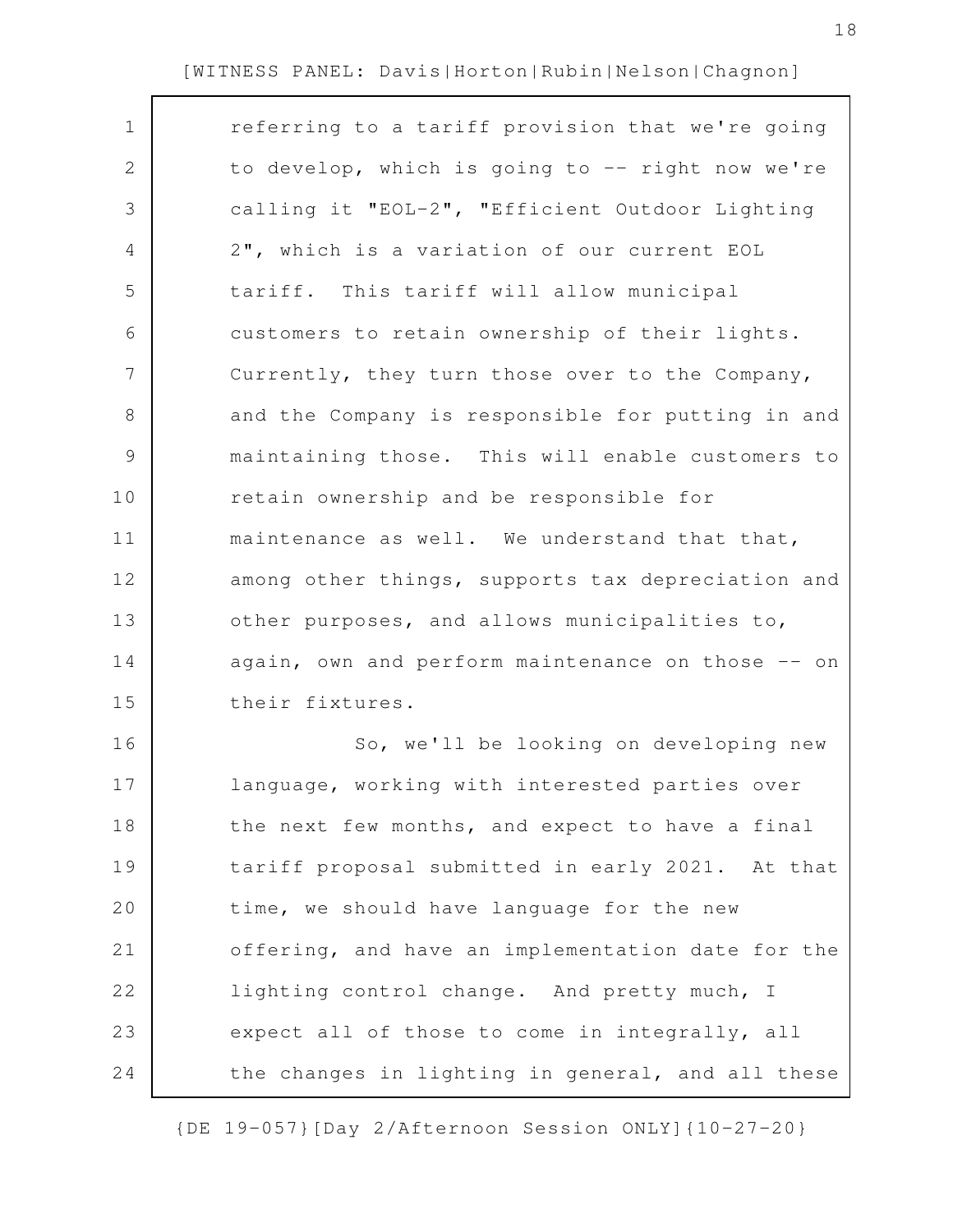| $\mathbf 1$ |   | specific provisions will be all submitted for     |
|-------------|---|---------------------------------------------------|
| 2           |   | review at that time.                              |
| 3           |   | BY MR. FOSSUM:                                    |
| 4           | Q | And, Mr. Davis, in light -- in line with other    |
| 5           |   | future commitments, looking back at               |
| 6           |   | Section $14.6$ , $-$                              |
| 7           | Α | (Davis) Yes.                                      |
| 8           | Q | -- there's a commitment there. Could you please   |
| 9           |   | explain what is happening from that section?      |
| 10          | A | (Davis) Yes. Over the coming months, we will be   |
| 11          |   | working with interested parties on adjustments to |
| 12          |   | our current time-of-day offerings for residential |
| 13          |   | customers. This provides -- the provision here    |
| 14          |   | provides a general guide. Presently, those        |
| 15          |   | offerings have a very long on-peak period, and    |
| 16          |   | the rates themselves likely would need some       |
| 17          |   | review as well.                                   |
| 18          |   | So, we will be working on a new                   |
| 19          |   | proposal that will provide a two-period rate with |
| 20          |   | a shorter peak period. And the intent will be to  |
| 21          |   | have a new rate structure that aligns with the    |
| 22          |   | kinds of ideas and principles that the Commission |
| 23          |   | ordered and discussed in Order 26,394, in Docket  |
| 24          |   | IR 20-004, on electric vehicle rates. So, there   |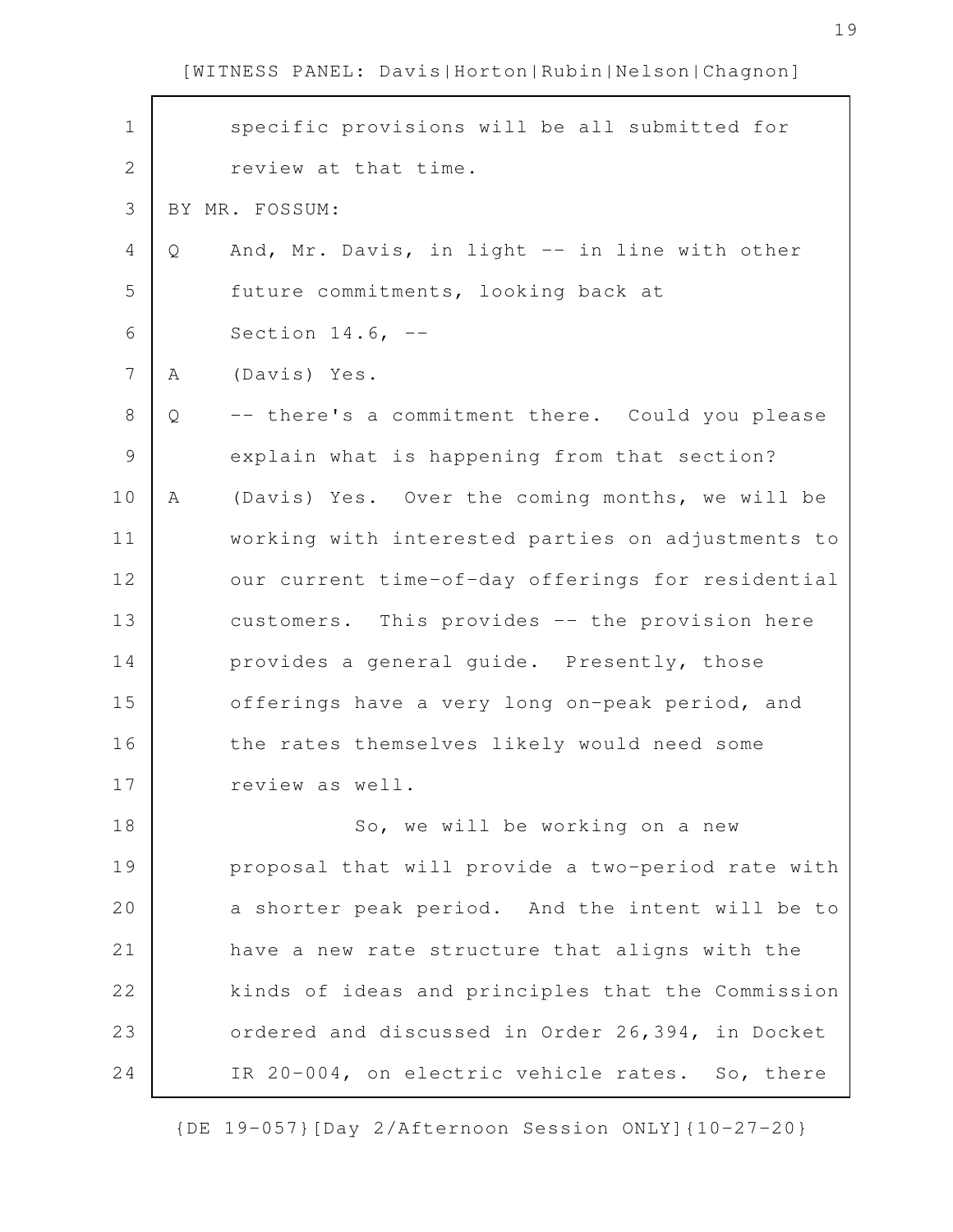|   | is some crossover to time-of-use rates there.    |
|---|--------------------------------------------------|
|   | But, in general, this provision in the           |
|   | Settlement Agreement provides us our guide, for  |
|   | which we will collaborate, and then, ultimately, |
|   | develop and submit a new time-of-use rate        |
|   | proposal. We don't know what the proposal will   |
|   | look like yet, but that's kind of the basic idea |
|   | here.                                            |
| Q | And thank you for the overview of that section.  |
|   | Mr. Davis, I'd like to sort of transition        |
|   | topically now a little bit and talk about the    |
|   | impact of the various rate changes coming from   |
|   | this Agreement.                                  |
|   | Could you please turn to, if you                 |
|   | haven't already, to Appendix 10 --               |
| Α | (Davis) Yes.                                     |
| Q | -- of the Settlement. And I believe I'm looking  |
|   | first at -- it would be Bates numbered, in the   |
|   | black, 168, or, in the red, depending on which   |
|   | one you're choosing to look at, at Bates 169.    |
| Α | (Davis) I have that.                             |
| Q | Okay. Could you please explain and describe what |
|   | is going -- what's shown in this appendix, and   |
|   | the various rate and bill impacts coming from    |
|   |                                                  |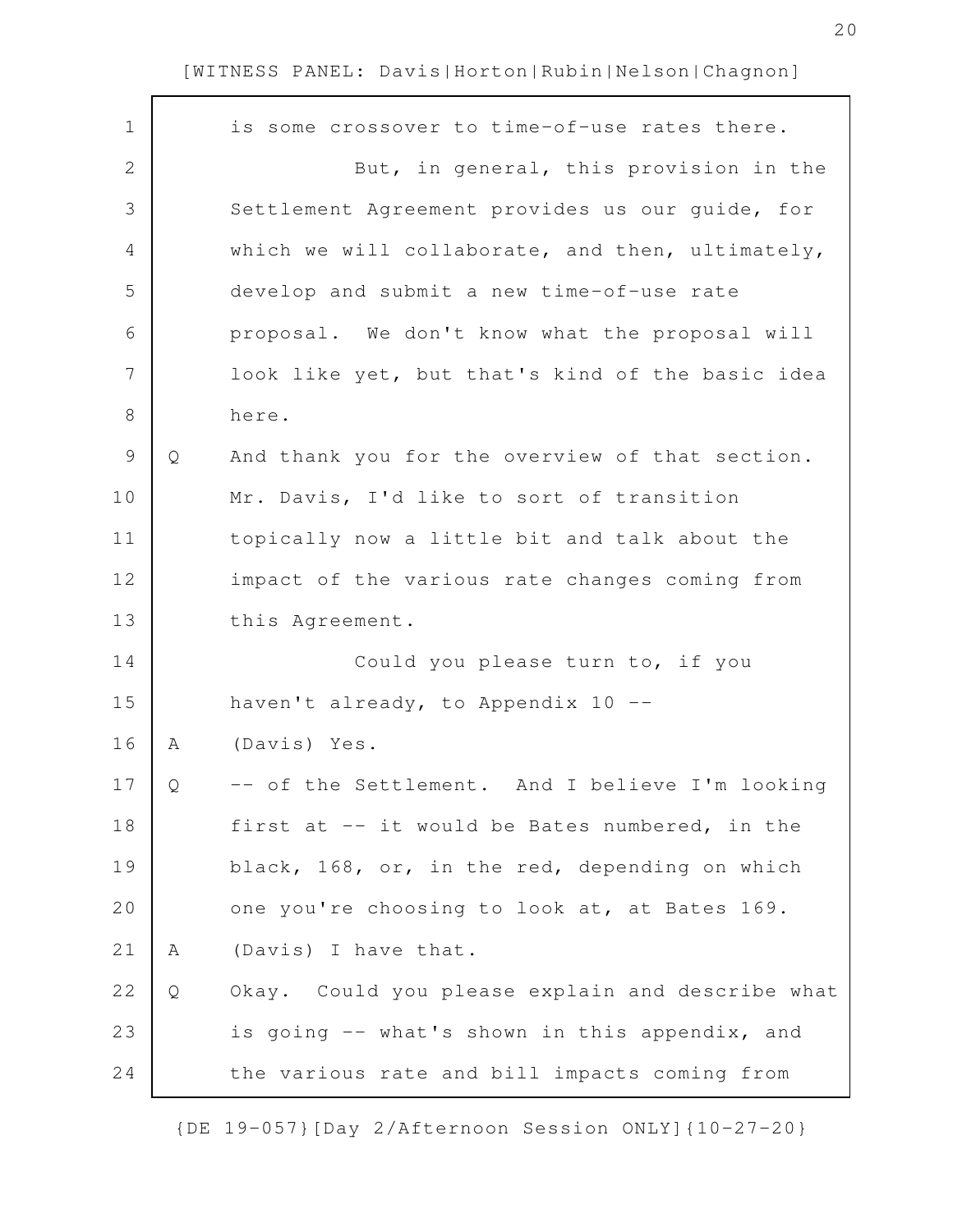| $\mathbf 1$    |   | this Settlement?                                  |
|----------------|---|---------------------------------------------------|
| $\overline{2}$ | A | (Davis) Certainly. Just as a kind of overall,     |
| 3              |   | just to get -- make sure we're grounded here, I   |
| 4              |   | note that all the changes in this section reflect |
| 5              |   | Settlement rates. And the recoupment amount do    |
| 6              |   | not reflect the step adjustment that has been     |
| 7              |   | filed separately. So, our context here is with    |
| 8              |   | base rate changes, that include a recoupment and  |
| $\mathcal{G}$  |   | there's a sur-credit adjustment as well that      |
| 10             |   | flows into that. And that, on the first page of   |
| 11             |   | this appendix, we basically have a section that   |
| 12             |   | shows the rate and revenue adjustments in a       |
| 13             |   | summary fashion, based on a customer class basis. |
| 14             |   | It's pretty much a standard filing requirement    |
| 15             |   | format.                                           |
| 16             |   | The pages that follow show some of the            |
| 17             |   | detail of the current rates and the incremental   |
| 18             |   | amount from the Settlement. And then, the         |
| 19             |   | remainder of the appendix provides details for    |
| 20             |   | the various rate cases.                           |
| 21             |   | There's sections that include both the            |
| 22             |   | allocation of revenue, the design of the rates    |
| 23             |   | themselves, and, ultimately, a section on bill    |
| 24             |   | impacts. There's also a summary of the price      |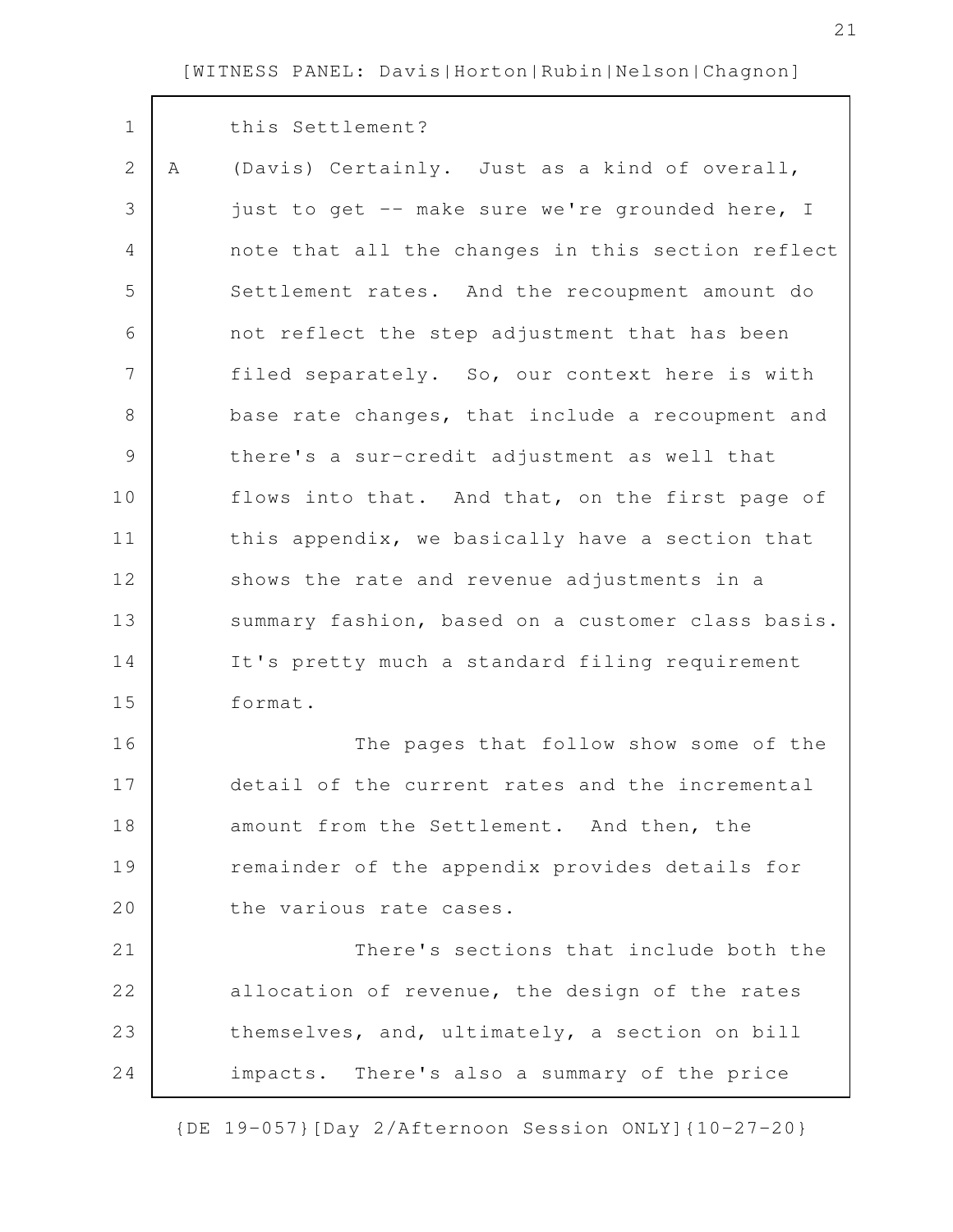$\Gamma$ 

| $\mathbf 1$   |   | changes.                                         |
|---------------|---|--------------------------------------------------|
| $\mathbf{2}$  |   | Regarding bill impacts, and looking at           |
| 3             |   | residential customers, I believe this is Bates   |
| 4             |   | Page 195, on that page, we're showing the bill   |
| 5             |   | impacts across a wide variety of usage levels,   |
| 6             |   | which is the way our bill impacts are laid out.  |
| 7             |   | So, at different levels, resulting from the      |
| 8             |   | Settlement, you can see the various bill impacts |
| $\mathcal{G}$ |   | throughout the range of usages.                  |
| 10            |   | We typically often refer to "average"            |
| 11            |   | or "typical" residential bill impacts. Here      |
| 12            |   | we're using 650 kilowatt-hours per month. And    |
| 13            |   | it's about midway on the table. So, we would see |
| 14            |   | a change of "\$1.97", or "1.64 percent", for a   |
| 15            |   | customer on a total bill basis. And I believe    |
| 16            |   | that's the value that Mr. Horton had provided    |
| 17            |   | yesterday during his introduction and overview.  |
| 18            |   | So, again, there's all the various               |
| 19            |   | sections that support the development of these   |
| 20            |   | rates and these bill impacts. Basically, show    |
| 21            |   | the impact going from current rates to proposed  |
| 22            |   | rates in settlement.                             |
| 23            | Q | And these new rates, and the various other       |
| 24            |   | updates that you described as being implemented, |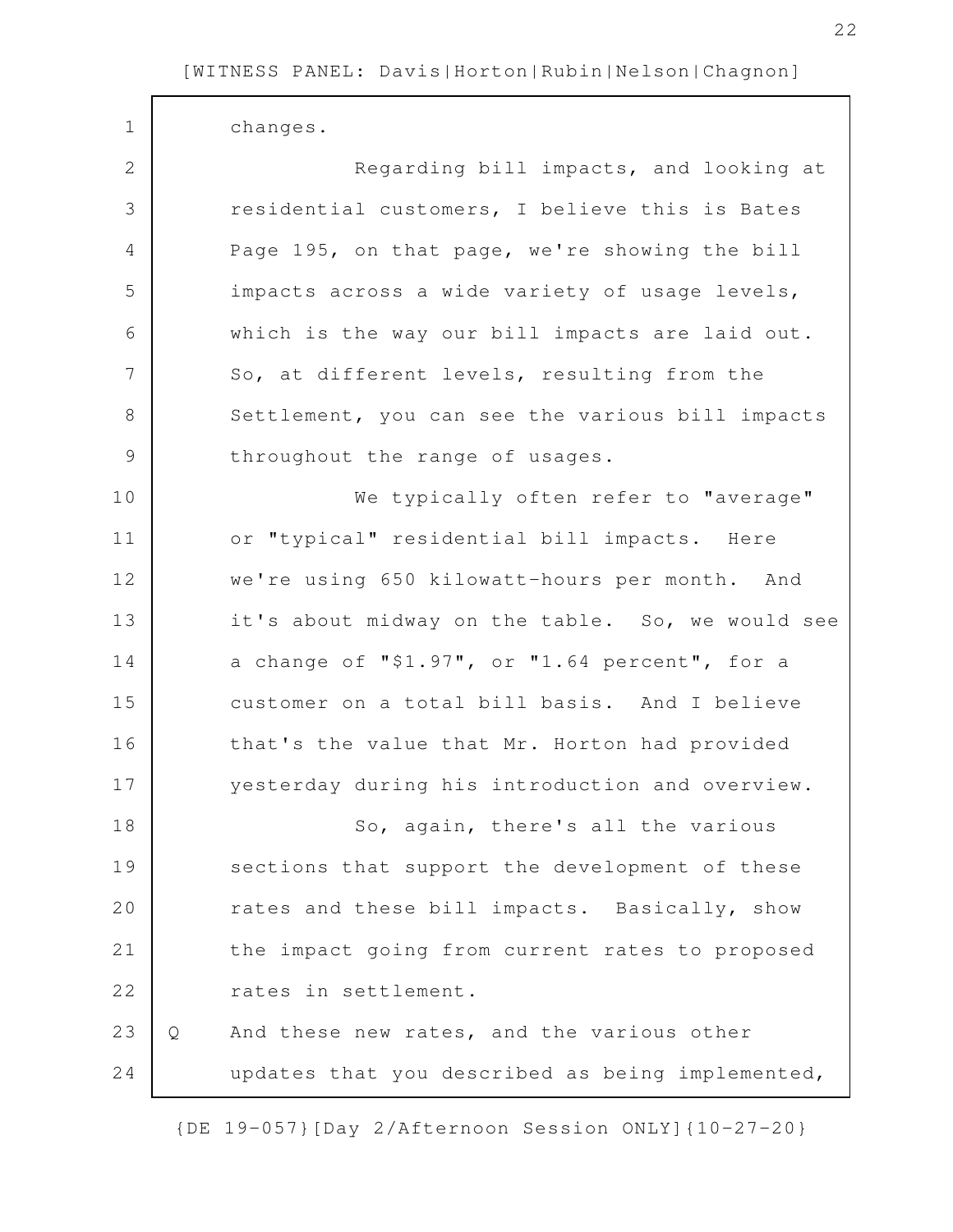| $\mathbf 1$  |              | are -- they are contained in the proposed         |
|--------------|--------------|---------------------------------------------------|
| $\mathbf{2}$ |              | tariff -- are they contained in the proposed      |
| 3            |              | tariff that's been included as Appendix 9?        |
| 4            | Α            | (Davis) That's correct. They are. We have         |
| 5            |              | included the new rates and the various updates in |
| 6            |              | our Appendix 9, yes.                              |
| 7            | $\mathsf{Q}$ | And, finally, for this part of things, is it your |
| 8            |              | position and the Company's position that these    |
| $\mathsf 9$  |              | various rates and charges and tariff changes that |
| 10           |              | you've described are just and reasonable and in   |
| 11           |              | the public interest?                              |
| 12           | Α            | (Davis) Yes.                                      |
|              |              |                                                   |
| 13           |              | MR. FOSSUM: Thank you. That's what I              |
| 14           |              | have for direct.                                  |
| 15           |              | CHAIRWOMAN MARTIN: All right. Thank               |
| 16           |              | you.                                              |
| 17           |              | Mr. Kreis, would you like to go next              |
| 18           |              | with Mr. Nelson?                                  |
| 19           |              | MR. KREIS: Madam Chair, did you just              |
| 20           |              | call on me? I can't quite hear you.               |
| 21           |              | CHAIRWOMAN MARTIN: I did. I will                  |
| 22           |              | speak up. I asked if you would like to go next    |
| 23           |              | with Mr. Nelson?                                  |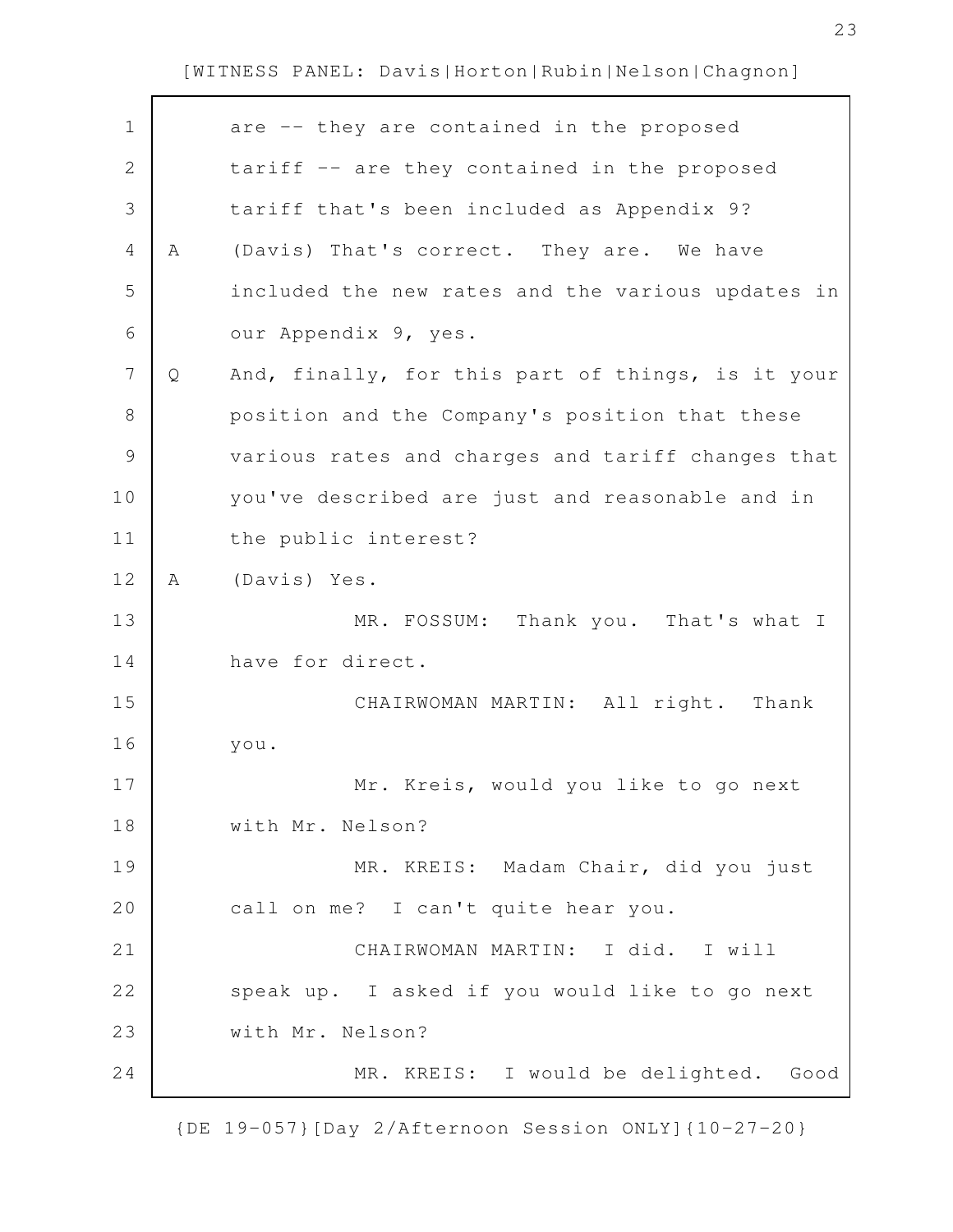$\mathbf{r}$ 

| $\mathbf 1$  |   | afternoon, everybody. Good afternoon, Mr.           |
|--------------|---|-----------------------------------------------------|
| $\mathbf{2}$ |   | Nelson.                                             |
| 3            |   | BY MR. KREIS:                                       |
| 4            | Q | Could you begin by introducing yourself by name     |
| 5            |   | and your position and your relationship to the      |
| 6            |   | OCA?                                                |
| 7            | Α | (Nelson) Yes. Good afternoon. My name is Ron        |
| 8            |   | Nelson. Nelson is N-e-l-s-o-n. I'm a Director       |
| $\mathsf 9$  |   | with Strategen Consulting. And I was retained as    |
| 10           |   | an expert for the OCA in this case.                 |
| 11           | Q | And, if I'm remembering correctly, this might be    |
| 12           |   | your first time appearing in person, at least       |
| 13           |   | virtually, in front of the New Hampshire PUC.<br>Am |
| 14           |   | I remembering that correctly?                       |
| 15           | Α | (Nelson) I actually appeared in front of the New    |
| 16           |   | Hampshire PUC for the Liberty Utilities rate        |
| 17           |   | case, 19-067 [19-064?], as well.                    |
| 18           | Q | Then, we don't have to remind the Commissioners     |
| 19           |   | who you are. But, directing your attention to       |
| 20           |   | what has been marked for identification purposes    |
| 21           |   | as "Exhibit Numbers 29" and "28", and assuming      |
| 22           |   | you're willing to take my word for the way I have   |
| 23           |   | marked these exhibits, would you agree with me      |
| 24           |   | that Exhibit Number 29 is the full and unredacted   |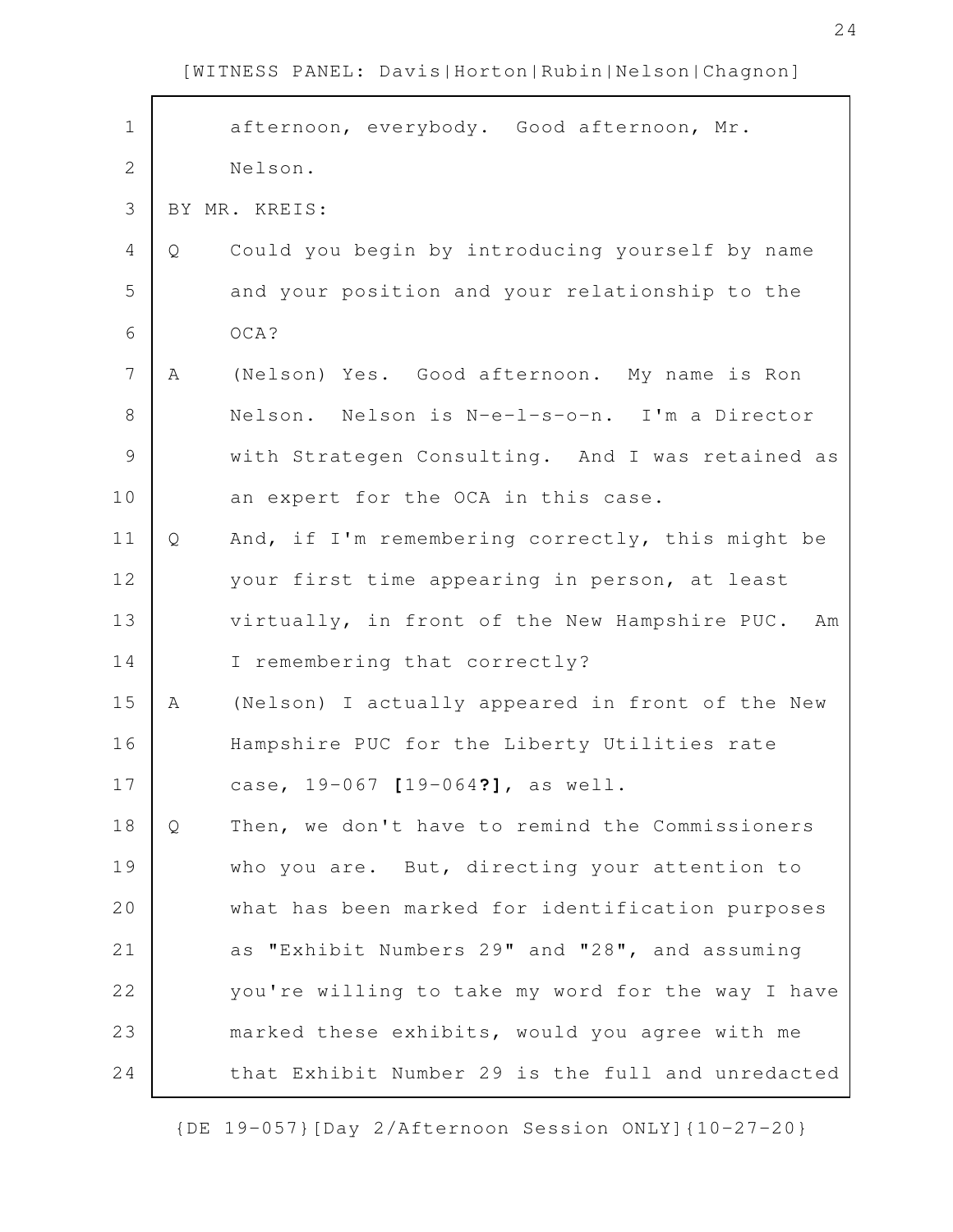$\mathbf{r}$ 

| $\mathbf 1$   |   | version of prefiled written direct testimony that |
|---------------|---|---------------------------------------------------|
| 2             |   | you prepared for the OCA, and that we filed with  |
| 3             |   | the Commission back on December 20th?             |
| 4             | Α | (Nelson) Yes.                                     |
| 5             | Q | And would you also agree with me that Exhibit     |
| 6             |   | Number 28 is the exact same document, but with a  |
| 7             |   | few nuggets of information redacted, because that |
| 8             |   | is information that Eversource had designated in  |
| $\mathcal{G}$ |   | discovery as punitively confidential?             |
| 10            | Α | (Nelson) Yes.                                     |
| 11            | Q | And would it be reasonable, just by way of a      |
| 12            |   | brief summary, to say that your prefiled written  |
| 13            |   | direct testimony reflected a series of            |
| 14            |   | recommendations that you were making back on      |
| 15            |   | December 20th about Eversource's use of step      |
| 16            |   | adjustments; it's reliance on a lost revenue      |
| 17            |   | adjustment mechanism to account for revenue lost  |
| 18            |   | due to energy efficiency; its use of cost of      |
| 19            |   | service studies, and your opinion of the quality  |
| 20            |   | of those studies; the Company's approach to       |
| 21            |   | revenue apportionment; and the residential rate   |
| 22            |   | designs that the Company was then proposing?      |
| 23            | Α | (Nelson) Yes. That would be an apt summary.       |
| 24            | Q | And would it be fair to say, on the question of   |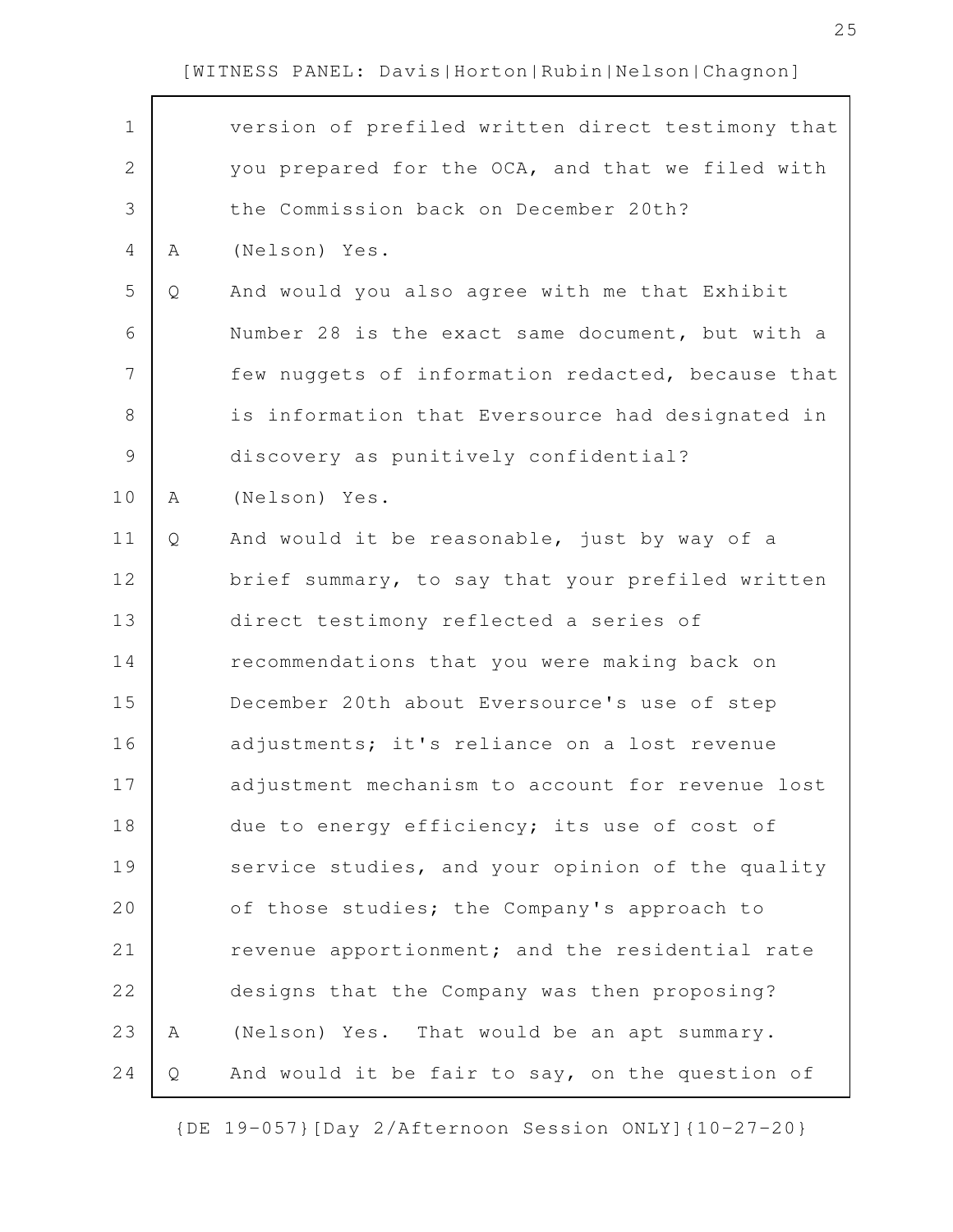$\Gamma$ 

| $\mathbf 1$    |   | revenue decoupling, that the Settlement Agreement |
|----------------|---|---------------------------------------------------|
| $\overline{2}$ |   | addresses the concerns you expressed about        |
| 3              |   | revenue decoupling via Section 14.3 of the        |
| 4              |   | Settlement Agreement, in which Eversource agreed  |
| 5              |   | to propose a symmetrical decoupling mechanism in  |
| 6              |   | its next rate case?                               |
| 7              | A | (Nelson) Yes.                                     |
| $8\,$          | Q | And I am not going to trouble everybody to get    |
| $\mathcal{G}$  |   | any -- that's you or anyone else to define what   |
| 10             |   | "revenue decoupling" actually is. But I do think  |
| 11             |   | it's important for there to be some clarity upon  |
| 12             |   | the record about what the word "symmetrical"      |
| 13             |   | means in this context.                            |
| 14             |   | And, since you used that word in your             |
| 15             |   | prefiled testimony, and since it appears in the   |
| 16             |   | Settlement Agreement, if you could just briefly   |
| 17             |   | explain what makes a decoupling mechanism         |
| 18             |   | "symmetrical"?                                    |
| 19             | Α | (Nelson) Well, at a high level, a symmetrical     |
| 20             |   | revenue decoupling mechanism is going to share    |
| 21             |   | risk between the utility and ratepayers equally.  |
| 22             |   | Would you like $a$ -- is that the --              |
| 23             |   | would you like the high-level version or --       |
| 24             | Q | I think the high-level version is<br>No.          |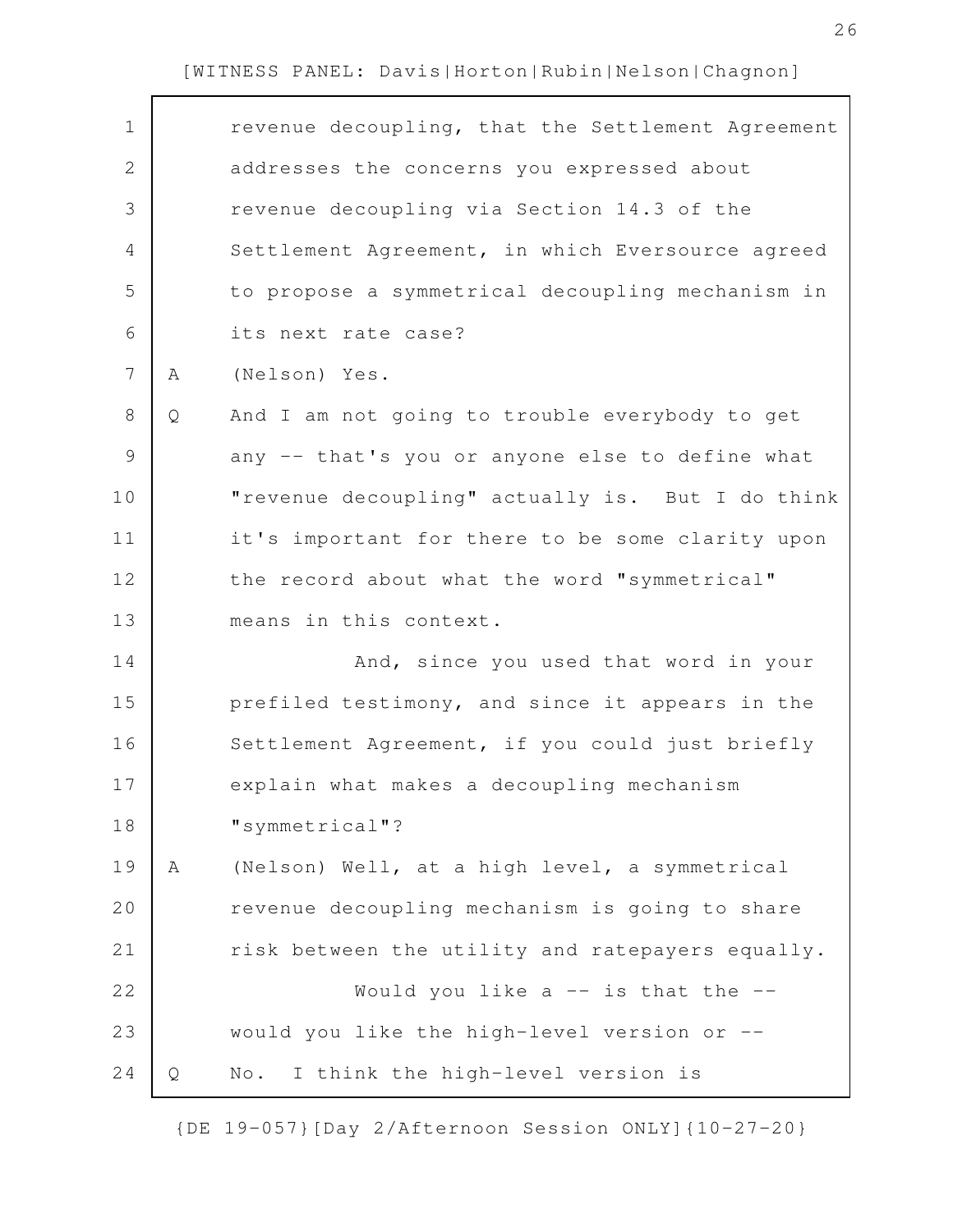| $\mathbf 1$   |   | sufficient.                                       |
|---------------|---|---------------------------------------------------|
| $\mathbf{2}$  |   | And would it also be fair to say that             |
| 3             |   | the Lost Revenue Adjustment Mechanism is not      |
| 4             |   | symmetrical, and that is the reason why we like a |
| 5             |   | symmetrical decoupling mechanism in the next rate |
| 6             |   | case?                                             |
| 7             | Α | (Nelson) Yes. The counter of a symmetrical        |
| 8             |   | revenue decoupling mechanism would be the LRAM    |
| $\mathcal{G}$ |   | mechanism, yes, the Lost Revenue Mechanism.       |
| 10            | Q | And would it also be fair to say that you agree   |
| 11            |   | with Section 14.6 of the Settlement Agreement, in |
| 12            |   | which the Company agrees to collaborate and then  |
| 13            |   | propose amendments to its tariff with respect to  |
| 14            |   | the optional time-of-day rate for residential     |
| 15            |   | customers?                                        |
| 16            | Α | (Nelson) Yes.                                     |
| 17            |   | CHAIRWOMAN MARTIN: Mr. Kreis, I                   |
| 18            |   | apologize for the interruption, but we need to    |
| 19            |   | take a two-minute break.                          |
| 20            |   | I apologize. Let's go off the record.             |
| 21            |   | We'll be right back.                              |
| 22            |   | [Recess taken at 1:38 p.m., and the               |
| 23            |   | hearing resumed at 1:40 p.m.]                     |
| 24            |   | CHAIRWOMAN MARTIN: Okay. Let's go                 |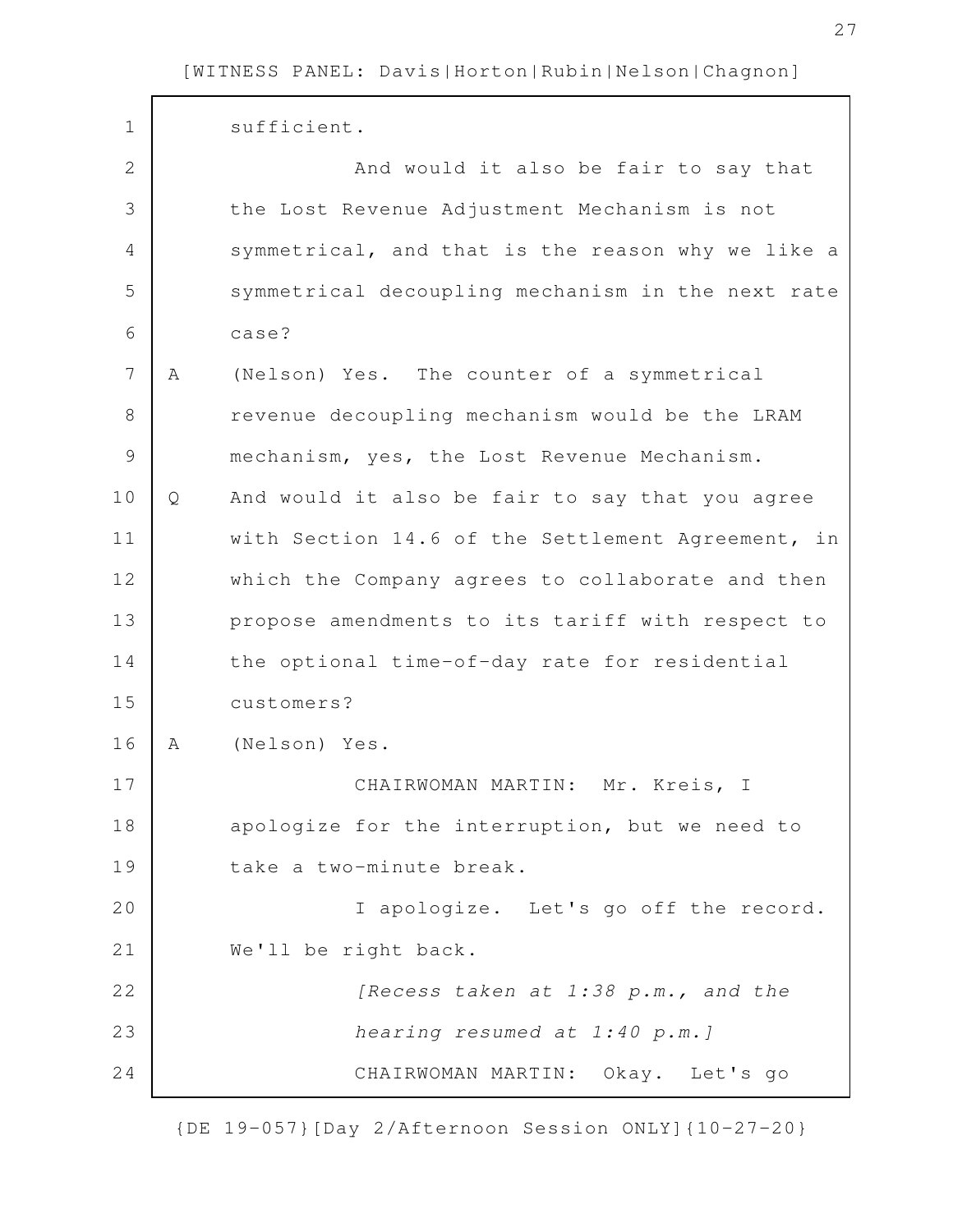back on the record. And, Mr. Kreis, go ahead. MR. KREIS: Okay. Thank you, Madam Chairwoman. BY MR. KREIS: Q Mr. Nelson, would it be fair to say that the remainder of the issues that you addressed in your prefiled testimony that you filed back in December were sort of reduced, for purposes of compromise, to the provisions in the Settlement Agreement that relate to revenue apportionment? A (Nelson) Yes. I think that's a fair assessment. Q And, so, therefore, do you mind explaining to the Commission how the revenue apportionment provisions of the Settlement Agreement work, and why you consider them to be acceptable compromises from the perspective of the Company's residential customers? A (Nelson) Yes. Happy to do so. For reference, I'm leaning in -- leaning on Appendix 10, Bates Page 172, if folks want to follow along there. So, the Settlement apportions distribution service rate increases equally among all customer classes, except for the outdoor lighting class, as Mr. Davis explained earlier. 1 2 3 4 5 6 7 8 9 10 11 12 13 14 15 16 17 18 19 20 21 22 23 24

[WITNESS PANEL: Davis|Horton|Rubin|Nelson|Chagnon]

{DE 19-057}[Day 2/Afternoon Session ONLY]{10-27-20}

28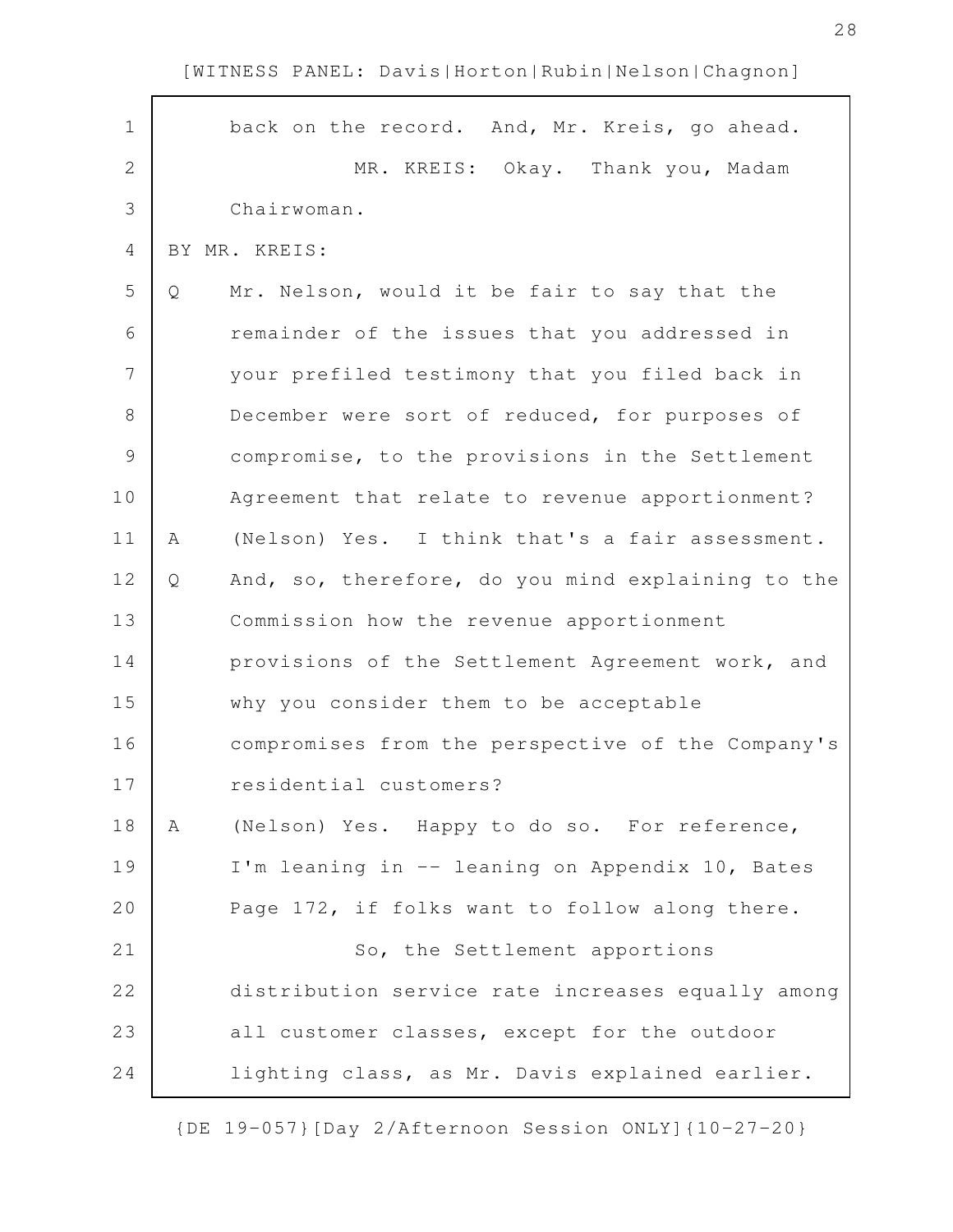| $\mathbf 1$   | Specifically, the overall distribution           |
|---------------|--------------------------------------------------|
| 2             | rate increase of 13 percent is achieved by       |
| 3             | assigning each of the Residential, General,      |
| 4             | Primary General, and Large General Service       |
| 5             | classes a 13.7 percent distribution rate         |
| 6             | increase, while reducing the outdoor lighting's  |
| 7             | rate increase by 17.7 percent. And, again, as    |
| 8             | Mr. Davis discussed, that is done through direct |
| $\mathcal{G}$ | assignment and this desperate -- disparate       |
| 10            | treatment of the outdoor lighting class was      |
| 11            | supported by the cost studies under various      |
| 12            | assumptions.                                     |
| 13            | Because the distribution service                 |
| 14            | related portion of each rate class's revenue     |
| 15            | requirement differs, the method of assigning an  |
| 16            | equal distribution rate increase results in a    |
| 17            | different overall or total rate increase. For    |
| 18            | this reason, total bill impacts for the customer |
| 19            | classes receiving the equal distribution rate    |
| 20            | increase vary, from a low of 2 percent to the    |
| 21            | Large General Service, to 4.7 percent for the    |
| 22            | Residential Service class. The variance          |
| 23            | associated with the total bill increases is      |
| 24            | directly related to that proportion of each      |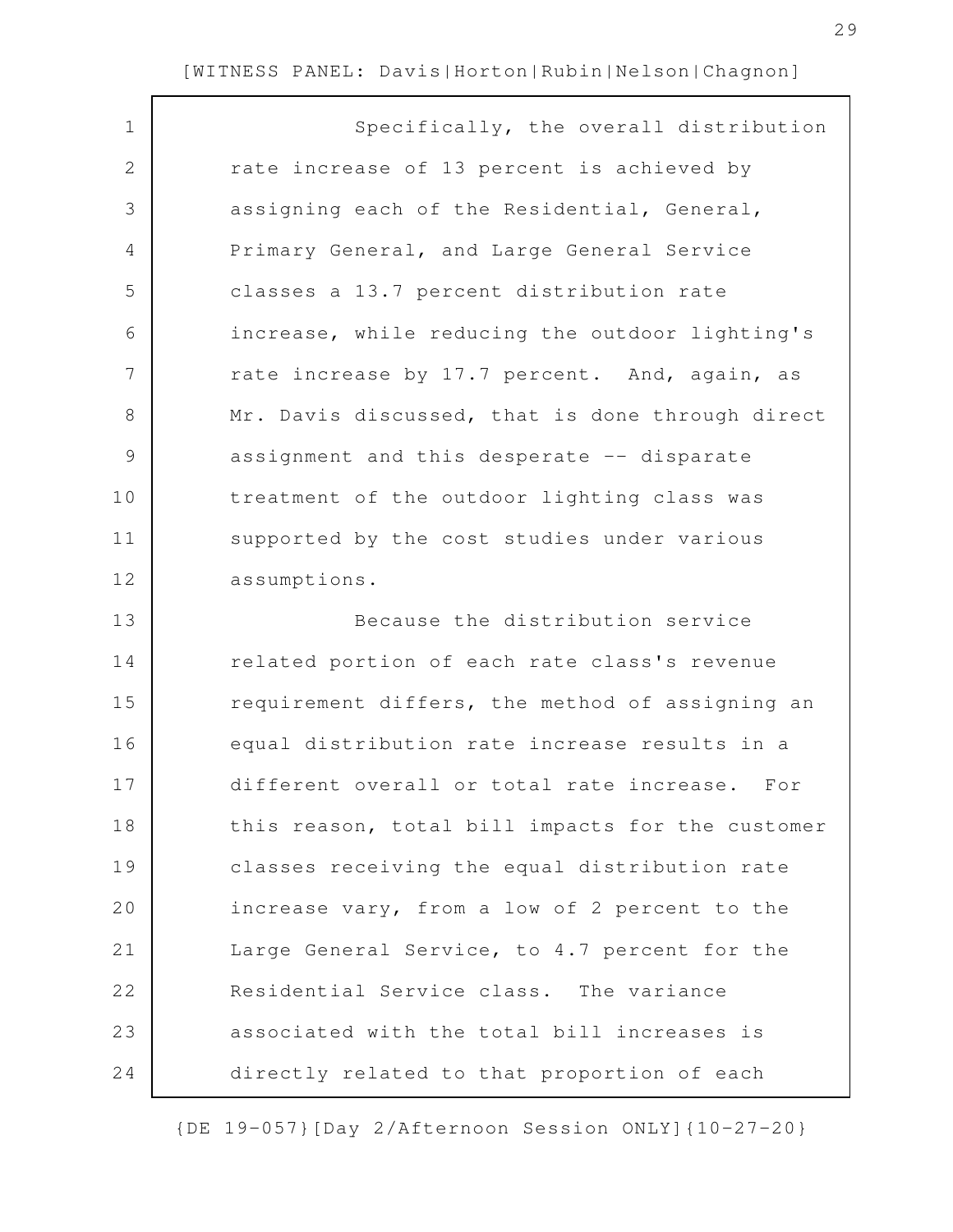class's bill and is attributed to the distribution service. For the two classes just noted, the distribution services may have a lower portion of the Large General class -- class's total bill than the Residential class. Therefore, even though both classes receive the same distribution rate increase, that total -- the equal increase results in a higher total increase for the Residential class. I find the Settlement Agreement's method for apportioning revenue to be reasonable. And the Settlement Agreement reflects a compromise from where Parties began in direct testimony. More importantly, assigning most classes an equal distribution rate increase is an inequitable -- is an equitable approach under the uncertainties created by COVID-19. The pandemic has impacted each customer class differently, and will continue to have impacts for an unknown period. Apportioning revenues equally prioritizes rate stability and equity, which I think is appropriate during these uncertain 1 2 3 4 5 6 7 8 9 10 11 12 13 14 15 16 17 18 19 20 21 22 23 24

{DE 19-057}[Day 2/Afternoon Session ONLY]{10-27-20}

30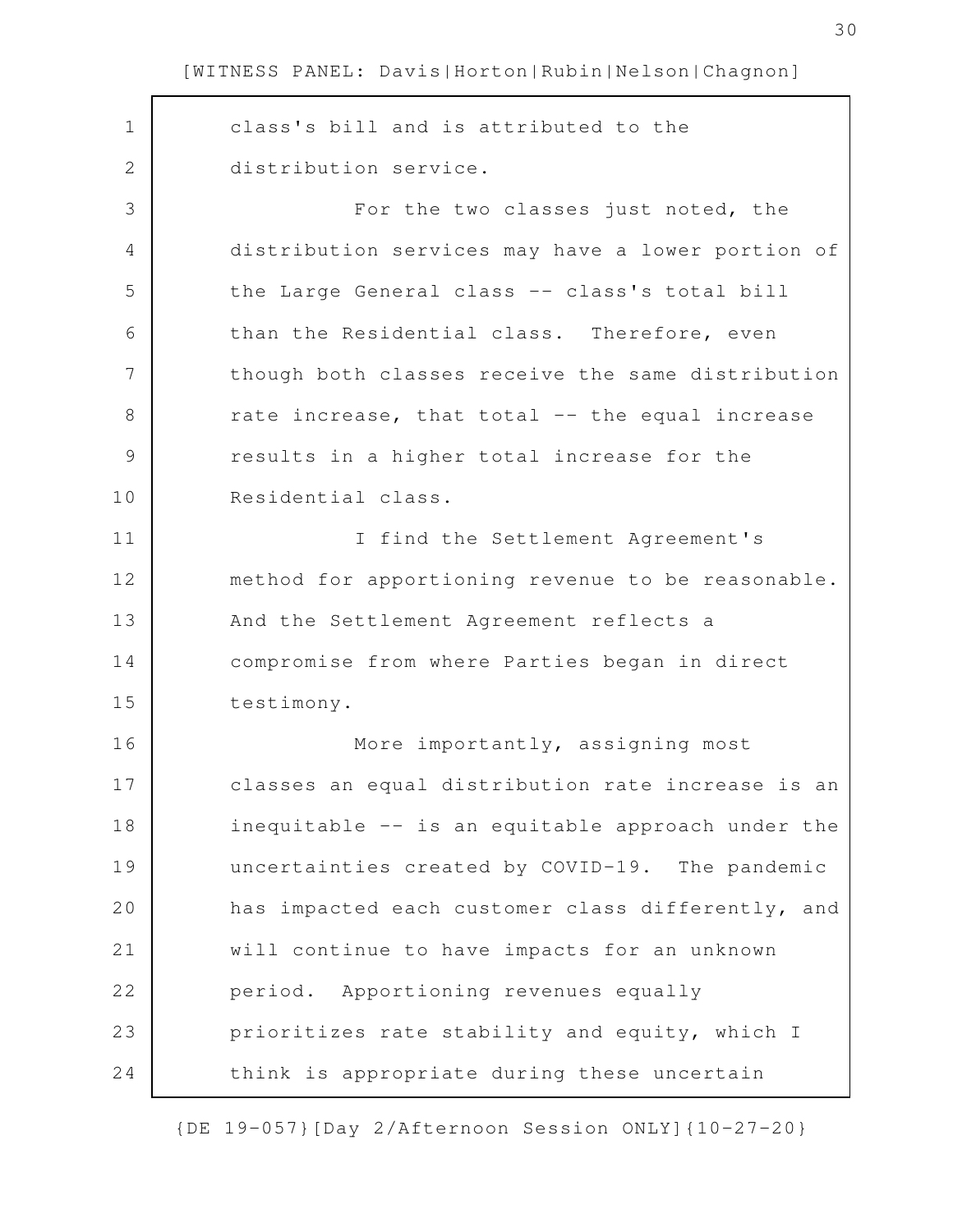| $\mathbf 1$   | times.                                            |
|---------------|---------------------------------------------------|
| 2             | MR. KREIS: Thank you, Mr. Nelson.                 |
| 3             | Madam Chairwoman, those are all the               |
| 4             | questions I have for Mr. Nelson on direct.        |
| 5             | CHAIRWOMAN MARTIN: All right. Thank               |
| 6             | you, Mr. Kreis.                                   |
| 7             | Mr. Buckley, do you have questions for            |
| $8\,$         | direct?                                           |
| $\mathcal{G}$ | MR. BUCKLEY: Thank you, Madam Chair.              |
| 10            | Just a few questions for Mr. Chagnon.             |
| 11            | BY MR. BUCKLEY:                                   |
| 12            | Mr. Chagnon, are you familiar with the<br>Q       |
| 13            | commitments in Section 17 [14?] of the            |
| 14            | Settlement, just summarized by the previous       |
| 15            | witnesses, including the tariff provision         |
| 16            | relating to competitive supplier enrollment       |
| 17            | blocking, the commitment to a symmetrical         |
| 18            | decoupling mechanism in the Company's next rate   |
| 19            | case, a freezing of customer charges at the       |
| 20            | temporary rates level, the phase-out of declining |
| 21            | block rates, allocation of revenue requirement    |
| 22            | among classes, including outdoor lighting, and    |
| 23            | future commitments to the development of          |
| 24            | time-of-use rates and streetlighting tariffs?     |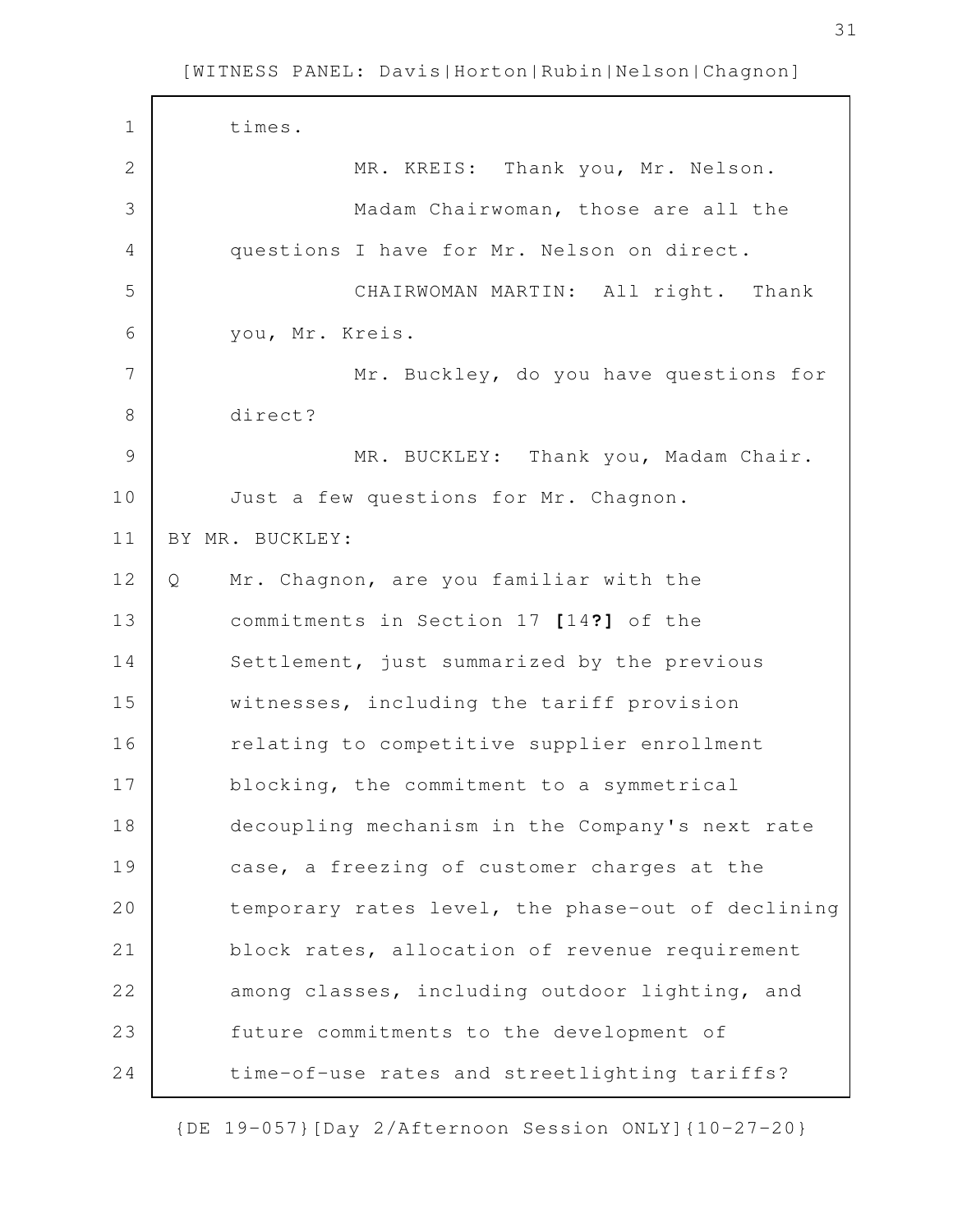$\mathbf{r}$ 

| $\mathbf 1$    | Α | (Chagnon) Yes. I am fully familiar with all of    |
|----------------|---|---------------------------------------------------|
| $\overline{2}$ |   | the provisions in Section 16 [14?].               |
| 3              | Q | And am I correct in understanding that, from your |
| 4              |   | perspective, the Settlement's resolution of all   |
| 5              |   | those issues is in the public interest and will   |
| 6              |   | result in just and reasonable rates?              |
| $\overline{7}$ | Α | (Chagnon) I do. Yes.                              |
| 8              | Q | Now, Mr. Chagnon, I am just going to very briefly |
| $\mathsf 9$    |   | follow up on a discussion that occurred yesterday |
| 10             |   | relating to competitive supplier enrollment       |
| 11             |   | blocking. Do you recall that discussion at all?   |
| 12             | Α | (Chagnon) Yes, I do.                              |
| 13             | Q | And, so, am I correct in understanding that the   |
| 14             |   | Settlement does not adopt the tariff provisions   |
| 15             |   | in the Company's direct testimony related to      |
| 16             |   | competitive supplier enrollment blocking?         |
| 17             | Α | (Chagnon) You are correct.                        |
| 18             | Q | And would I be correct to observe that the        |
| 19             |   | formerly proposed tariff language was essentially |
| 20             |   | borrowed from the Company's neighboring           |
| 21             |   | jurisdictions, but that New Hampshire differs     |
| 22             |   | from those jurisdictions because it does not      |
| 23             |   | normally provide competitive suppliers with a     |
| 24             |   | list of customers for those suppliers to pursue   |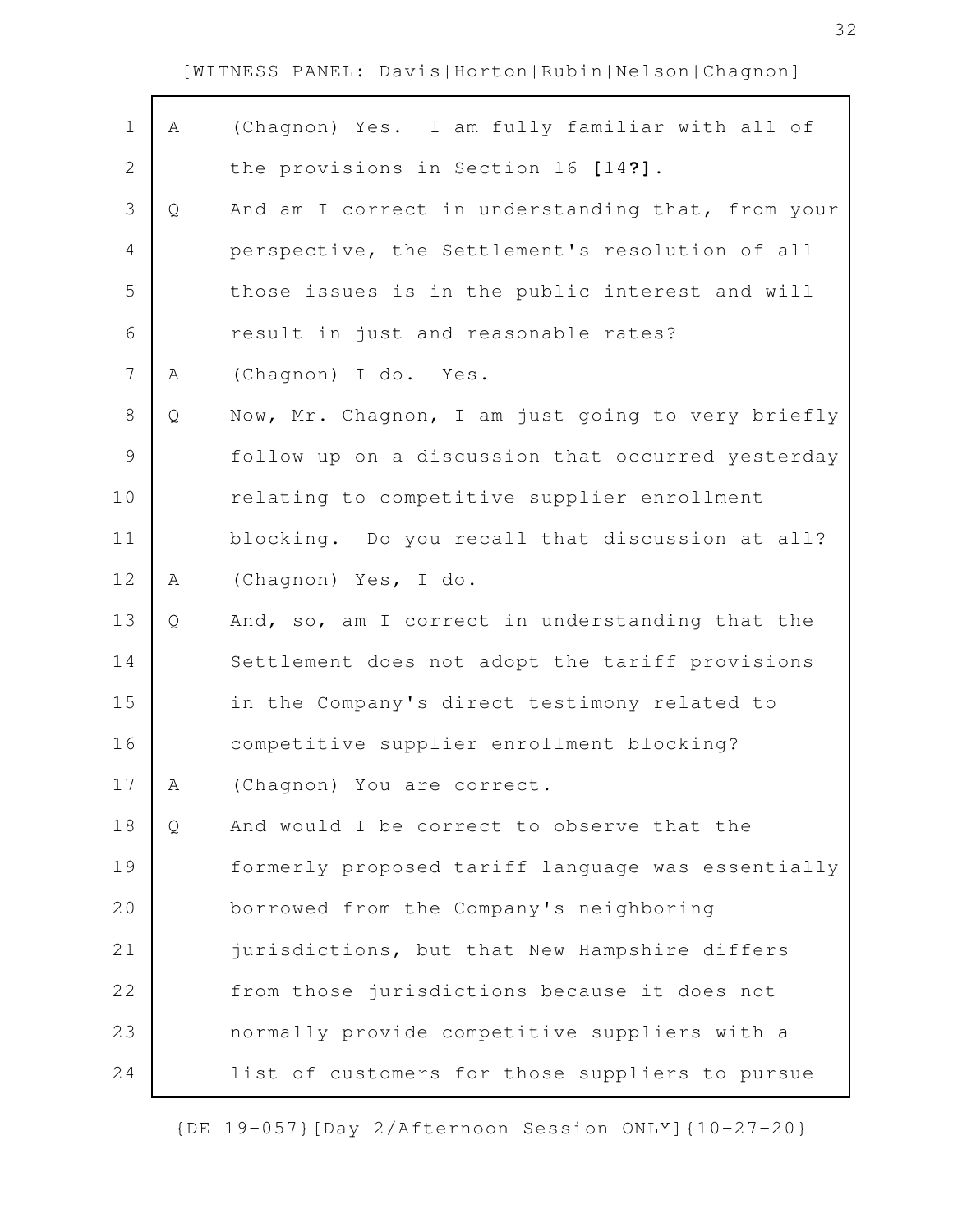| $\mathbf 1$    |   | and, in turn, provide retail supply offers?       |
|----------------|---|---------------------------------------------------|
| $\overline{2}$ | A | (Chagnon) Yes.                                    |
| 3              | Q | And is the fact that New Hampshire does not       |
| $\overline{4}$ |   | provide such a list, does that likely impact the  |
| 5              |   | need, or lack thereof, for such a provision in    |
| 6              |   | New Hampshire?                                    |
| $\overline{7}$ | A | (Chagnon) That's correct.                         |
| $\,8\,$        | Q | Now, my final question for you today, Mr.         |
|                |   |                                                   |
| $\mathcal{G}$  |   | Chagnon, is about the "Summary of Current and     |
| 10             |   | Proposed Distribution Rate" changes. It's a       |
| 11             |   | sheet included in Attachment 10 of the testimony, |
| 12             |   | and that can be found at Bates Page 174.          |
| 13             | A | (Chagnon) Yes.                                    |
| 14             | Q | And would I be correct in observing that there    |
| 15             |   | are some rate changes which might look a little   |
| 16             |   | different than the Commission is used to seeing   |
| 17             |   | within this sheet?                                |
| 18             | Α | (Chagnon) Yes.                                    |
| 19             | Q | And is it possible that some of those rate        |
| 20             |   | changes relate to the Company having transitioned |
| 21             |   | away from a company that owned generation and to  |
| 22             |   | a purely distribution company, and the fact that  |
| 23             |   | that impacts the marginal cost of service,        |
| 24             |   | amongst other things?                             |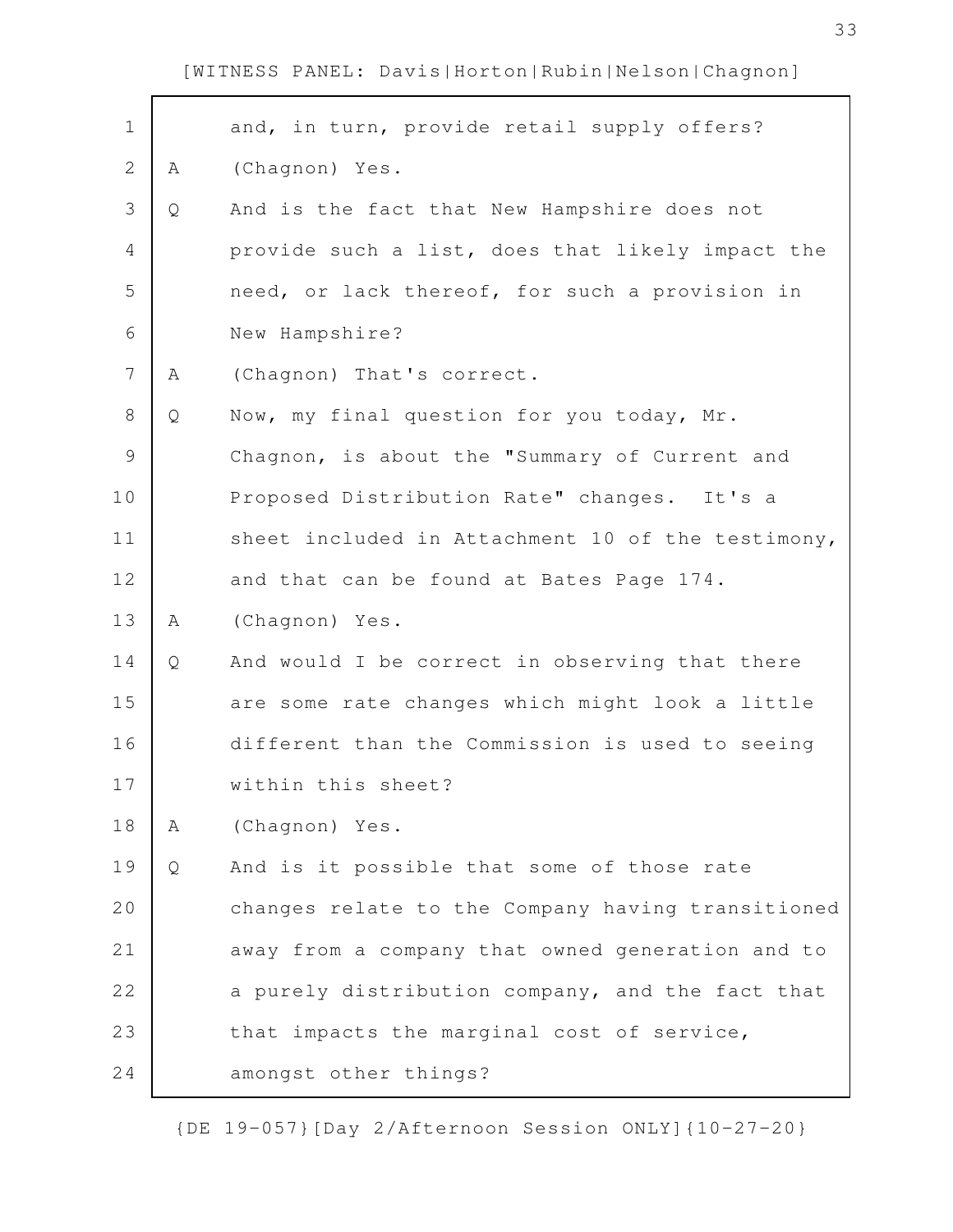A (Chagnon) Correct. MR. BUCKLEY: Thank you. That's all for Mr. Chagnon. WITNESS CHAGNON: Mr. Buckley? MR. BUCKLEY: Go ahead, Mr. Chagnon. WITNESS CHAGNON: I did want to correct that the "Tariffs and Rate Design" is Section 14. I had misspoke when I said "16". MR. BUCKLEY: Okay. Thank you, Mr. Chagnon. WITNESS CHAGNON: Thank you. CHAIRWOMAN MARTIN: Okay. Commissioner Bailey. CMSR. BAILEY: Okay. Thank you. BY CMSR. BAILEY: Q Mr. Chagnon, could you just say what you said again about the reason why other states might need the provision in the tariff, the option for customers to block supplier changes, but New Hampshire doesn't? A (Chagnon) I believe in other states, which is Massachusetts and Connecticut, require utilities to report periodically to the energy suppliers customers and customers' information that is 1 2 3 4 5 6 7 8 9 10 11 12 13 14 15 16 17 18 19 20 21 22 23 24

[WITNESS PANEL: Davis|Horton|Rubin|Nelson|Chagnon]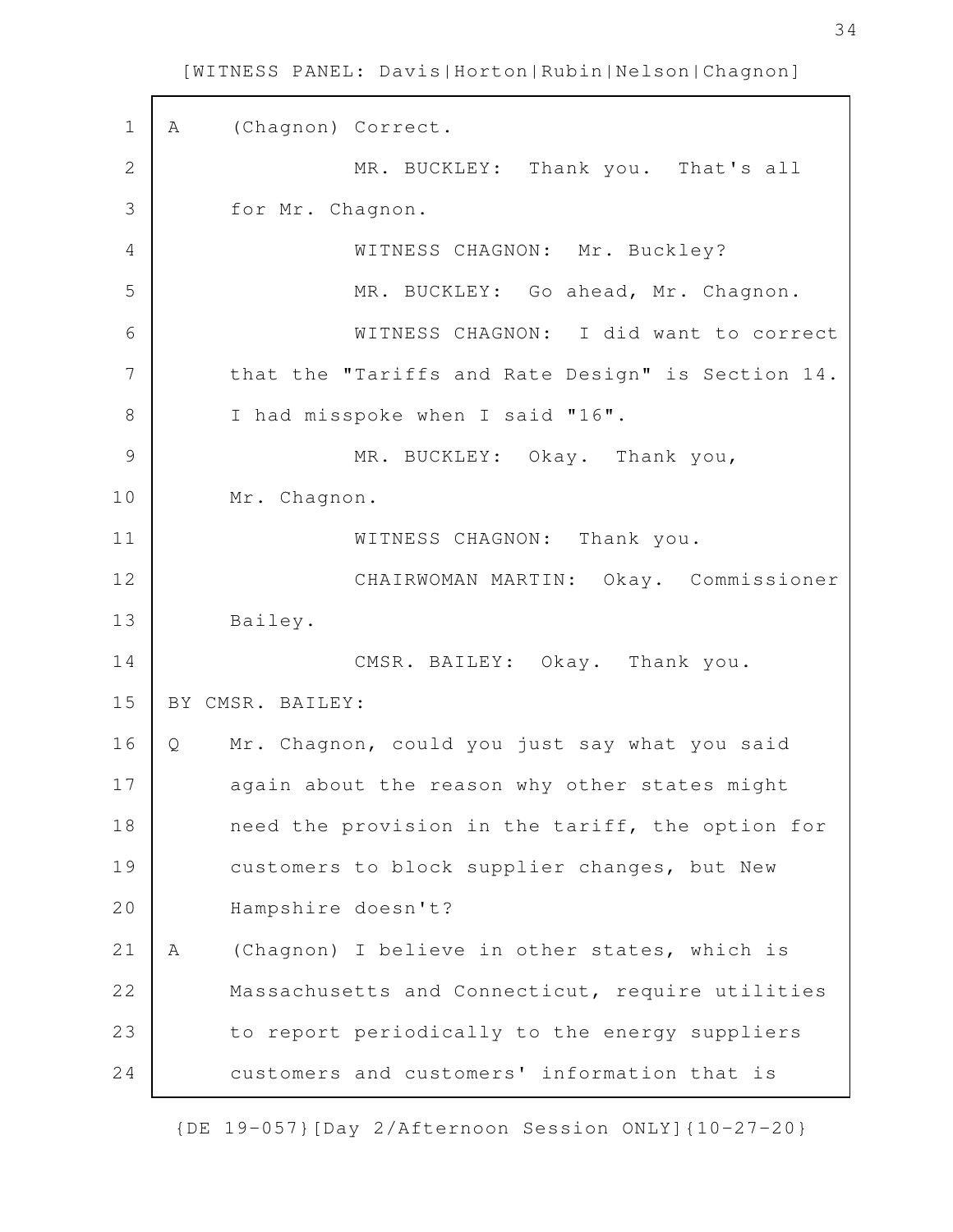$\mathbf{r}$ 

| $\mathbf 1$    |    | currently on a default service, so that they can  |
|----------------|----|---------------------------------------------------|
| $\overline{2}$ |    | either approach those customers for competitive   |
| 3              |    | supply.                                           |
| 4              | Q  | Okay. And, Mr. Davis, is it possible for your     |
| 5              |    | system to implement -- to implement that choice   |
| 6              |    | for all customers, even those not on default      |
| 7              |    | service, or is it limited to customers on default |
| $8\,$          |    | service, the billing system?                      |
| $\mathsf 9$    | Α  | (Davis) I'm sorry. Are you asking about the       |
| 10             |    | reporting of that or of the ability to implement  |
| 11             |    | that switch?                                      |
| 12             | Q  | The ability to $-$ the ability to implement the   |
| 13             |    | blocking?                                         |
| 14             | Α  | (Davis) For New Hampshire? I don't exactly know   |
| 15             |    | the answer. But I would propose that, when        |
| 16             |    | Ms. Conner is on later this week, she can address |
| 17             |    | that, in terms of the capabilities of the system. |
| 18             | Q. | Okay.                                             |
| 19             |    | CHAIRWOMAN MARTIN: Commissioner                   |
| 20             |    | Bailey?                                           |
| 21             |    | CMSR. BAILEY: Yes.                                |
| 22             |    | CHAIRWOMAN MARTIN: Are you going to               |
| 23             |    | move off of that topic? I have a question.        |
| 24             |    | CMSR. BAILEY: Yes.                                |

{DE 19-057}[Day 2/Afternoon Session ONLY]{10-27-20}

35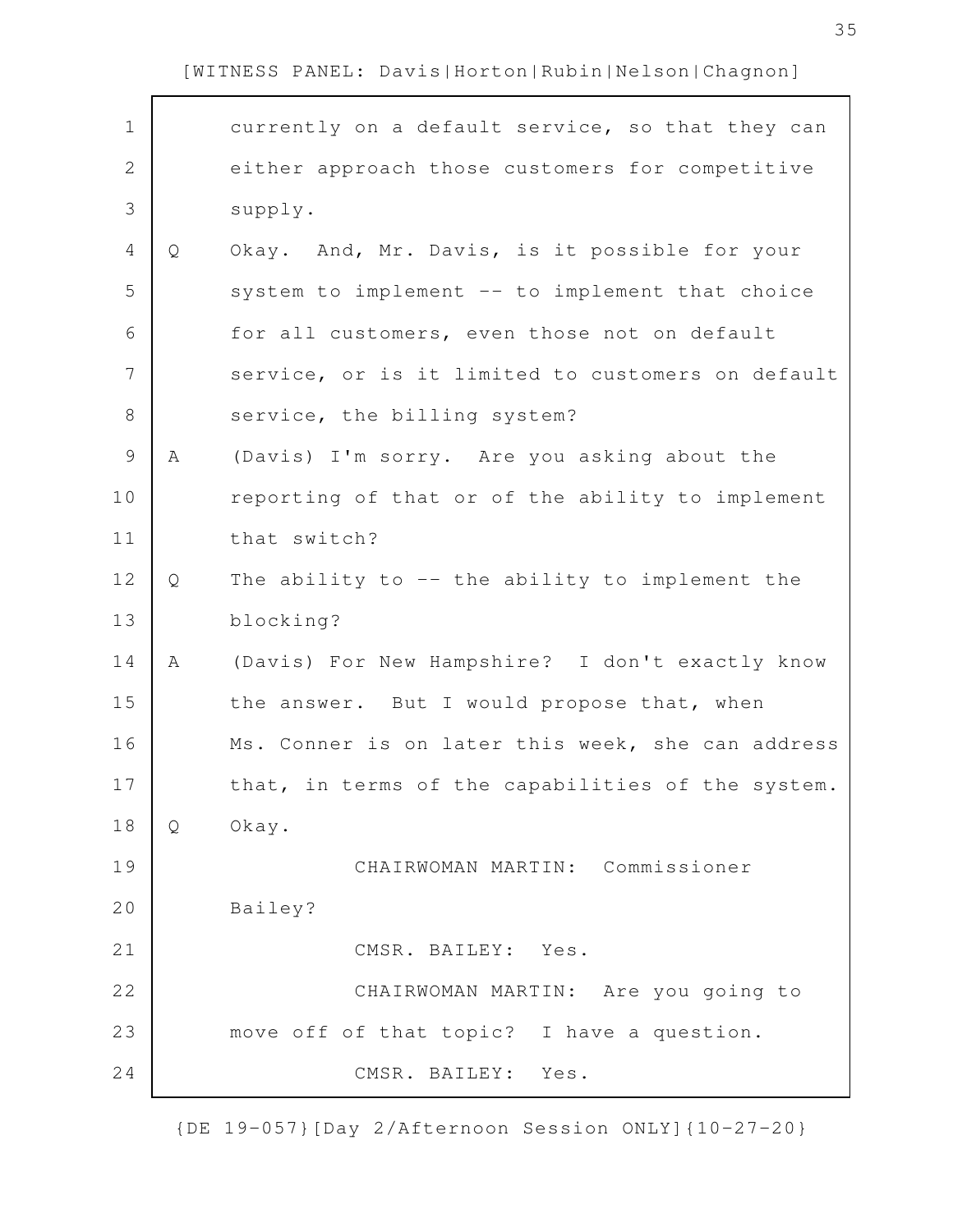CHAIRWOMAN MARTIN: If you don't mind, I'll do it now. CMSR. BAILEY: Yes. BY CHAIRWOMAN MARTIN: Q I just want to make sure I'm understanding the issue and the concern that the provision in the Agreement addresses. Can you explain to me how incoming enrollments occur currently? And I guess I'd like to hear from Staff specifically what the concern is with allowing the blocking to default customers? MR. FOSSUM: Ed, you're on mute. **BY THE WITNESS:** A (Davis) I apologize. I can provide a high-level review of the process. I understand the Company receives an enrollment from a supplier, a competitive supplier. There's a transaction known as an "EDI" transaction, "Electronic Data Interchange". And customers -- suppliers submit that enrollment. And upon receipt, and I think verification, and I believe at the next meter reading, for an individual customer being enrolled, they would be switched to receive 1 2 3 4 5 6 7 8 9 10 11 12 13 14 15 16 17 18 19 20 21 22 23 24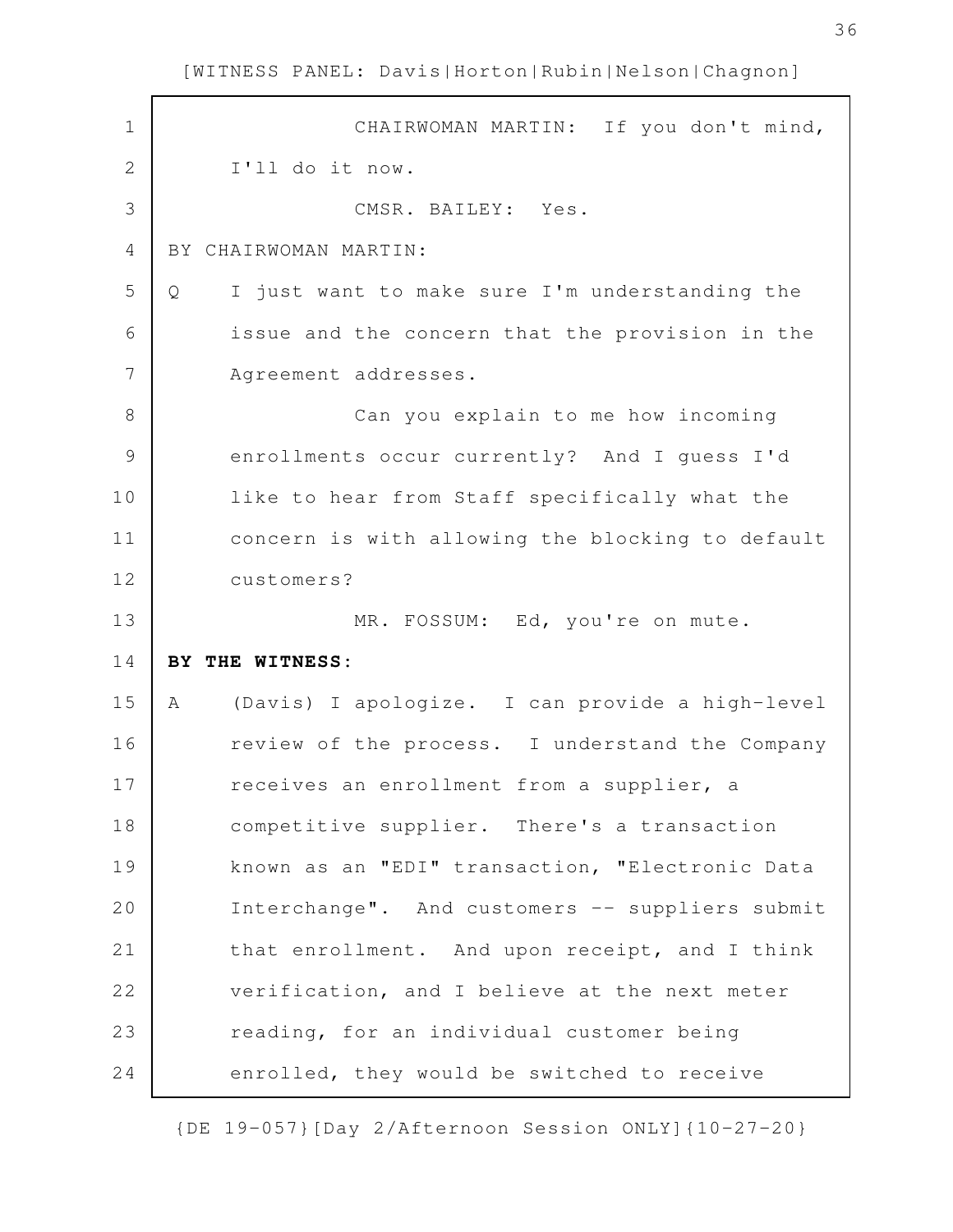| $\mathbf 1$    |   | supply from that competitive supplier.            |
|----------------|---|---------------------------------------------------|
| 2              |   | I don't know the detailed mechanics of            |
| 3              |   | that, and there may be some other details you     |
| 4              |   | might be interested in knowing about. But does    |
| 5              |   | that give you a general idea of the process?      |
| 6              |   | BY CHAIRWOMAN MARTIN:                             |
| $\overline{7}$ | Q | So that you said "verification", is that          |
| 8              |   | verification with the customer?                   |
| 9              | Α | (Davis) I understand there's certain account      |
| 10             |   | information that is provided. And there would     |
| 11             |   | have to be certain requirements, such as          |
| 12             |   | authorization for enrollment and those kinds of   |
| 13             |   | things.                                           |
| 14             |   | But I think most of that is automatic.            |
| 15             |   | I kind of have to beg off on the details of that. |
| 16             |   | Certainly can, again, have Ms. Conner provide     |
| 17             |   | more details on that. That is within her          |
| 18             |   | purview.                                          |
| 19             | Q | Okay. Thank you. Mr. Chagnon, could you explain   |
| 20             |   | anything more you know on that, as well as the    |
| 21             |   | concern?                                          |
| 22             | Α | (Chagnon) I do want to mention that this was      |
| 23             |   | covered in Ms. Noonan's testimony, which is in    |
| 24             |   | Exhibit 31, which has not been submitted yet.     |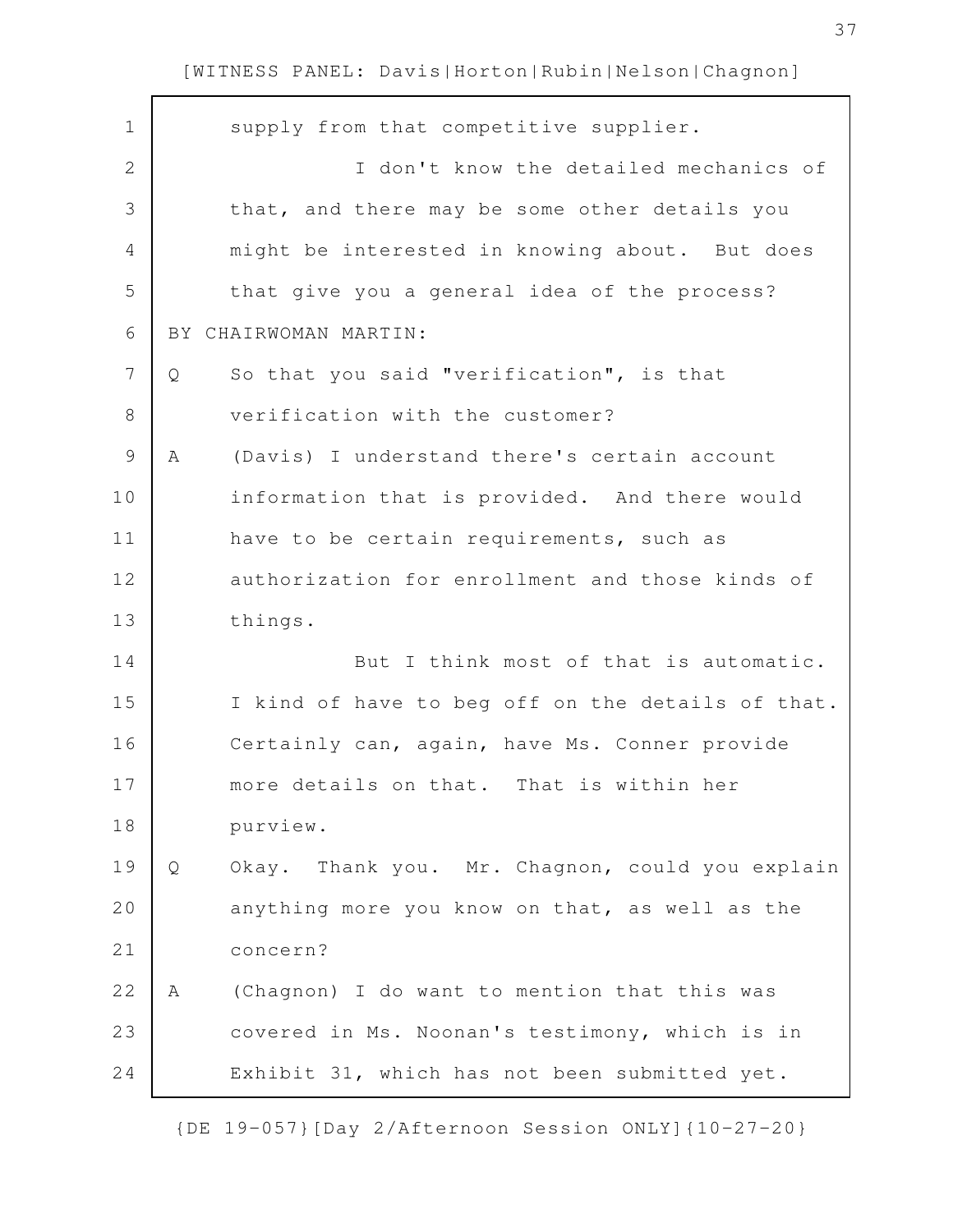| $\mathbf 1$ | And Ms. Noonan will be a panelist tomorrow. And,  |
|-------------|---------------------------------------------------|
| 2           | so, certainly can follow up with her then.        |
| 3           | However, I believe that this is not an            |
| 4           | issue in New Hampshire for competitive suppliers, |
| 5           | for the customers. And it can be confirmed        |
| 6           | tomorrow.                                         |
| 7           | CHAIRWOMAN MARTIN: Okay. Thank you.               |
| 8           | I can wait for Director Noonan --                 |
| 9           | [Court reporter interruption due to               |
| 10          | indecipherable audio.]                            |
| 11          | CHAIRWOMAN MARTIN: I said, okay, thank            |
| 12          | you. I can wait for Director Noonan tomorrow.     |
| 13          | Commissioner Bailey, thank you.                   |
| 14          | Mr. Buckley, did you have your hand up            |
| 15          | in the interim? I apologize.                      |
| 16          | MR. BUCKLEY: I was just going to say              |
| 17          | exactly what Mr. Chagnon did.                     |
| 18          | CHAIRWOMAN MARTIN: Okay. Thank you.               |
| 19          | Commissioner Bailey.                              |
| 20          | CMSR. BAILEY: Okay. Thanks.                       |
| 21          | BY CMSR. BAILEY:                                  |
| 22          | Can we look at Tariffs, 14.5? And I think I<br>Q  |
| 23          | understood from your direct testimony, Mr. Davis, |
| 24          | the second sentence. So, outdoor lighting costs   |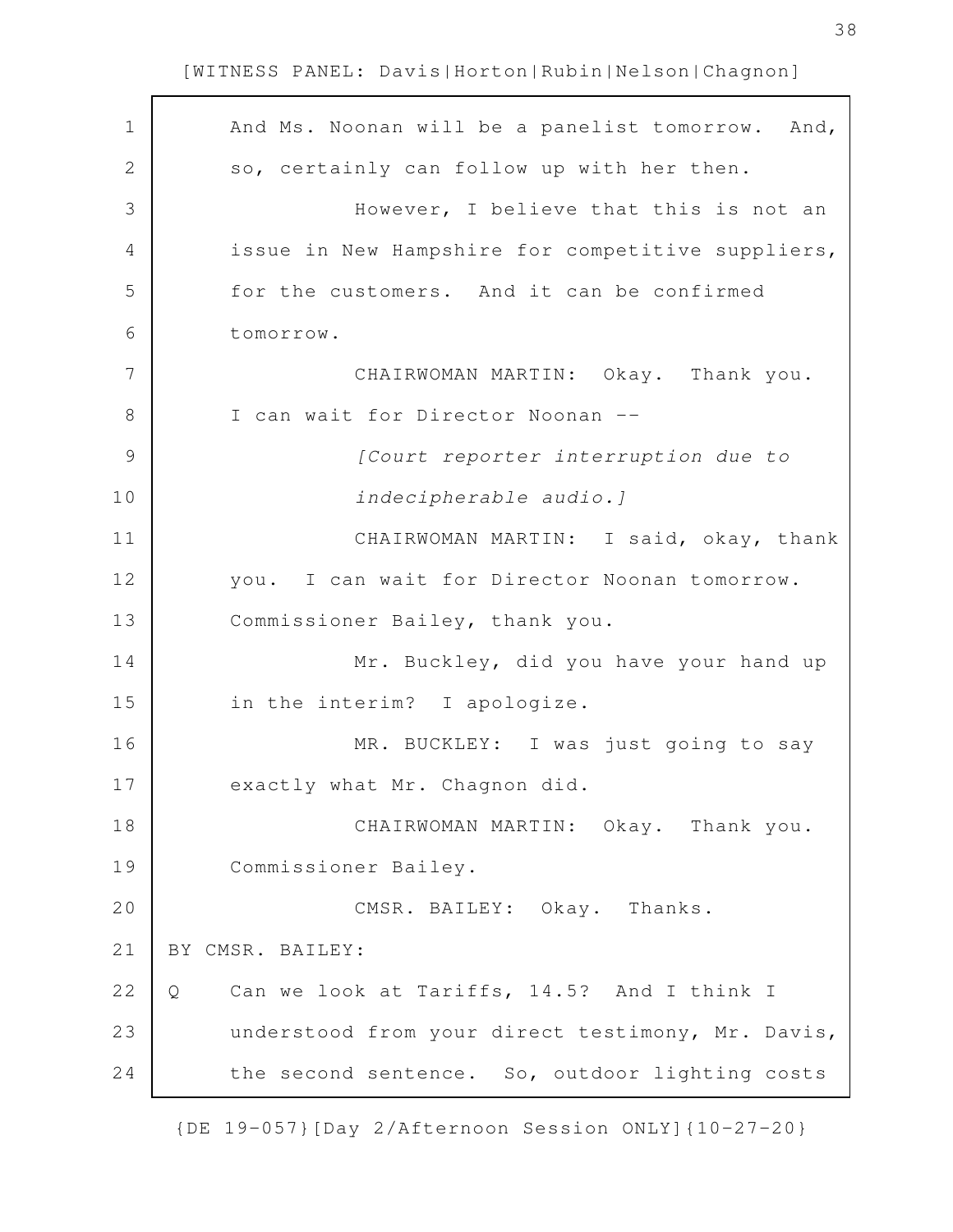| $\mathbf 1$    |   | are separately accounted for. Can you just go     |
|----------------|---|---------------------------------------------------|
| $\mathbf{2}$   |   | over that middle sentence again? "For clarity,    |
| 3              |   | the Company shall directly assign costs to        |
| 4              |   | outdoor lighting, and then allocate the remainder |
| 5              |   | of the costson an equal percent basis."           |
| 6              | Α | (Davis) Yes. So, we have a grand total revenue    |
| $\overline{7}$ |   | requirement, you know, rate change that we're     |
| 8              |   | trying to allocate here. But, for streetlighting  |
| 9              |   | specifically, we needed to assign the cost of     |
| 10             |   | service for the revenue requirements for          |
| 11             |   | streetlighting in a very direct manner, so that   |
| 12             |   | we could separate out the delivery charges or the |
| 13             |   | cost for delivery service from the costs of the   |
| 14             |   | equipment and the maintenance itself for          |
| 15             |   | lighting. So that, those are very specific FERC   |
| 16             |   | accounts, those are very specific sets of costs   |
| 17             |   | within our cost of service. And they're --        |
| 18             |   | because they're specific, they're classified as   |
| 19             |   | "direct assignment costs" specifically for that   |
| 20             |   | class.                                            |
| 21             |   | So, in order to fairly and                        |
| 22             |   | appropriately allocate the streetlighting         |
| 23             |   | specific cost of service, we direct assign those  |
| 24             |   | revenue requirements to that class. And, when     |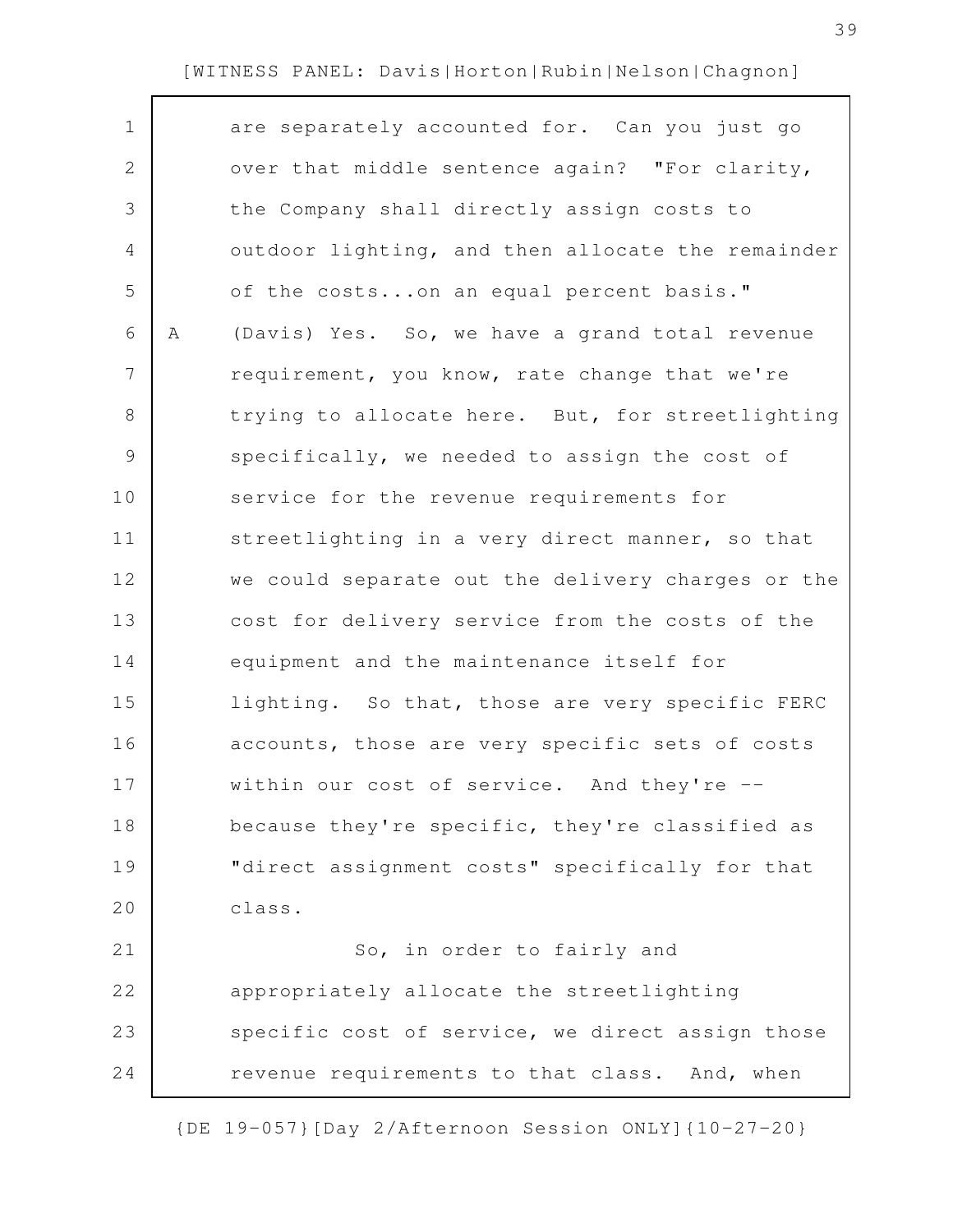| $\mathbf 1$   | you take that portion of revenue requirements          |
|---------------|--------------------------------------------------------|
| $\mathbf{2}$  | from streetlighting, you pull it out of the total      |
| 3             | you're allocating, and the remainder then gets         |
| 4             | allocated for the remaining rate classes.              |
| 5             | CHAIRWOMAN MARTIN: Mr. Davis, we've                    |
| 6             | lost your video again. Let's go off the record         |
| 7             | for a minute until you come back.                      |
| 8             | [Off the record due to connectivity                    |
| $\mathcal{G}$ | issues with Witness Davis.]                            |
| 10            | CHAIRWOMAN MARTIN: Let's go back on                    |
| 11            | the record. Commissioner Bailey.                       |
| 12            | BY CMSR. BAILEY:                                       |
| 13            | Okay. If we -- so, that sentence says that you<br>Q    |
| 14            | "allocate the remainder of the costs to each           |
| 15            | customer class on an equal percent basis." And         |
| 16            | I'm trying to $-$ -                                    |
| 17            | (Davis) That's correct.<br>A                           |
| 18            | And I'm trying to see where that equal allocation<br>Q |
| 19            | takes place. And, if we look at Bates Page 169,        |
| 20            | which is a full summary page of Appendix 10?           |
| 21            | (Davis) Yes.<br>Α                                      |
| 22            | That shows the percent increase in revenue for<br>Q    |
| 23            | each class, is that right? In the far right-hand       |
| 24            | column?                                                |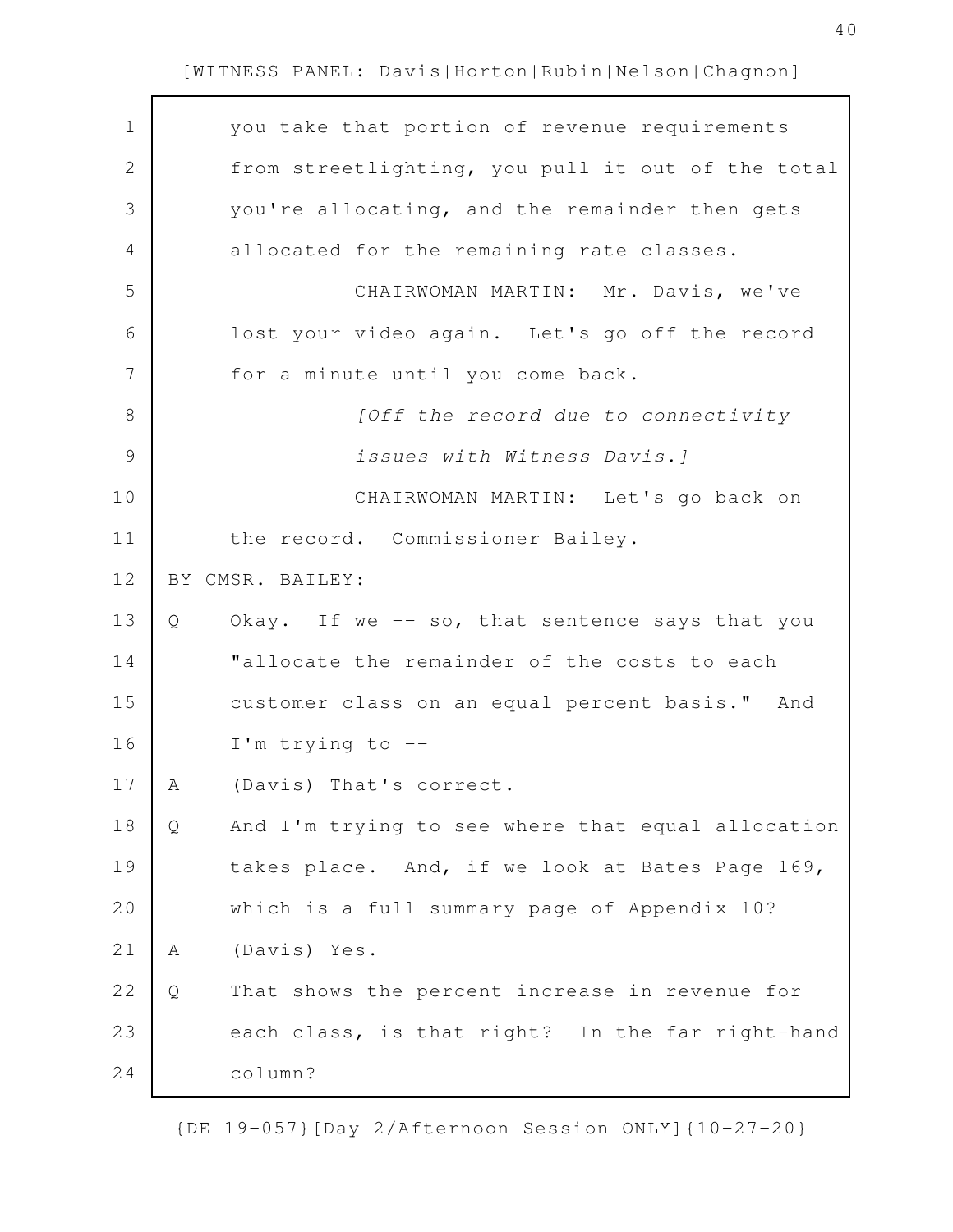| $\mathbf 1$    | Α | (Davis) Yes. The thing with -- I'm going to       |
|----------------|---|---------------------------------------------------|
| $\mathbf{2}$   |   | direct you to a different page, but just to       |
| 3              |   | address this page. This really is -- and let me   |
| 4              |   | confirm, we're talking about the red or the black |
| 5              |   | Bates number? You said "169", Commissioner?       |
| 6              | Q | The red Bates number, 169.                        |
| $\overline{7}$ | Α | (Davis) Oh. Okay. I was at the following page.    |
| 8              |   | Yes. So, this actually shows the effect of the    |
| 9              |   | revenue change on a total revenue basis, if you   |
| 10             |   | will. So, the "Current Rates" and the "Proposed   |
| 11             |   | Rates" columns, for example, are all the          |
| 12             |   | components of service, not just distribution.     |
| 13             |   | So, I think, to answer your question, I           |
| 14             |   | would like -- actually would like you to look at  |
| 15             |   | Bates, I'm just going to the page $-$ just a      |
| 16             |   | couple pages forward. And I'm going to -- so,     |
| 17             |   | this would be Bates red 174, if you will. And     |
| 18             |   | this is the actual allocation page. This page     |
| 19             |   | shows how we allocate the total revenues among    |
| 20             |   | classes. And I think, as Mr. Nelson had           |
| 21             |   | mentioned, he was referring to this earlier. But  |
| 22             |   | let me quickly walk you -- briefly walk you       |
| 23             |   | through this, then you may have some further      |
| 24             |   | questions.                                        |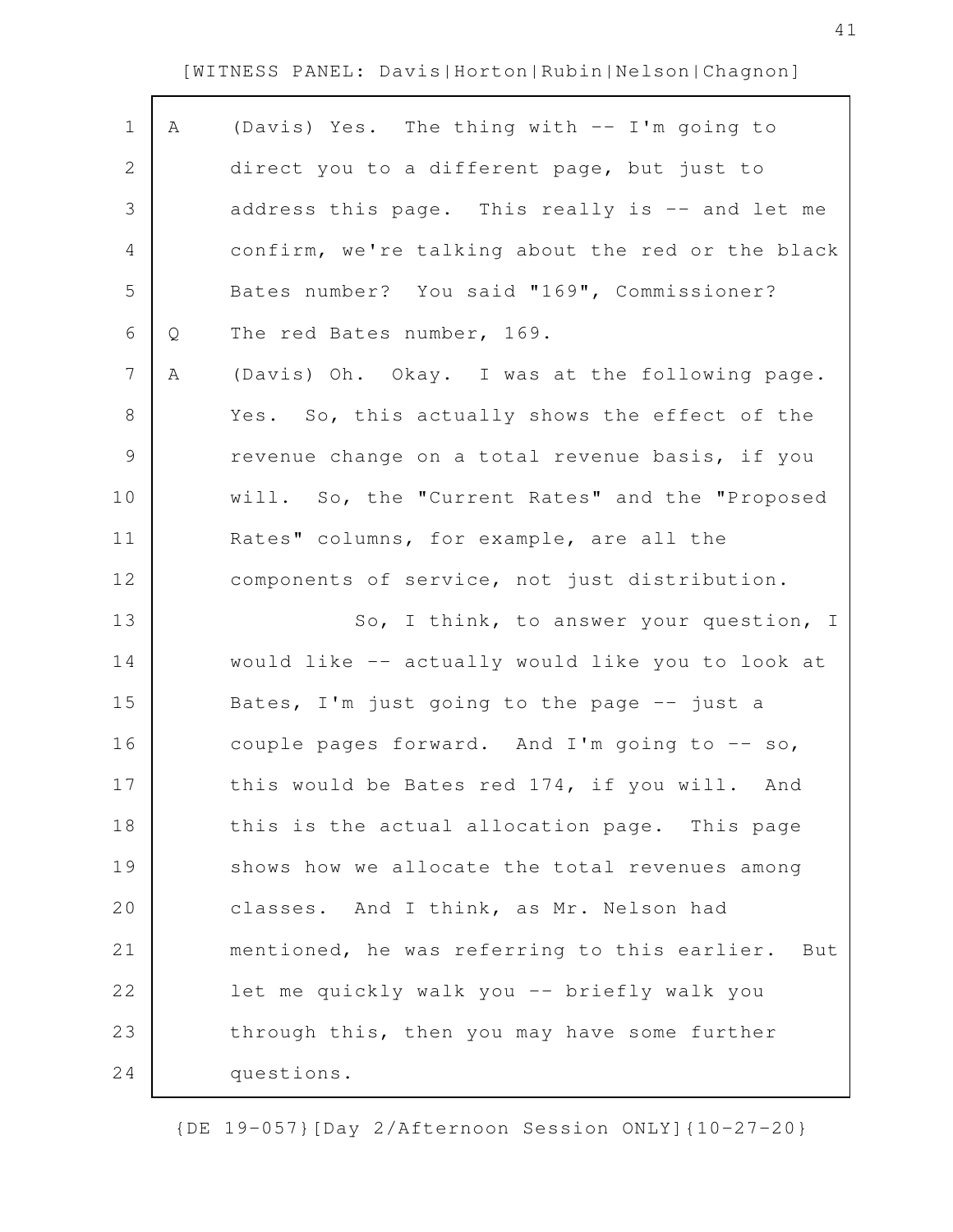$\Gamma$ 

| $\mathbf 1$   | So, the upper section shows the total             |
|---------------|---------------------------------------------------|
| $\mathbf{2}$  | dollars and the percentages from a distribution   |
| 3             | perspective. And you can see, on Line 15, you     |
| 4             | have a rate adjustment, "44,986". We make a few   |
| 5             | adjustments, so that we can determine how much to |
| 6             | allocate to non-streetlighting. But I could       |
| 7             | simply say that, overall, we're looking to        |
| 8             | allocate those dollars among these rate classes.  |
| $\mathcal{G}$ | And you can see there's both the distribution     |
| 10            | sort of base rates that go into this, and then    |
| 11            | below you have a recoupment piece as well.        |
| 12            | But I actually think it would be more             |
| 13            | instructive just to walk through the lower        |
| 14            | section here, Lines 33 through 69. And you can    |
| 15            | see in the lower right, there's a "13 percent"    |
| 16            | allocation percentage. That's overall. But, if    |
| 17            | you go up one line, you'll see for                |
| 18            | streetlighting, EOL and -- it's our outdoor       |
| 19            | lighting, Rates EOL and OL, and total. There's    |
| 20            | an overall "17.74 percent" decrease, which is the |
| 21            | result of that direct assignment we talked about  |
| 22            | a minute ago.                                     |
| 23            | So, when you allocate the remainder, if           |
| 24            | you look above that, you can see generally about  |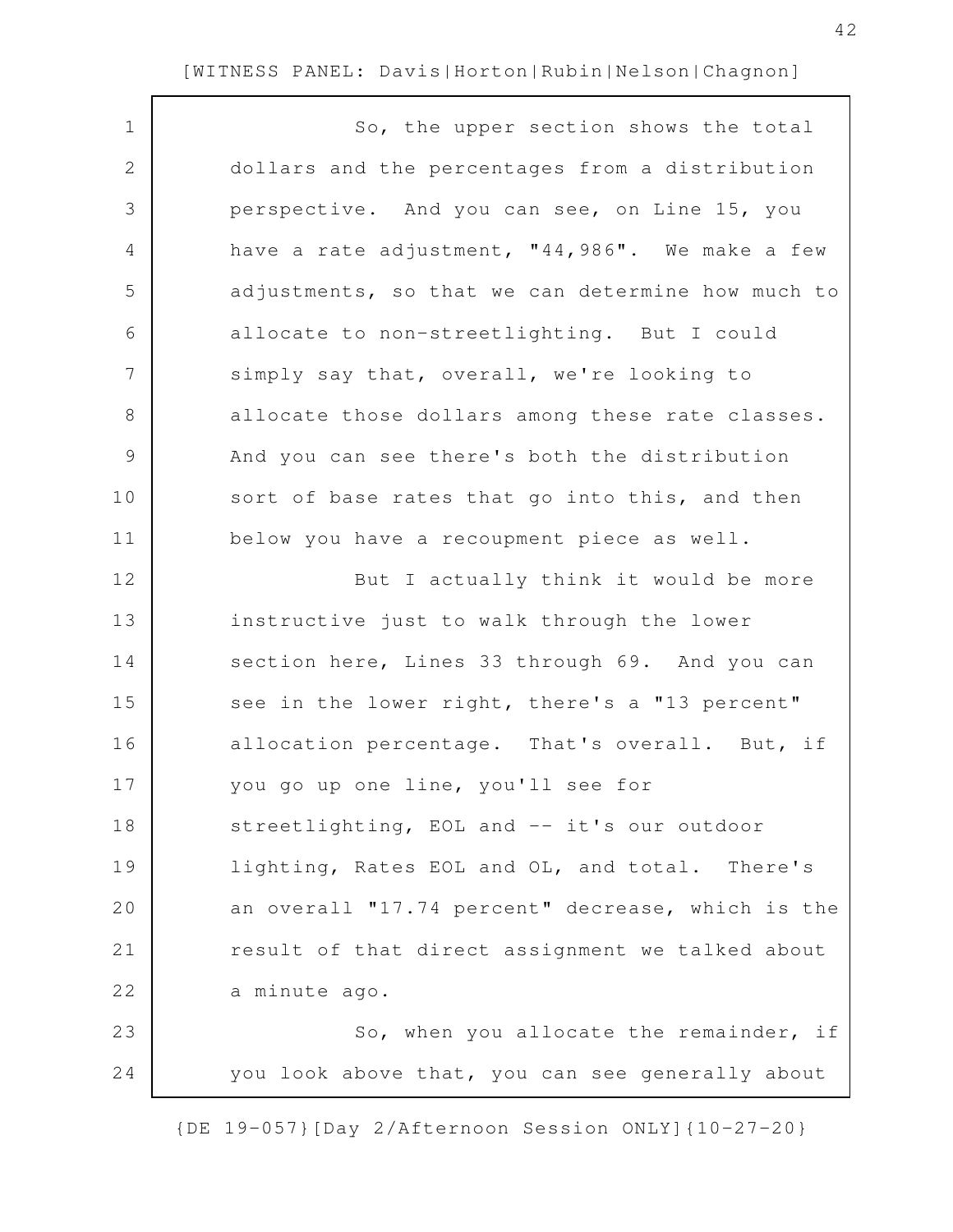| $\mathbf 1$    | 13.6 to 13.7 percent, roughly 13.7 percent among |
|----------------|--------------------------------------------------|
| $\mathbf{2}$   | each of the rate classes. They are shown as      |
| 3              | groups. So, Residential, Rate R and R-TOD,       |
| 4              | "13.68 percent"; the Water Heating kind of group |
| 5              | is 13.7 percent; Rate G, 13.7, etcetera.         |
| 6              | Now, you'll see some slight differences          |
| $\overline{7}$ | for two reasons. One, there is a little bit of   |
| 8              | rounding, and some special treatment in some of  |
| $\mathsf 9$    | the classes. But, particularly, Rate B actually  |
| 10             | has some transmission-connected customers. So,   |
| 11             | they don't actually get much of a distribution   |
| 12             | increase, they don't get a customer charge or    |
| 13             | other revenue increase. But there's a subset of  |
| 14             | customers here that are connected at the         |
| 15             | transmission voltage. So, they're not actually   |
| 16             | utilizing distribution facilities. So, they will |
| 17             | get a slightly lower proportion. But, if you     |
| 18             | were to drill down into the details of that, the |
| 19             | rates -- the charges and the rates that do apply |
| 20             | to distribution service are getting that same    |
| 21             | 13.7 percent.                                    |
| 22             | So, effectively, we've done a direct             |
| 23             | assignment and reduced streetlighting by 17.74   |
| 24             | percent. And the equal proportion to all other   |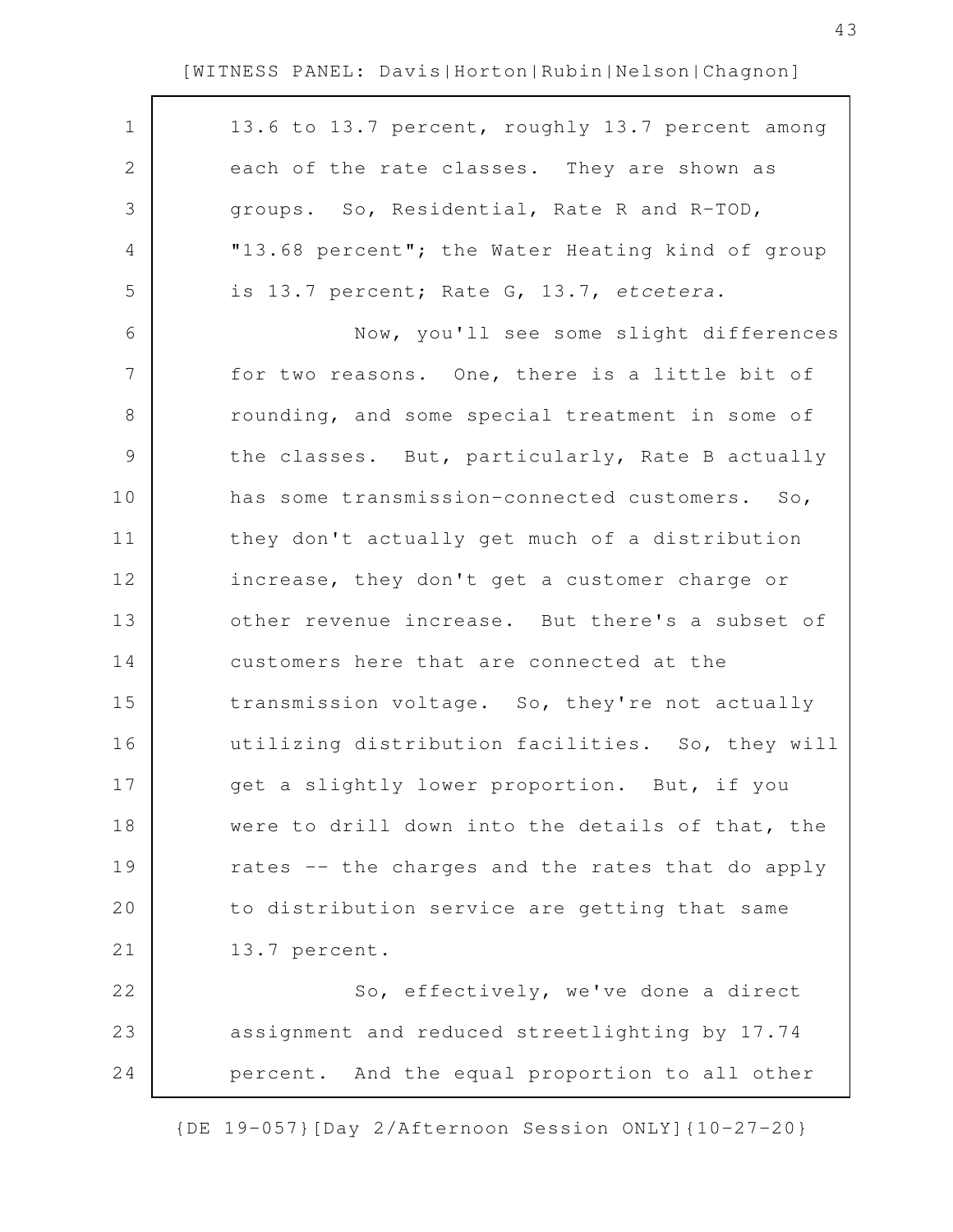| $\mathbf 1$  |   | classes, at a class level, is seen in the         |
|--------------|---|---------------------------------------------------|
| $\mathbf{2}$ |   | "% Change" column above for each of those groups  |
| 3            |   | of classes.                                       |
| 4            |   | So, that's effectively the outcome that           |
| 5            |   | gets us to the total overall increase. And you    |
| 6            |   | can see there's a proposed "D Change" column      |
| 7            |   | right in the center, and a "Recoup D Change".     |
| 8            |   | Those two together make up the total, which you   |
| 9            |   | can see in Column G, at the bottom, "45,567.4".   |
| 10           |   | That's the overall distribution increase in the   |
| 11           |   | Settlement. And, when you factor in both the      |
| 12           |   | 13.7 across all other classes, and a direct       |
| 13           |   | assignment for streetlighting, comes out to an    |
| 14           |   | average of 13 percent.                            |
| 15           | Q | Okay. Can you tell me what's going on in          |
| 16           |   | Column F? Where does that number come from?       |
| 17           | A | (Davis) Okay. So, Column F will be the sum.       |
| 18           |   | There's two -- there's two columns, E and F. One  |
| 19           |   | is, there's a target that we design rates to, and |
| 20           |   | then Column F is the outcome of that. And the     |
| 21           |   | thing with rate design is, you might have total   |
| 22           |   | dollars you're trying to design rates to, but our |
| 23           |   | rates might be, for example, demand charges are   |
| 24           |   | to two decimal places. Kilowatt-hour charges are  |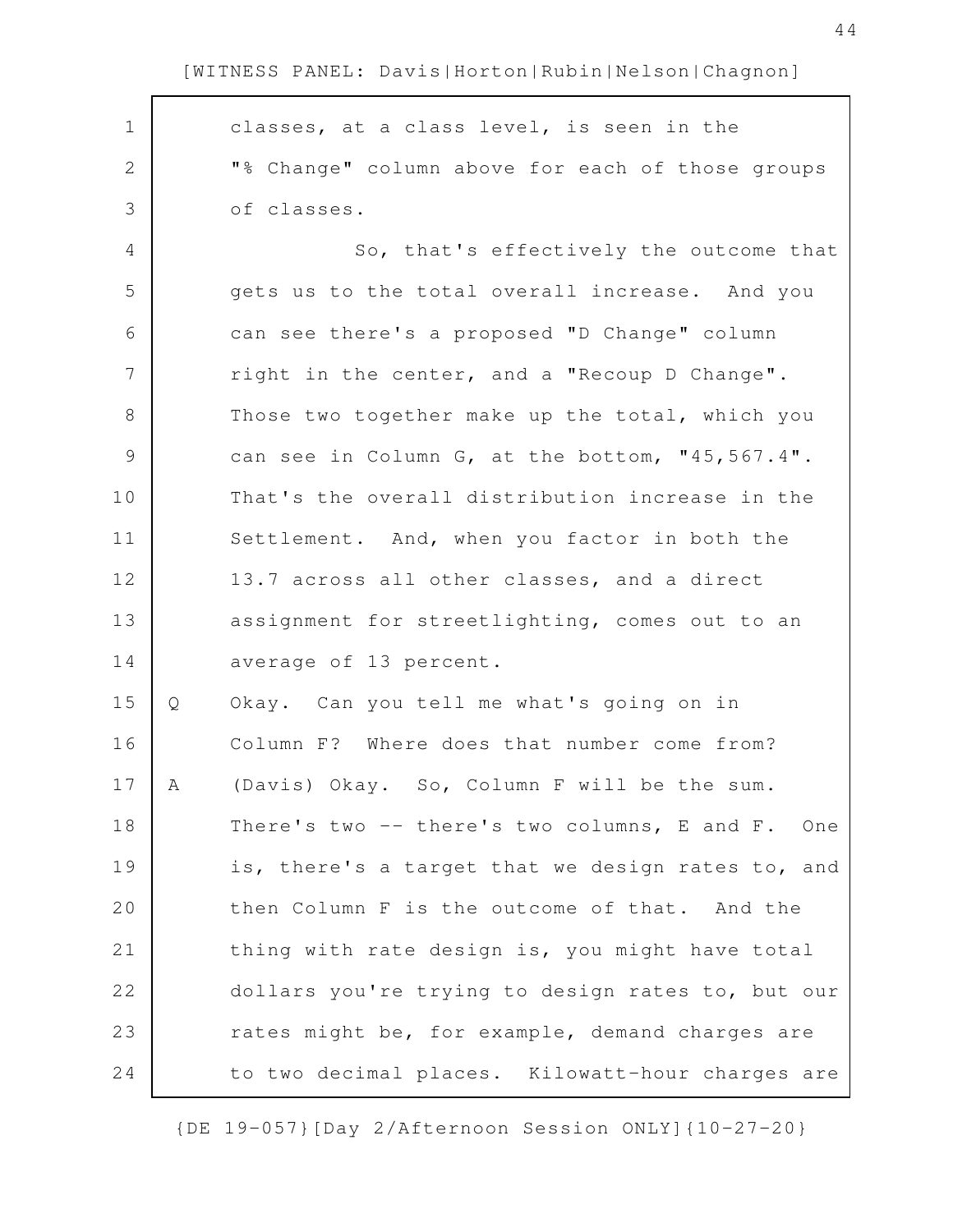| $\mathbf 1$    |   | typically defined to three decimal places. So,      |
|----------------|---|-----------------------------------------------------|
| $\mathbf{2}$   |   | there's a little bit of rounding. And, when you     |
| 3              |   | do that for all the customers and you add it all    |
| 4              |   | up, there's some slight differences. But,           |
| 5              |   | generally, this is a revenue group that says we     |
| $\sqrt{6}$     |   | met the target within that tolerance of, you        |
| $\overline{7}$ |   | know, \$5,000, in this case.                        |
| $\,8\,$        | Q | Okay. Thanks. Could we go back to Bates Page        |
| $\mathcal{G}$  |   | 169?                                                |
| 10             | Α | (Davis) Yes.                                        |
| 11             | Q | I have to rotate my pages again.                    |
| 12             | Α | (Davis) I'm doing the same thing.                   |
| 13             | Q | Okay. So, the bottom of Column F, on that page,     |
| 14             |   | shows that the revenue is increasing "\$45.567      |
| 15             |   | million".                                           |
| 16             | Α | (Davis) Yes.                                        |
| 17             | Q | But the page we were looking at a minute ago, and   |
| 18             |   | Page 6 [Page 5?] in the Settlement Agreement says   |
| 19             |   | that the revenue increase is "44.987 million"?      |
| 20             | A | (Davis) I think the difference is the recoupment    |
| 21             |   | piece.                                              |
| 22             | Α | (Horton) It is. And you can see that on the         |
| 23             |   | Bates pages we were referencing. I think it was     |
| 24             |   | If you go back to that, you can see that in<br>174. |
|                |   |                                                     |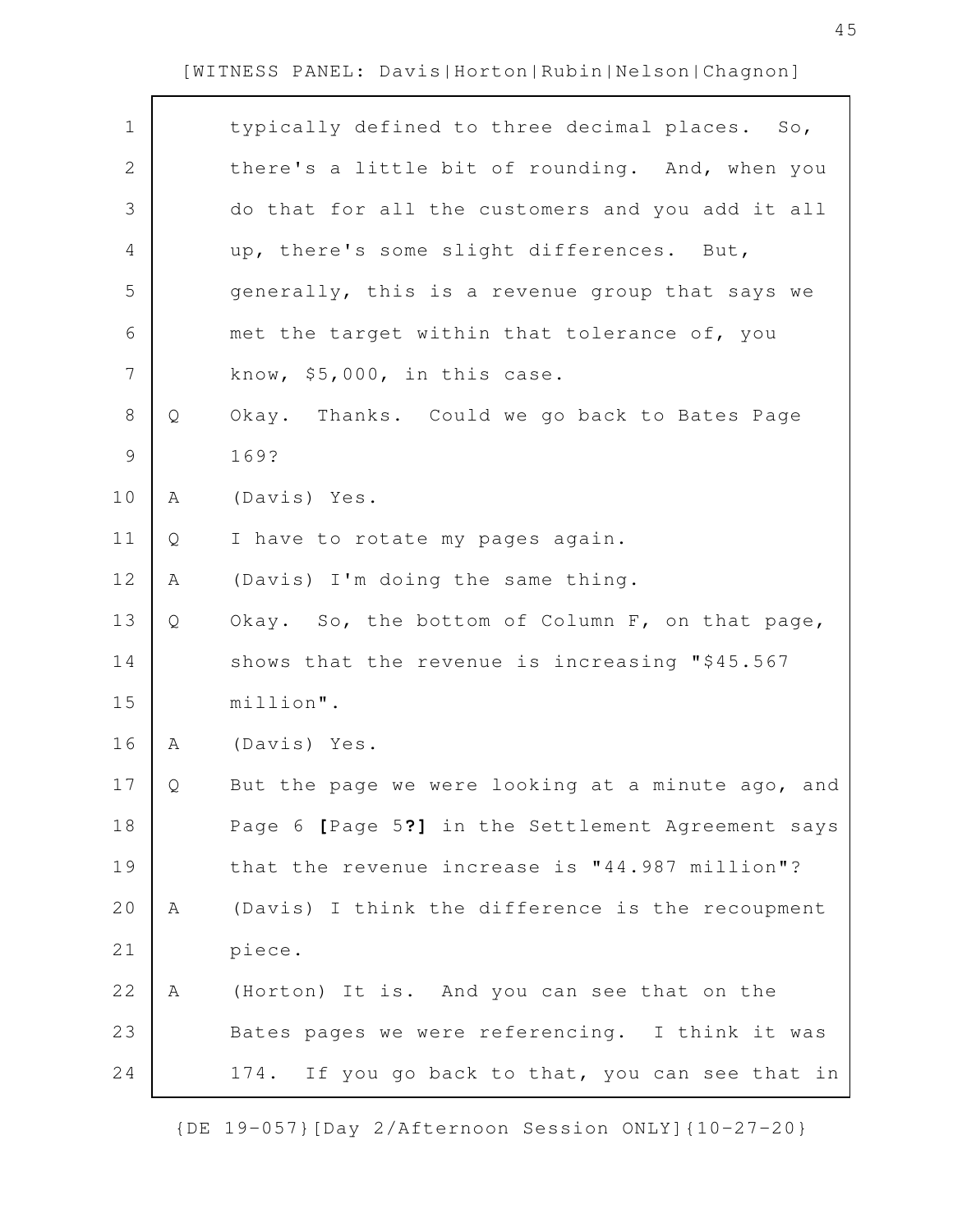| $\mathbf 1$    |   | Column -- I just had to jump back to it. You can  |
|----------------|---|---------------------------------------------------|
| $\mathbf{2}$   |   | see the "45,567" is Column G, which is the sum of |
| 3              |   | Column C and D. Column C is the 44 million base   |
| $\overline{4}$ |   | distribution increase that I believe you just     |
| 5              |   | referenced. And then, the 575,000 recoupment is   |
| $\sqrt{6}$     |   | in Column D.                                      |
| $\overline{7}$ | Α | (Davis) Yes.                                      |
| $8\,$          | Q | Okay. Great. Thank you. All right. Back to        |
| $\mathcal{G}$  |   | 169, one more question on a number there.         |
| 10             | A | (Davis) Okay.                                     |
| 11             | Q | Rotate again. Okay. Oh, on the Outdoor Lighting   |
| 12             |   | number, $--$                                      |
| 13             | A | (Davis) Yes.                                      |
| 14             | Q | -- it says the revenue decrease is in Column F,   |
| 15             |   | by "1.346938"?                                    |
| 16             | A | (Davis) Yes.                                      |
| 17             | Q | You see that? And, in the Settlement, in          |
| 18             |   | Paragraph 14.5, I think it says "1.356", not      |
| 19             |   | "1.346". And I was just wondering if that was     |
| 20             |   | something else I'm missing there, if that's a     |
| 21             |   | typo or --                                        |
| 22             | A | (Davis) Boy, you know, I think that's a           |
| 23             |   | coincidence. I'm just going to jump to the --     |
| 24             | Α | (Horton) I think it's the recoupment again.       |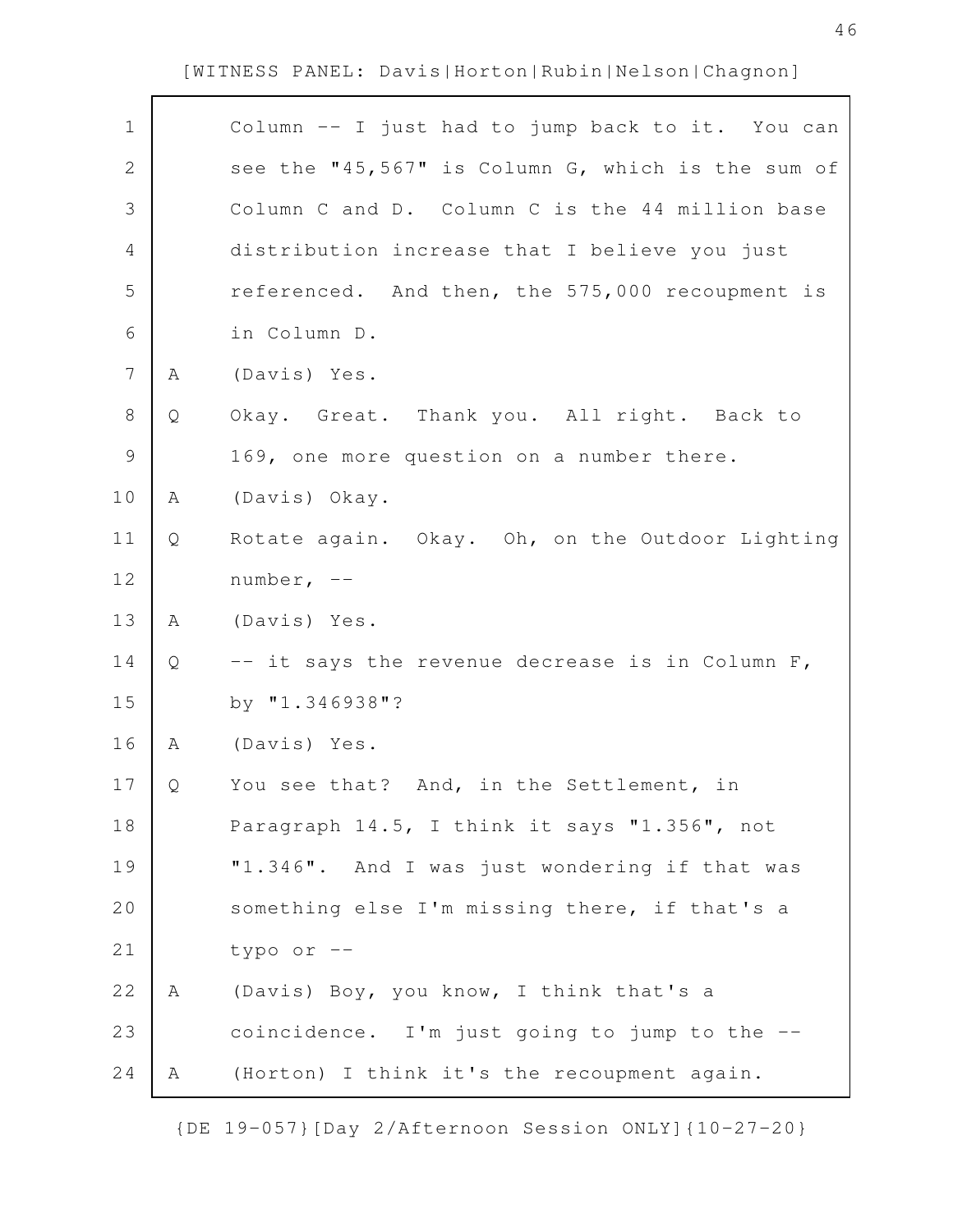Г

| $\mathbf 1$   | Q | Okay.                                             |
|---------------|---|---------------------------------------------------|
| $\mathbf{2}$  | Α | (Horton) I'm sorry I had to cut you off.          |
| 3             | Α | (Davis) I think you're right.                     |
| 4             | Α | (Horton) Yes. If you go back to that Bates 174,   |
| 5             |   | you can see the "1.356" for OL, on Line 64,       |
| 6             |   | Column C again. And then, you see recoupment of   |
| 7             |   | 9,000 in Column D. So, the "1.346", on            |
| $8\,$         |   | Bates 164 [174?], as shown in Column G as being   |
| $\mathcal{G}$ |   | the sum of those two numbers. So, the base        |
| 10            |   | amount is the 1.356 credit, and a \$10,000        |
| 11            |   | recoupment.                                       |
| 12            | Q | Thank you.                                        |
| 13            | Α | (Horton) Right, Ed?                               |
| 14            | Α | (Davis) I believe so. I'm just checking myself.   |
| 15            |   | That sounds right. So, those numbers match.       |
| 16            | Q | Okay.                                             |
| 17            | Α | (Davis) That's correct. That is correct. I'm      |
| 18            |   | just confirming. Absolutely.                      |
| 19            | Q | Okay. Thanks.                                     |
| 20            | Α | (Davis) You're welcome.                           |
| 21            | Q | All right. Jumping to the time-of-use rate,       |
| 22            |   | Paragraph 14.6. Is the reason that you have a     |
| 23            |   | peak period no more than eight hours because your |
| 24            |   | meters can't do better than that?                 |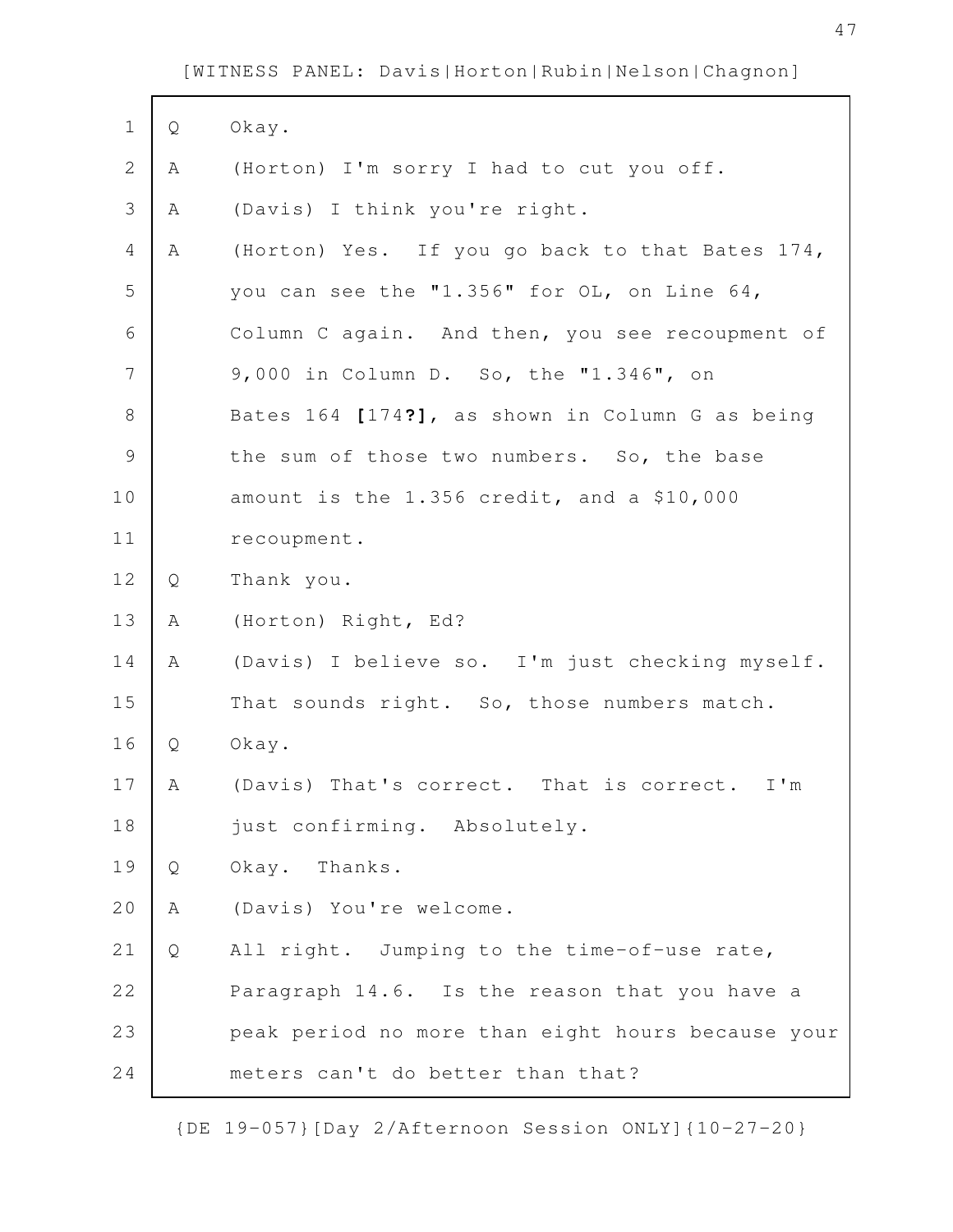| $\mathbf 1$    | Α | (Davis) In that provision, actually, what we're  |
|----------------|---|--------------------------------------------------|
| $\mathbf{2}$   |   | doing here is we're taking a fresh look at where |
| 3              |   | costs -- the time period, and how many hours the |
| $\overline{4}$ |   | cost of service, you know, would occur on a      |
| 5              |   | time-of-use basis. So, really, this is not so    |
| 6              |   | much an issue of measuring the kilowatt-hours,   |
| $\overline{7}$ |   | and remember, this is for residential rates, as  |
| $\,8\,$        |   | you're in the kilowatt-hours during a different  |
| $\mathsf 9$    |   | peak period, we set our meters to accomplish     |
| 10             |   | that. It's a matter of trying to hone in on the  |
| 11             |   | peak period that provides, you know,             |
| 12             |   | differentiated pricing between the peak and      |
| 13             |   | off-peak periods, and making sure we do have a   |
| 14             |   | period that spans a sufficient period.           |
| 15             |   | But I think, in our review and                   |
| 16             |   | discussions leading to this Settlement, we find  |
| 17             |   | that, within an eight-hour period, it could be   |
| 18             |   | fewer hours. But, within an eight-hour period,   |
| 19             |   | that's seems to be where the most, if you will   |
| 20             |   | "peaky" costs occur. And, so, this gives us our  |
| 21             |   | guideline to further hone in on what the actual  |
| 22             |   | peak period might be, within a two-period rate   |
| 23             |   | structure.                                       |
| 24             |   | So that it's really that simple.<br>$\mathbb{I}$ |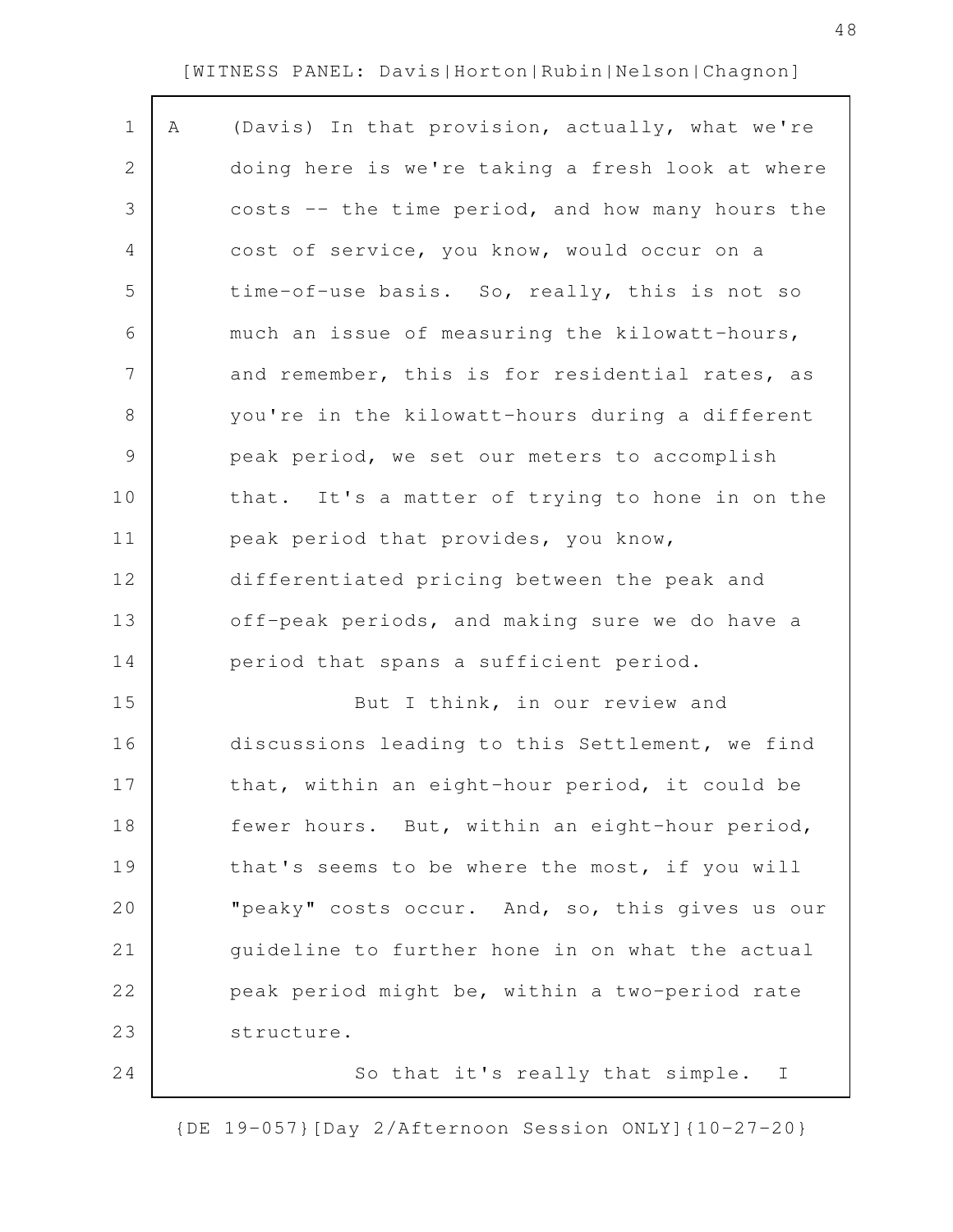$\mathbf{r}$ 

| $\mathbf 1$    |   | think it gives us the guide within which to look  |
|----------------|---|---------------------------------------------------|
| $\mathbf{2}$   |   | at not only the duration, the number of hours,    |
| 3              |   | but which hours, you know, starting at such and   |
| 4              |   | such a time and ending at such a time.            |
| 5              |   | So, this is kind of where we kind of              |
| 6              |   | left off in our review and discussion of "what    |
| $\overline{7}$ |   | can we do for sort of the next generation version |
| $\,8\,$        |   | of this rate?"                                    |
| $\mathsf{S}$   | Α | (Horton) And just briefly, if I could just build  |
| 10             |   | off what Ed said.                                 |
| 11             |   | It wasn't a metering limitation.<br>It            |
| 12             |   | was really similar to some of the other           |
| 13             |   | provisions in the Settlement. We were making      |
| 14             |   | good progress, having productive discussions. We  |
|                |   |                                                   |
| 15             |   | all agreed that we would benefit from more time   |
| 16             |   | to continue to collaborate on the details of the  |
| 17             |   | two-part time-of-use rate structure. So, the      |
| 18             |   | Settlement Agreement just describes really as far |
| 19             |   | as we could -- we got, in the timeframe that we   |
| 20             |   | had. And a commitment to continue to working      |
| 21             |   | together on what the right timeframe is, what the |
| 22             |   | period is, what the differential is, all those    |
| 23             |   | things.                                           |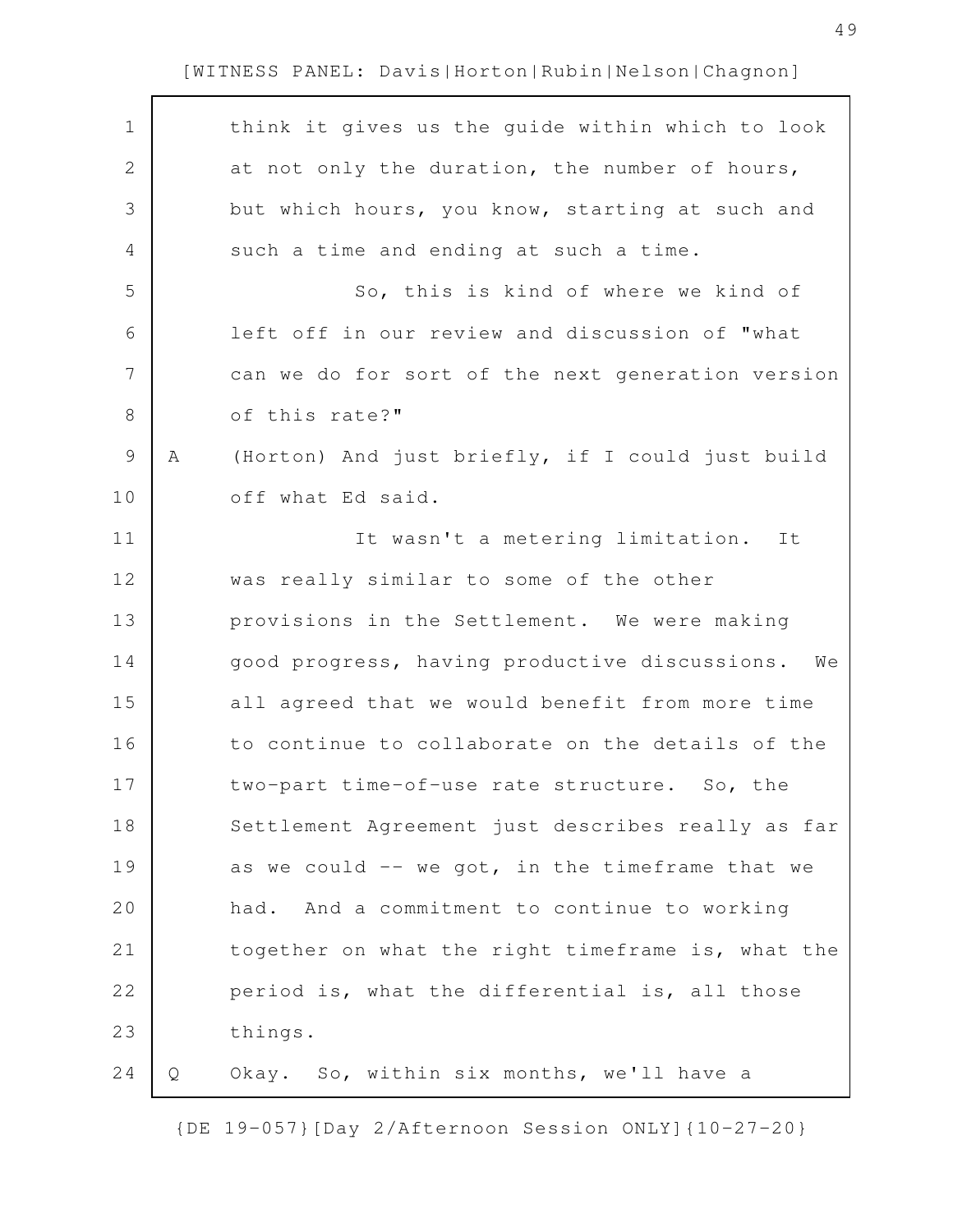$\mathbf{r}$ 

| $\mathbf 1$    |   | peak/off-peak period, and the peak period won't                |
|----------------|---|----------------------------------------------------------------|
| $\overline{2}$ |   | be more than eight hours. But that doesn't limit               |
| 3              |   | anyone's ability to argue that there should be a               |
| 4              |   | smaller peak period going forward?                             |
| 5              | Α | (Davis) That's correct.                                        |
| 6              | Q | Maybe there should be more than two -- two                     |
| 7              |   | time-of-use rates in a day?                                    |
| 8              | Α | (Davis) So, I think -- I think that's generally                |
| $\mathsf 9$    |   | correct, yes, Commissioner.                                    |
| 10             | Q | Okay. In Paragraph 14.8, can you tell me what                  |
| 11             |   | you mean, in Paragraph (a), about "midnight                    |
| 12             |   | lighting hours shall be adjusted accordingly"?<br>$\mathbb{I}$ |
| 13             |   | don't understand what that means.                              |
| 14             | Α | (Davis) So, we have, I think it was in 2008, we                |
| 15             |   | introduced, it might have been in the prior case,              |
| 16             |   | but we had introduced an alternative to                        |
| 17             |   | conventional standard dusk-to-dawn lighting,                   |
| 18             |   | where we offered an option, lighting, where                    |
| 19             |   |                                                                |
|                |   | devices -- the fixtures could be turned off at                 |
| 20             |   | midnight. So, when we changed the assumed hours                |
| 21             |   | of operation, we're basically talking about                    |
| 22             |   | dusk-to-dawn lighting. But, because we have this               |
| 23             |   | separate provision, alternative for midnight                   |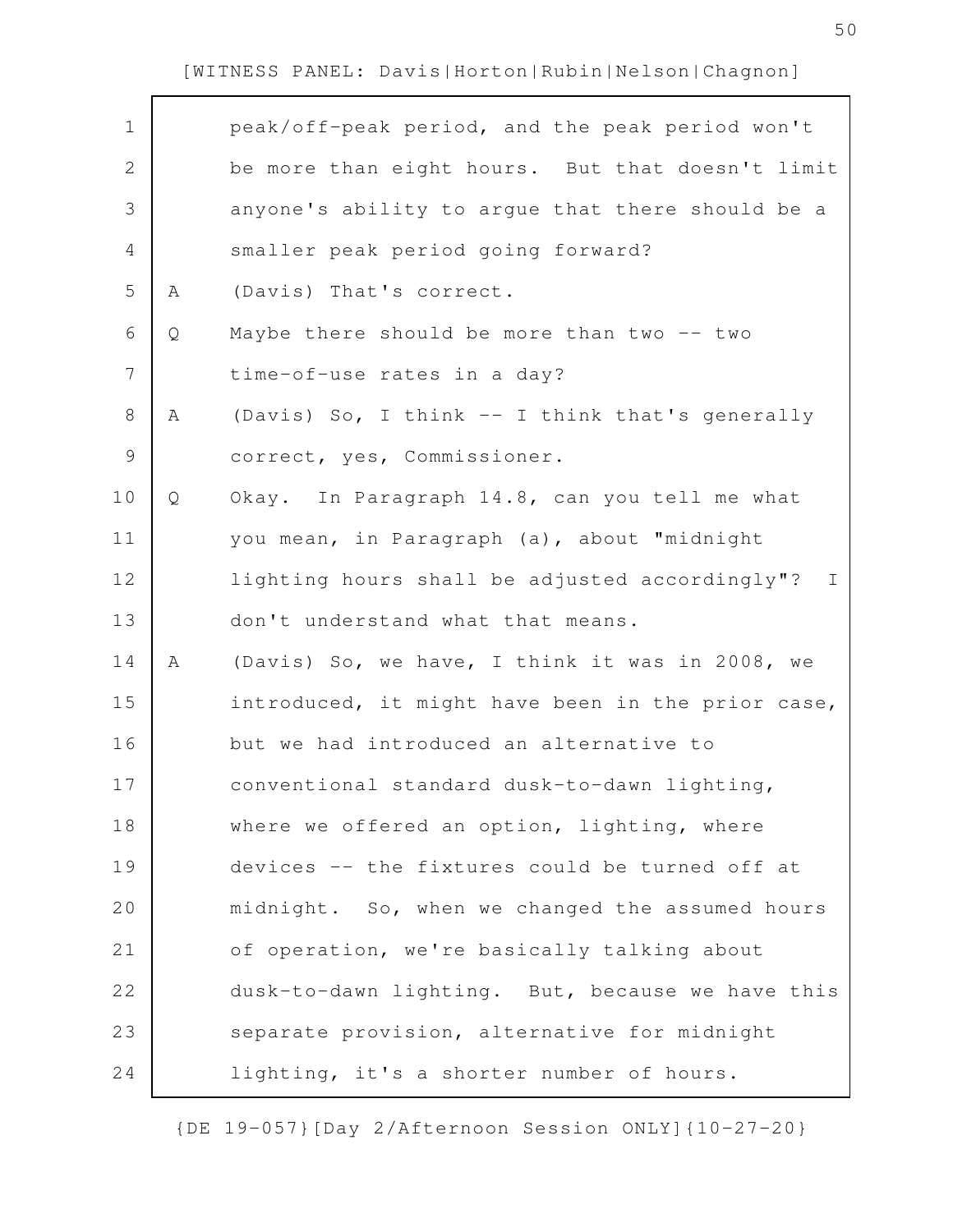| $\mathbf 1$   |   | So, whatever the new hours are for the            |
|---------------|---|---------------------------------------------------|
| 2             |   | dusk-to-dawn, it's going to start a half hour     |
| 3             |   | after sunset. So, when you basically apply that   |
| 4             |   | over all the hours in a month and all the months  |
| 5             |   | in a year, you're going to have to make a         |
| 6             |   | corresponding adjustment to midnight, where the   |
| 7             |   | lighting would start, again, start a half hour    |
| $\,8\,$       |   | after sunset, but now ending at midnight. So,     |
| $\mathcal{G}$ |   | it's just a corresponding adjustment that falls   |
| 10            |   | from the new burn hours that we are establishing. |
| 11            | Q | And you're not eliminating the option for a       |
| 12            |   | customer to have their lights shut off at         |
| 13            |   | midnight, is that right?                          |
| 14            | Α | (Davis) That's correct.                           |
| 15            | Q | And what is $--$                                  |
| 16            | Α | (Davis) Go ahead. I'm sorry.                      |
| 17            | Q | What is the adjustment related to?                |
| 18            | Α | (Davis) So, what we've done is we've looked at    |
| 19            |   | Concord sunset and sunrise times. And we've used  |
| 20            |   | the National Oceanographic Administrative --      |
| 21            |   | Atmospheric Administration database, which ties   |
| 22            |   | to -- it's very similar, it's what the Farmer's   |
| 23            |   | Almanac and many other sources rely on.           |
| 24            |   | But we have agreed that we could set a            |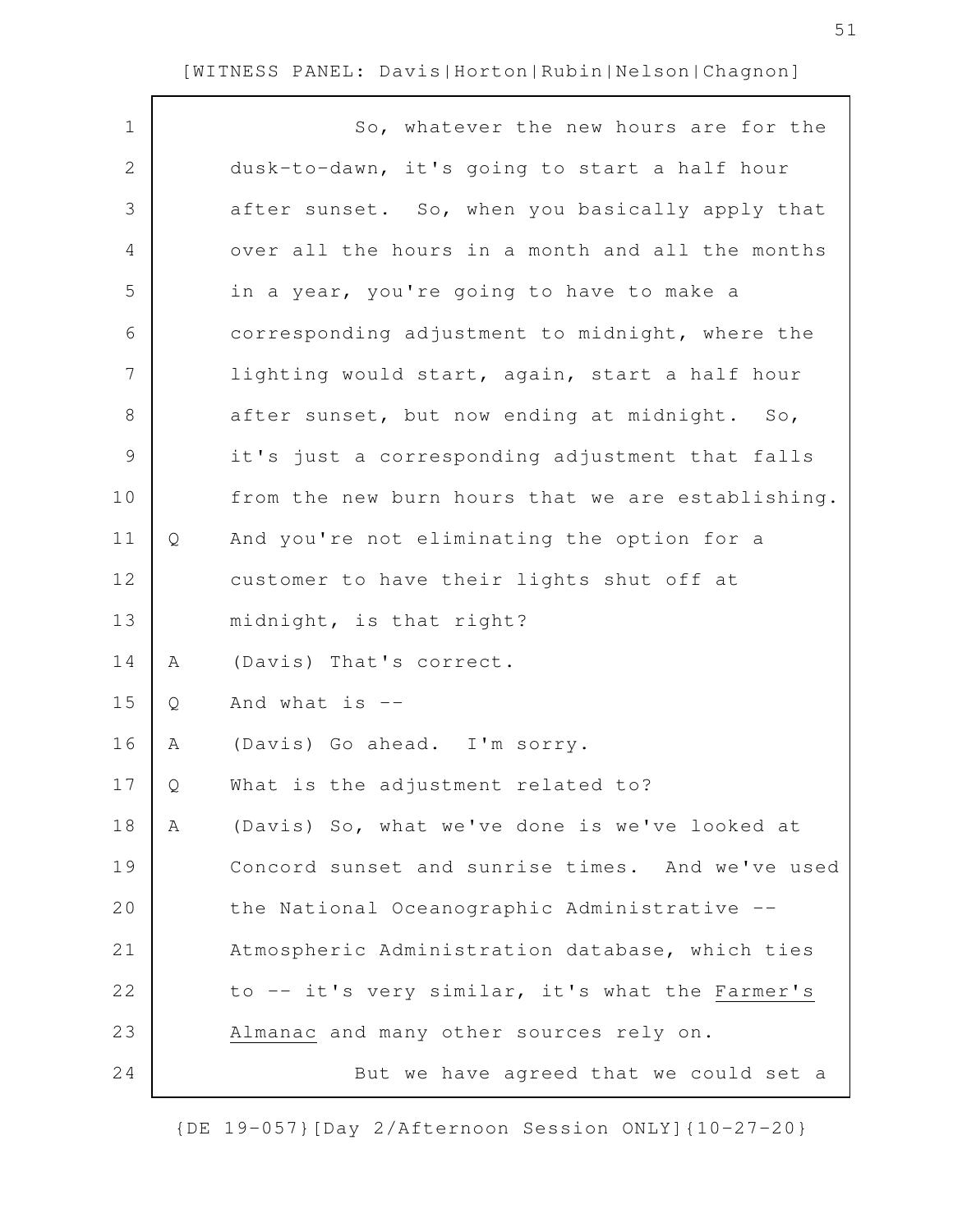| $\mathbf 1$    |   | standard for sunrise and sunset each day, and     |
|----------------|---|---------------------------------------------------|
| $\mathbf{2}$   |   | then determine that for all the days in a month,  |
| 3              |   | and set the total number of hours in that month   |
| $\overline{4}$ |   | that lighting would occur. So, we've agreed that  |
| 5              |   | we will, and this is consistent with the way our  |
| 6              |   | photocells work, basically, lights will turn on a |
| 7              |   | half hour after sunset, and then will turn off a  |
| 8              |   | half hour before sunset [sic].                    |
| $\overline{9}$ |   | So, this refresh or update, using this            |
| 10             |   | standard data out of Concord again, will give us  |
| 11             |   | a new set of burn hours, in other words, the      |
| 12             |   | hours that lights are on. And the midnight        |
| 13             |   | option will just fall in line with that new sett  |
| 14             |   | of hours.                                         |
| 15             | Q | What do you use those total number of hours for?  |
| 16             | Α | (Davis) Those are applied to the kilowatt-hour    |
| 17             |   | base charges in our rates, so, energy supply,     |
| 18             |   | each of the tracking mechanisms. It doesn't       |
| 19             |   | change the charge for streetlighting itself, or   |
| 20             |   | the delivery piece of it, the transmission piece. |
| 21             |   | But it does affect all the other components of    |
| 22             |   | service.                                          |
| 23             |   | Oh, and I was going to add, that the              |
| 24             |   | advanced lighting option then will be a modifier  |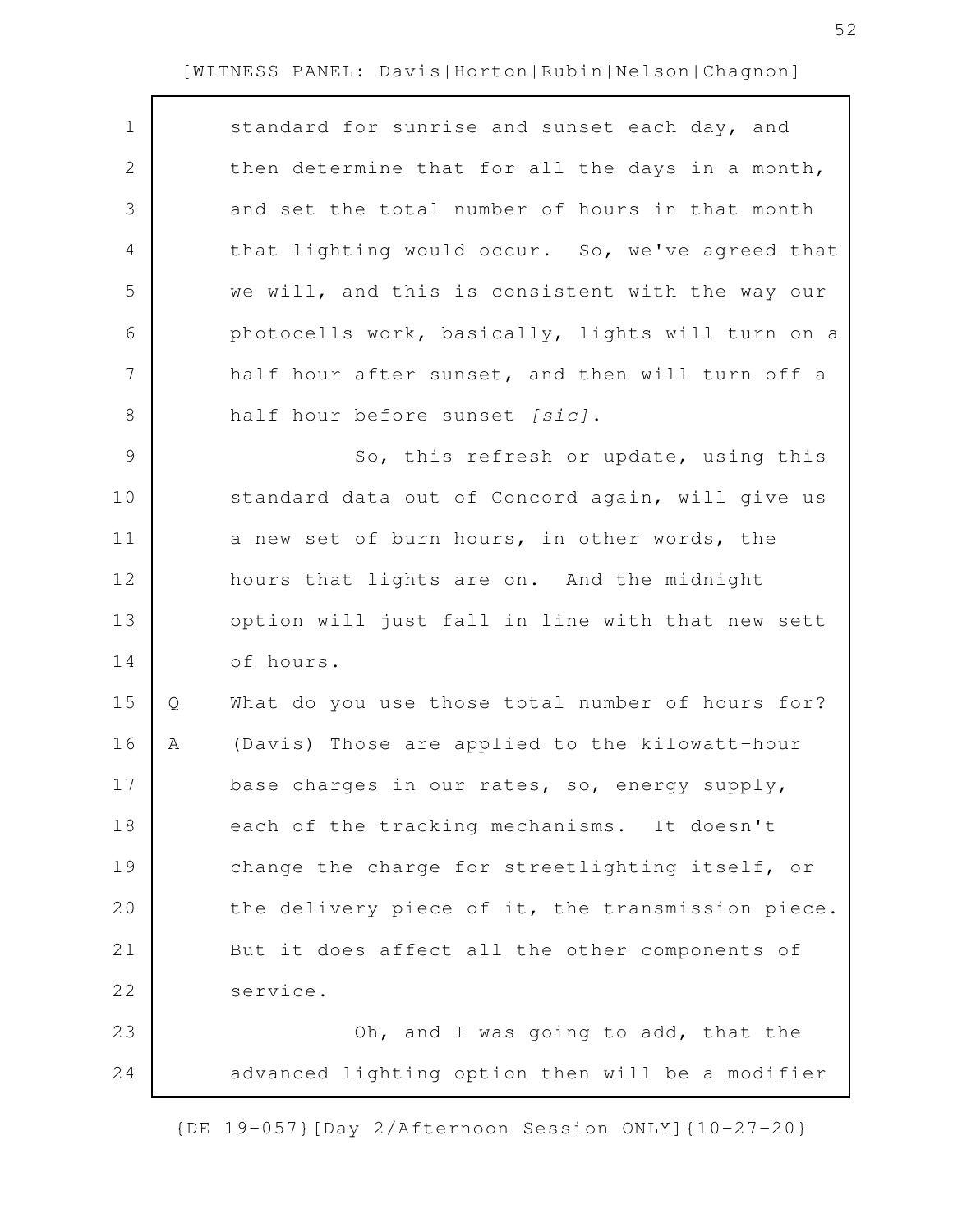$\Gamma$ 

| $\mathbf 1$  |   | to those new hours. So, the advanced lighting, a  |
|--------------|---|---------------------------------------------------|
| $\mathbf{2}$ |   | town, a municipality might say "Here's my         |
| 3            |   | schedule. I want to dim my lights." Or, "I want   |
| 4            |   | to turn them off", whether it's midnight or some  |
| 5            |   | other time. Whatever they say that is, it will    |
| 6            |   | be -- those burn hours will come into play, and   |
| 7            |   | the kilowatt-hours will depend on the schedule    |
| 8            |   | we're given and these new burn hours.             |
| $\mathsf 9$  | Q | Okay. Thanks. I think I have it.                  |
| 10           | Α | (Davis) You're welcome.                           |
| 11           | Q | Mr. Horton, is this the panel that I would ask    |
| 12           |   | questions of about the RRA?                       |
| 13           | Α | (Horton) I think so. We can certainly do our      |
| 14           |   | best.                                             |
| 15           | Q | Okay. Can we look at Paragraph 9.1(c)? I think    |
| 16           |   | I'd like to hear from Mr. Chagnon on this         |
| 17           |   | question.                                         |
| 18           |   | So, this provision allows the Company             |
| 19           |   | to collect additional revenue every year based on |
| 20           |   | actual tax bills from the prior year. Is that     |
| 21           |   | correct?                                          |
| 22           | Α | (Chagnon) That is correct.                        |
| 23           | Q | So, if they -- if the Company can recover any     |
| 24           |   | amount of tax, does this provision, that any      |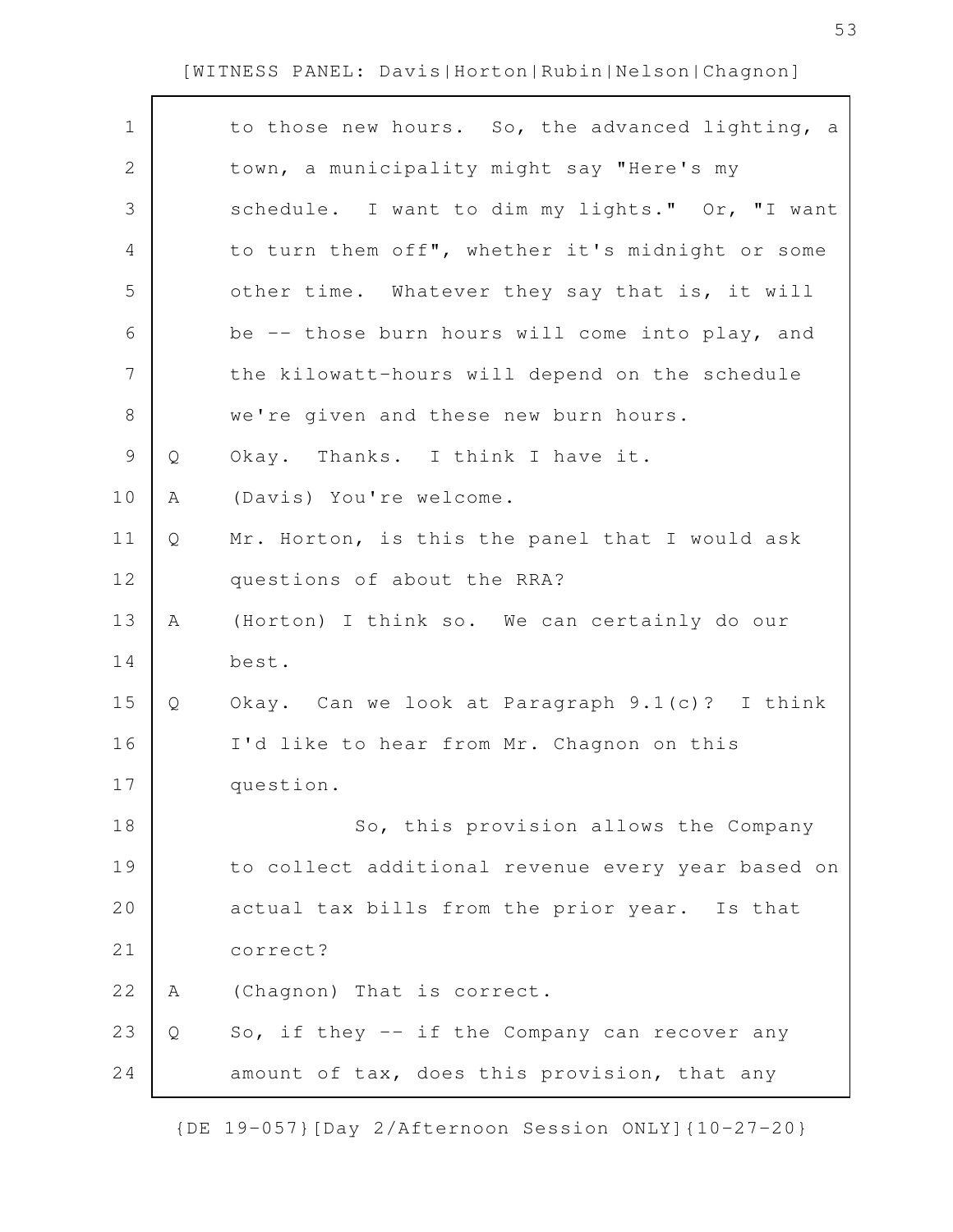$\mathbf{r}$ 

| $\mathbf 1$    |   | amount of tax that was actually billed and paid,  |
|----------------|---|---------------------------------------------------|
| $\overline{2}$ |   | does this provision reduce the incentive for the  |
| 3              |   | Company to seek abatements for outrageous tax     |
| 4              |   | bills?                                            |
| 5              | A | (Chagnon) No, it does not. The Company has a      |
| 6              |   | duty to pursue any abatements that they deem      |
| 7              |   | appropriate.                                      |
| 8              | Q | Mr. Horton or Mr. Davis, do you have anything to  |
| $\mathsf 9$    |   | add to that?                                      |
| 10             | Α | (Horton) I mean, I completely agree with what Mr. |
| 11             |   | Chagnon said. We know how difficult -- so, it's   |
| 12             |   | really hard to get rate increases through, we     |
| 13             |   | know that. We would much rather those rate        |
| 14             |   | increases be justified based on, you know,        |
| 15             |   | increased investments in the system that we make  |
| 16             |   | that's delivering value to our customers. We      |
| 17             |   | understand that property tax expense is a cost of |
| 18             |   | doing business, of course, but, certainly, where  |
| 19             |   | we're continuing to pursue those as being, you    |
| 20             |   | know, reasonable for our ratepayers to pay.       |
| 21             |   | I'd also just note that this provision            |
| 22             |   | would also reconcile to the customer's benefit.   |
| 23             |   | So, to the extent that our property tax expense   |
| 24             |   | declines, which it actually did during the course |

{DE 19-057}[Day 2/Afternoon Session ONLY]{10-27-20}

54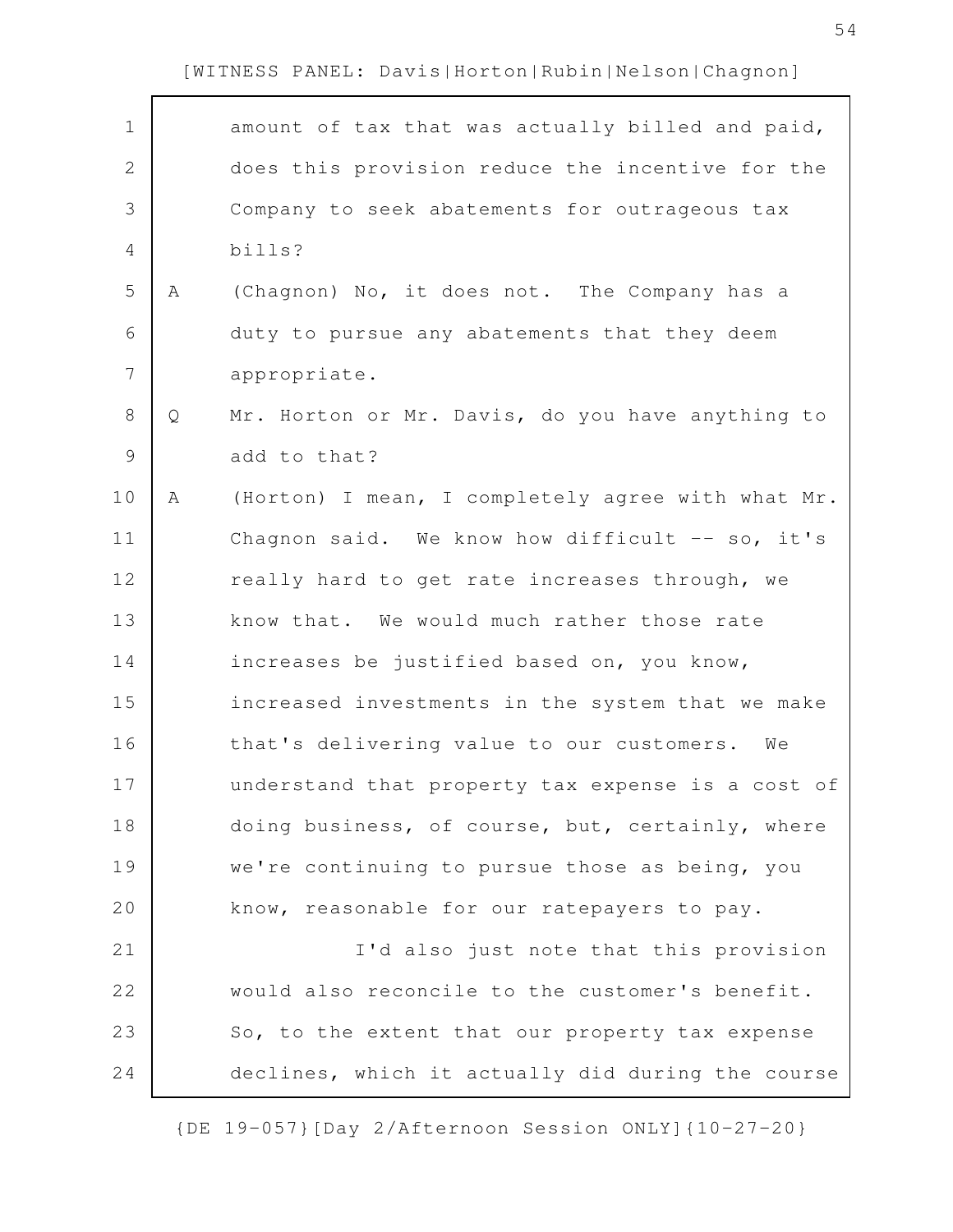| $\mathbf 1$    |   | of this proceeding, to the customer's benefit,    |
|----------------|---|---------------------------------------------------|
| 2              |   | from what we had originally filed, that would     |
| 3              |   | also be reflected as a credit through the RRA.    |
| 4              |   | But, to your question, at least from my           |
| 5              |   | seat, no, it doesn't. You know, just the fact     |
| 6              |   | that we get cost recovery, doesn't eliminate our  |
| $\overline{7}$ |   | motivation to try to keep those taxes that are    |
| 8              |   | reflected in our rates reasonable, to the benefit |
| $\mathsf 9$    |   | of customers.                                     |
| 10             | Q | Okay. That's great. Can you tell me how this      |
| 11             |   | provision works? When you get a tax bill that     |
| 12             |   | you -- well, how long does it -- how long do you  |
| 13             |   | have to file an abatement, do you know?           |
| 14             | Α | (Horton) I do not know.                           |
| 15             | Q | So, my question is, if you get a tax bill, and    |
| 16             |   | it's high, so you're going to seek an abatement,  |
| 17             |   | will you know that by the time you file the RRA?  |
| 18             |   | Or, will the RRA include that tax increase from   |
| 19             |   | that one town, and then credit it back if you win |
| 20             |   | on the abatement? Do you understand what I mean?  |
| 21             | Α | (Horton) I do understand. And my expectation      |
| 22             |   | would be what you just described. So, we would    |
| 23             |   | be reflecting what we record as expenses, and     |
| 24             |   | reconciling that recognized expense amount to the |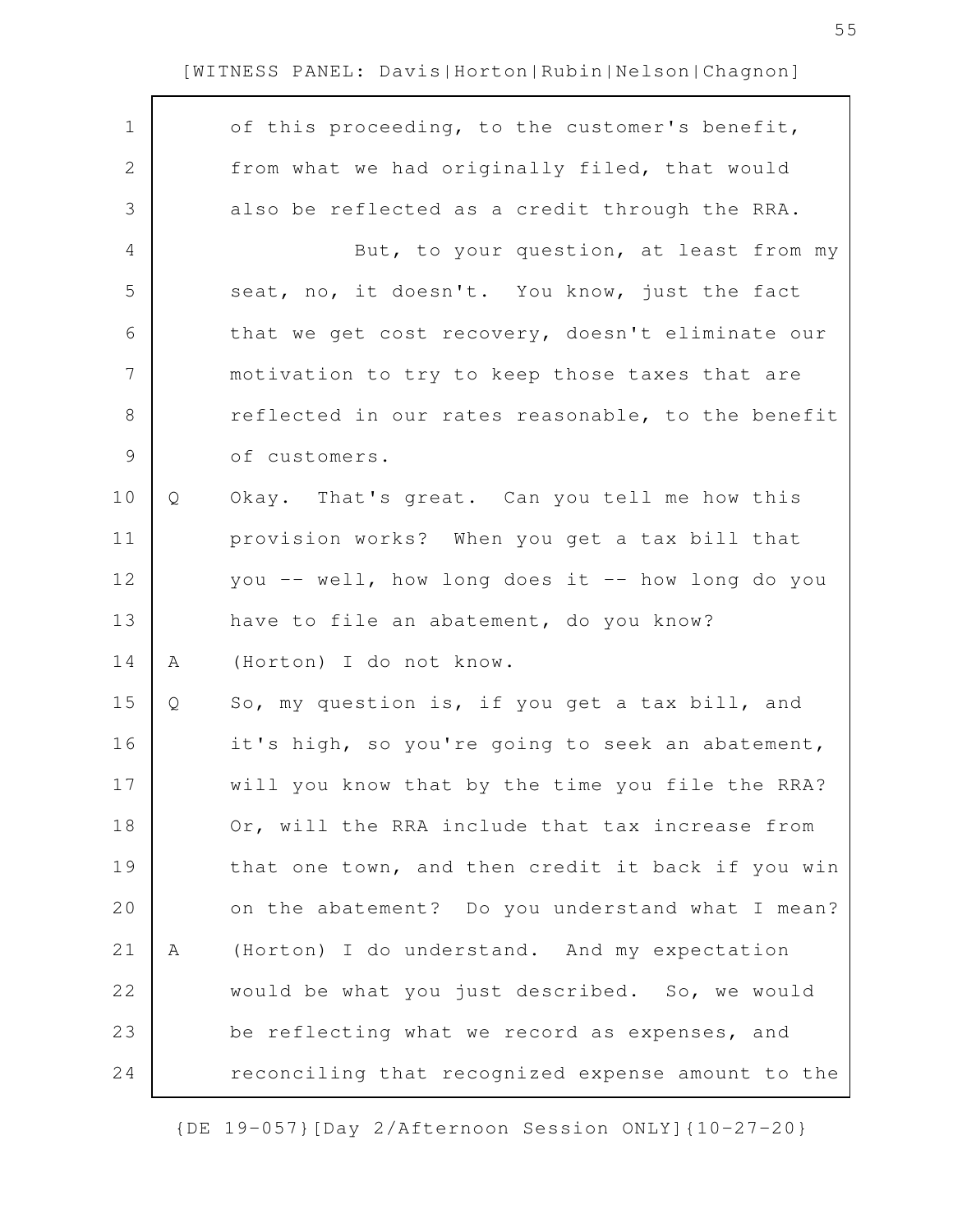| $\mathbf 1$    |   | amount in base rates. And then, subject to the    |
|----------------|---|---------------------------------------------------|
| 2              |   | determination upon appeal, if the abatement is    |
| 3              |   | related to something that we've charged customers |
| $\overline{4}$ |   | through in the, you know, years after the test    |
| 5              |   | year, and we receive abatement for those amounts, |
| 6              |   | we would credit customers through the RRA, once   |
| $\overline{7}$ |   | the abatement is known, as opposed to assuming    |
| 8              |   | the abatement appeal would be successful.         |
| $\mathsf 9$    | Q | Uh-huh. Okay. Is there a way that we can keep     |
| 10             |   | track of it? Like, could you identify tax bills   |
| 11             |   | that increase far more than X percent, and I      |
| 12             |   | don't know what the "X" should be, so that those  |
| 13             |   | would be flagged? You know, is there -- is there  |
| 14             |   | a percent increase that you might automatically   |
|                |   |                                                   |
| 15             |   | look at and consider abating?                     |
| 16             | Α | (Horton) I mean, generally -- so, I'm not the tax |
| 17             |   | expert. But my understanding is, generally, it's  |
| 18             |   | most -- you know, I believe, mostly our basis for |
| 19             |   | appeal is on the manner on which the taxes are    |
| 20             |   | assessed, because our -- we may, you know, it may |
| 21             |   | be that we think that the property tax bill       |
| 22             |   | should go down. Not necessarily that it's an      |
| 23             |   | increase versus some level, it's just that we     |
| 24             |   | think the amount that we're being assessed and    |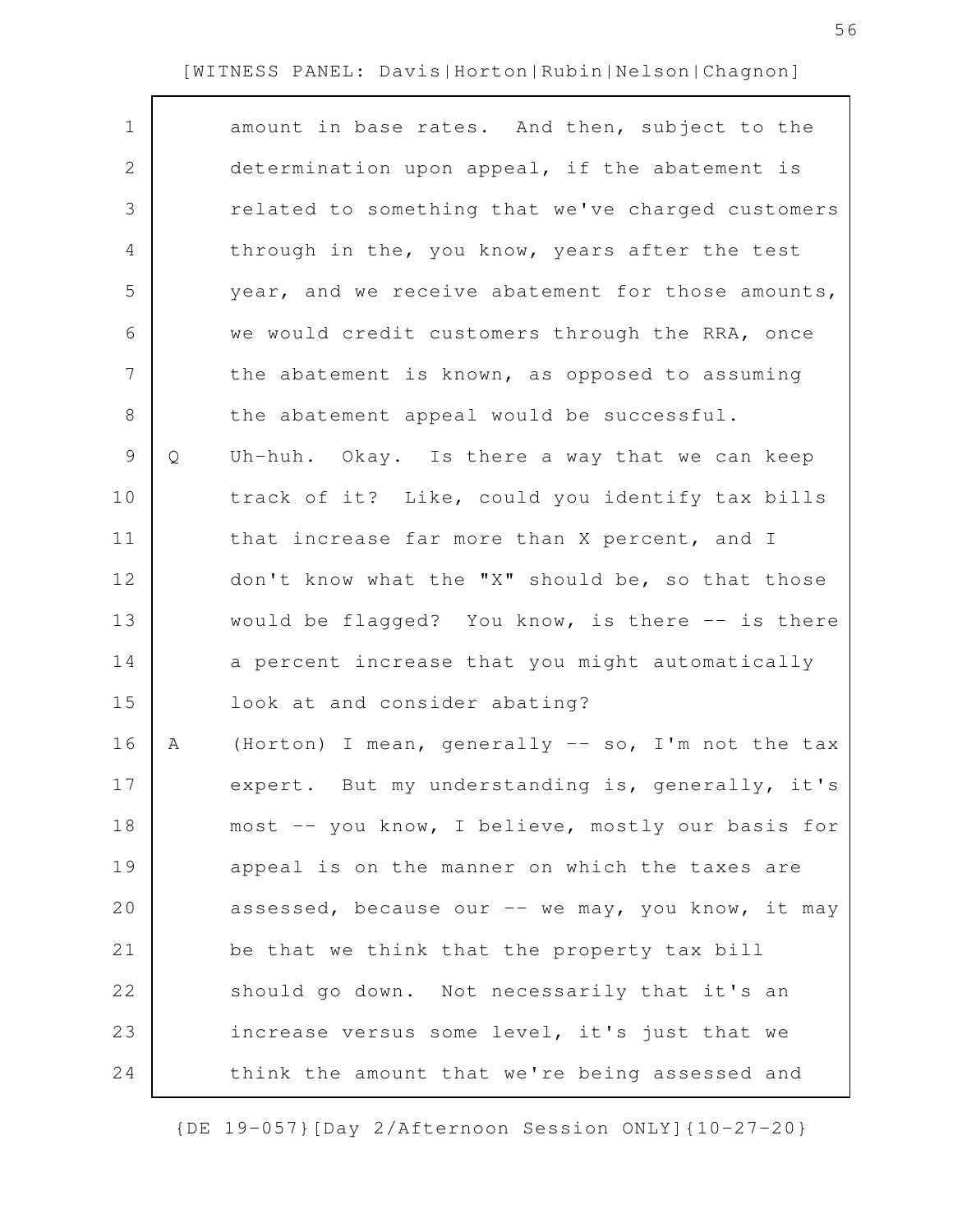$\Gamma$ 

| $\mathbf{2}$<br>on that basis. I don't know that we -- I don't<br>3<br>think the Settlement Agreement describes, you<br>know, how we would track it. But I think it's a<br>4<br>5<br>fair request. So, I don't know how we deal with<br>6<br>that.<br>7<br>But, you know, certainly, I would want<br>8<br>to have transparency around, when we come in to<br>9<br>seek recovery for something or we're giving a<br>10<br>credit back for an abatement that we've won, I<br>11<br>think it helps us to have a transparent process.<br>12<br>So, we can certainly figure that out, how we do<br>13<br>that, and whether it makes everybody comfortable<br>14<br>with, you know, what's in our RRA.<br>15<br>We could just include that as part of<br>16<br>our RRA. That's actually about the simplest way<br>17<br>to do it. In our annual RRA filing, we could<br>18<br>have a section that goes through and details the<br>19<br>property tax expenses that have been recorded in<br>20<br>the prior year, noting any offsets that are<br>21<br>subject to abatements.<br>22<br>CMSR. BAILEY: That sounds good. Thank<br>23<br>you.<br>24<br>Okay. Thank you. I think that's all | $\mathbf 1$ | billed is unjust, and we would pursue an appeal |
|-----------------------------------------------------------------------------------------------------------------------------------------------------------------------------------------------------------------------------------------------------------------------------------------------------------------------------------------------------------------------------------------------------------------------------------------------------------------------------------------------------------------------------------------------------------------------------------------------------------------------------------------------------------------------------------------------------------------------------------------------------------------------------------------------------------------------------------------------------------------------------------------------------------------------------------------------------------------------------------------------------------------------------------------------------------------------------------------------------------------------------------------------------------------------------------|-------------|-------------------------------------------------|
|                                                                                                                                                                                                                                                                                                                                                                                                                                                                                                                                                                                                                                                                                                                                                                                                                                                                                                                                                                                                                                                                                                                                                                                   |             |                                                 |
|                                                                                                                                                                                                                                                                                                                                                                                                                                                                                                                                                                                                                                                                                                                                                                                                                                                                                                                                                                                                                                                                                                                                                                                   |             |                                                 |
|                                                                                                                                                                                                                                                                                                                                                                                                                                                                                                                                                                                                                                                                                                                                                                                                                                                                                                                                                                                                                                                                                                                                                                                   |             |                                                 |
|                                                                                                                                                                                                                                                                                                                                                                                                                                                                                                                                                                                                                                                                                                                                                                                                                                                                                                                                                                                                                                                                                                                                                                                   |             |                                                 |
|                                                                                                                                                                                                                                                                                                                                                                                                                                                                                                                                                                                                                                                                                                                                                                                                                                                                                                                                                                                                                                                                                                                                                                                   |             |                                                 |
|                                                                                                                                                                                                                                                                                                                                                                                                                                                                                                                                                                                                                                                                                                                                                                                                                                                                                                                                                                                                                                                                                                                                                                                   |             |                                                 |
|                                                                                                                                                                                                                                                                                                                                                                                                                                                                                                                                                                                                                                                                                                                                                                                                                                                                                                                                                                                                                                                                                                                                                                                   |             |                                                 |
|                                                                                                                                                                                                                                                                                                                                                                                                                                                                                                                                                                                                                                                                                                                                                                                                                                                                                                                                                                                                                                                                                                                                                                                   |             |                                                 |
|                                                                                                                                                                                                                                                                                                                                                                                                                                                                                                                                                                                                                                                                                                                                                                                                                                                                                                                                                                                                                                                                                                                                                                                   |             |                                                 |
|                                                                                                                                                                                                                                                                                                                                                                                                                                                                                                                                                                                                                                                                                                                                                                                                                                                                                                                                                                                                                                                                                                                                                                                   |             |                                                 |
|                                                                                                                                                                                                                                                                                                                                                                                                                                                                                                                                                                                                                                                                                                                                                                                                                                                                                                                                                                                                                                                                                                                                                                                   |             |                                                 |
|                                                                                                                                                                                                                                                                                                                                                                                                                                                                                                                                                                                                                                                                                                                                                                                                                                                                                                                                                                                                                                                                                                                                                                                   |             |                                                 |
|                                                                                                                                                                                                                                                                                                                                                                                                                                                                                                                                                                                                                                                                                                                                                                                                                                                                                                                                                                                                                                                                                                                                                                                   |             |                                                 |
|                                                                                                                                                                                                                                                                                                                                                                                                                                                                                                                                                                                                                                                                                                                                                                                                                                                                                                                                                                                                                                                                                                                                                                                   |             |                                                 |
|                                                                                                                                                                                                                                                                                                                                                                                                                                                                                                                                                                                                                                                                                                                                                                                                                                                                                                                                                                                                                                                                                                                                                                                   |             |                                                 |
|                                                                                                                                                                                                                                                                                                                                                                                                                                                                                                                                                                                                                                                                                                                                                                                                                                                                                                                                                                                                                                                                                                                                                                                   |             |                                                 |
|                                                                                                                                                                                                                                                                                                                                                                                                                                                                                                                                                                                                                                                                                                                                                                                                                                                                                                                                                                                                                                                                                                                                                                                   |             |                                                 |
|                                                                                                                                                                                                                                                                                                                                                                                                                                                                                                                                                                                                                                                                                                                                                                                                                                                                                                                                                                                                                                                                                                                                                                                   |             |                                                 |
|                                                                                                                                                                                                                                                                                                                                                                                                                                                                                                                                                                                                                                                                                                                                                                                                                                                                                                                                                                                                                                                                                                                                                                                   |             |                                                 |
|                                                                                                                                                                                                                                                                                                                                                                                                                                                                                                                                                                                                                                                                                                                                                                                                                                                                                                                                                                                                                                                                                                                                                                                   |             |                                                 |
|                                                                                                                                                                                                                                                                                                                                                                                                                                                                                                                                                                                                                                                                                                                                                                                                                                                                                                                                                                                                                                                                                                                                                                                   |             |                                                 |
|                                                                                                                                                                                                                                                                                                                                                                                                                                                                                                                                                                                                                                                                                                                                                                                                                                                                                                                                                                                                                                                                                                                                                                                   |             |                                                 |
|                                                                                                                                                                                                                                                                                                                                                                                                                                                                                                                                                                                                                                                                                                                                                                                                                                                                                                                                                                                                                                                                                                                                                                                   |             |                                                 |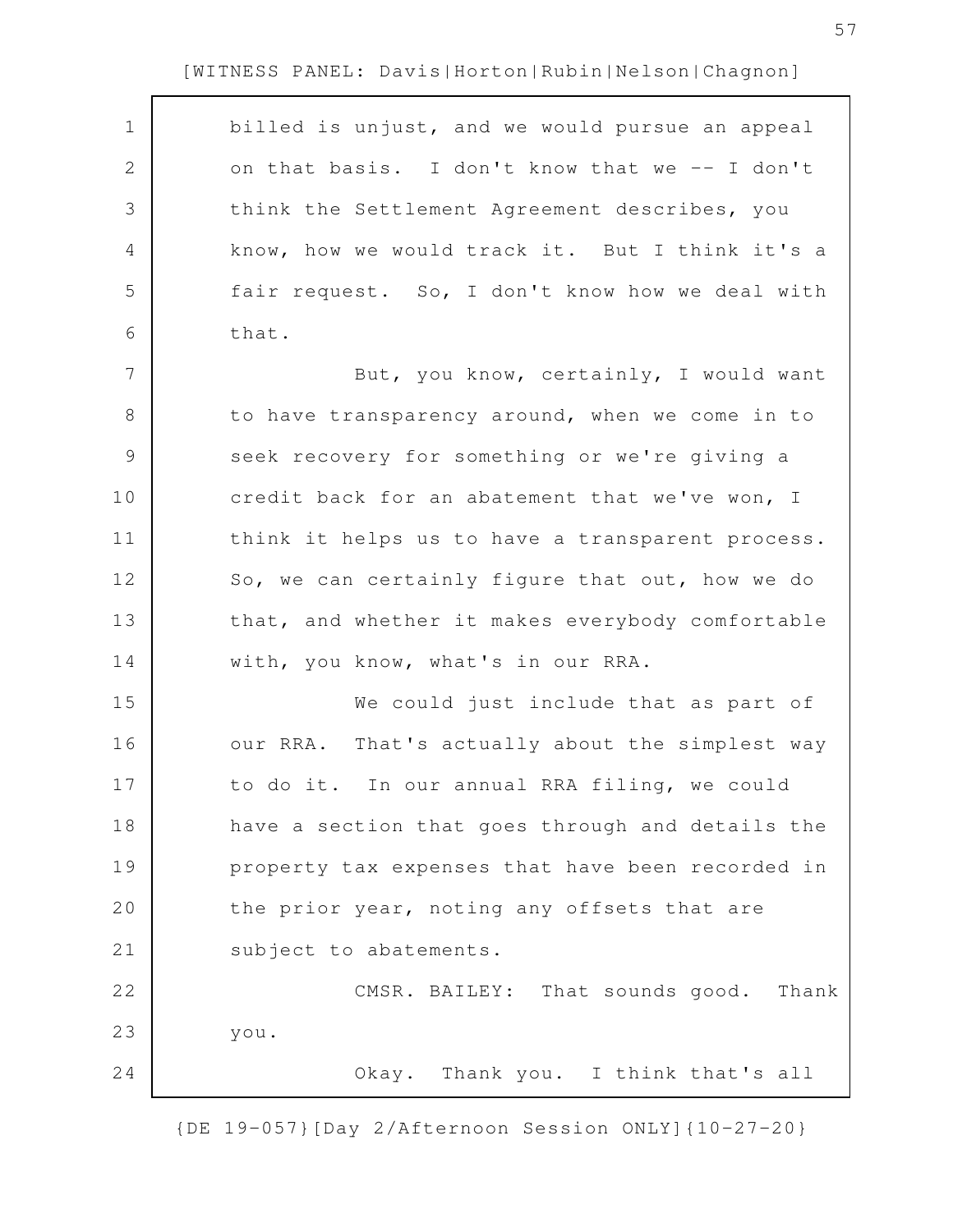| $\mathbf 1$    | the questions I have for this panel.                 |
|----------------|------------------------------------------------------|
| $\overline{2}$ | CHAIRWOMAN MARTIN: All right.                        |
| 3              | CMSR. BAILEY: Well, I have one more, I               |
| 4              | did have one more question. Sorry.                   |
| 5              | CHAIRWOMAN MARTIN: Go ahead.                         |
| 6              | CMSR. BAILEY: That I just noticed in                 |
| 7              | my notes.                                            |
| $\,8\,$        | BY CMSR. BAILEY:                                     |
| $\mathcal{G}$  | Mr. Davis, can you go over what the new charges<br>Q |
| 10             | and fees are, just sort of give me an idea of        |
| 11             | what the new charges include? You said you made      |
| 12             | some adjustments in charges, but what did you        |
| 13             | add?                                                 |
| 14             | MR. FOSSUM: Ed, you're muted.                        |
| 15             | CHAIRWOMAN MARTIN: Mr. Davis, you're                 |
| 16             | on mute.                                             |
| 17             | BY THE WITNESS:                                      |
| 18             | (Davis) Thank you. So, we did add two new<br>Α       |
| 19             | charges. There's a -- well, actually, let me         |
| 20             | start over.                                          |
| 21             | We have basically updated any                        |
| 22             | miscellaneous service charges. So, in addition       |
| 23             | to the pricing for the rate schedules, certain       |
| 24             | charges were updated due to just current costs.      |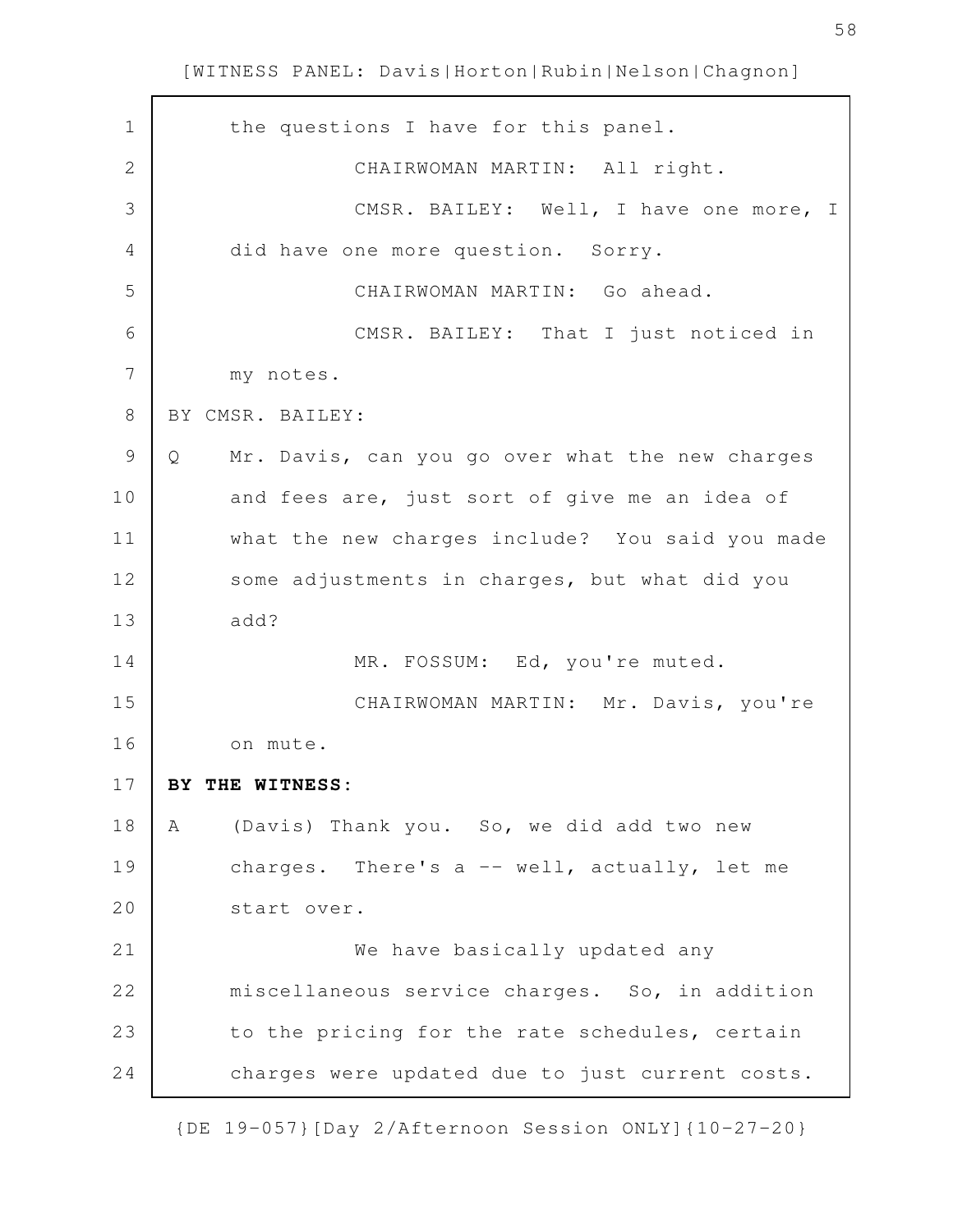| $\mathbf 1$    | Those included -- apologies, I'm just trying to     |
|----------------|-----------------------------------------------------|
| $\mathbf 2$    | get my summary list here.                           |
| 3              | A number of miscellaneous services,                 |
| $\overline{4}$ | okay. So, we updated our charge -- a return         |
| 5              | payment for insufficient funds, so we had an        |
| 6              | updated charge. I think that was from \$5 to \$13.  |
| 7              | We added -- we added a new charge for meter         |
| $\,8\,$        | tampering. It's updated to include -- the           |
| $\mathcal{G}$  | provisions of the tariff were updated, and we       |
| 10             | added a charge of \$250 for meter diversion. It's   |
| 11             | basically intended to be a deterrent for theft of   |
| 12             | service.                                            |
| 13             | See what else I have here. Oh, our                  |
| 14             | Load Pulse Output service. So, we have a service    |
| 15             | for these devices called "isolation relays". And    |
| 16             | we've updated those. That's now an \$800 charge.    |
| 17             | And that's just based on our costs. Our             |
| 18             | off-cycle meter reading charge, we had a charge     |
| 19             | of \$53 per meter -- I'm sorry, we proposed \$53, I |
| 20             | apologize, if the customer's meter is               |
| 21             | telemetered. And, if it's not telemetered, it's     |
| 22             | \$84.                                               |
| 23             | So, these are all basically updates.                |
| 24             | We have a charge for, if a supplier defaults, and   |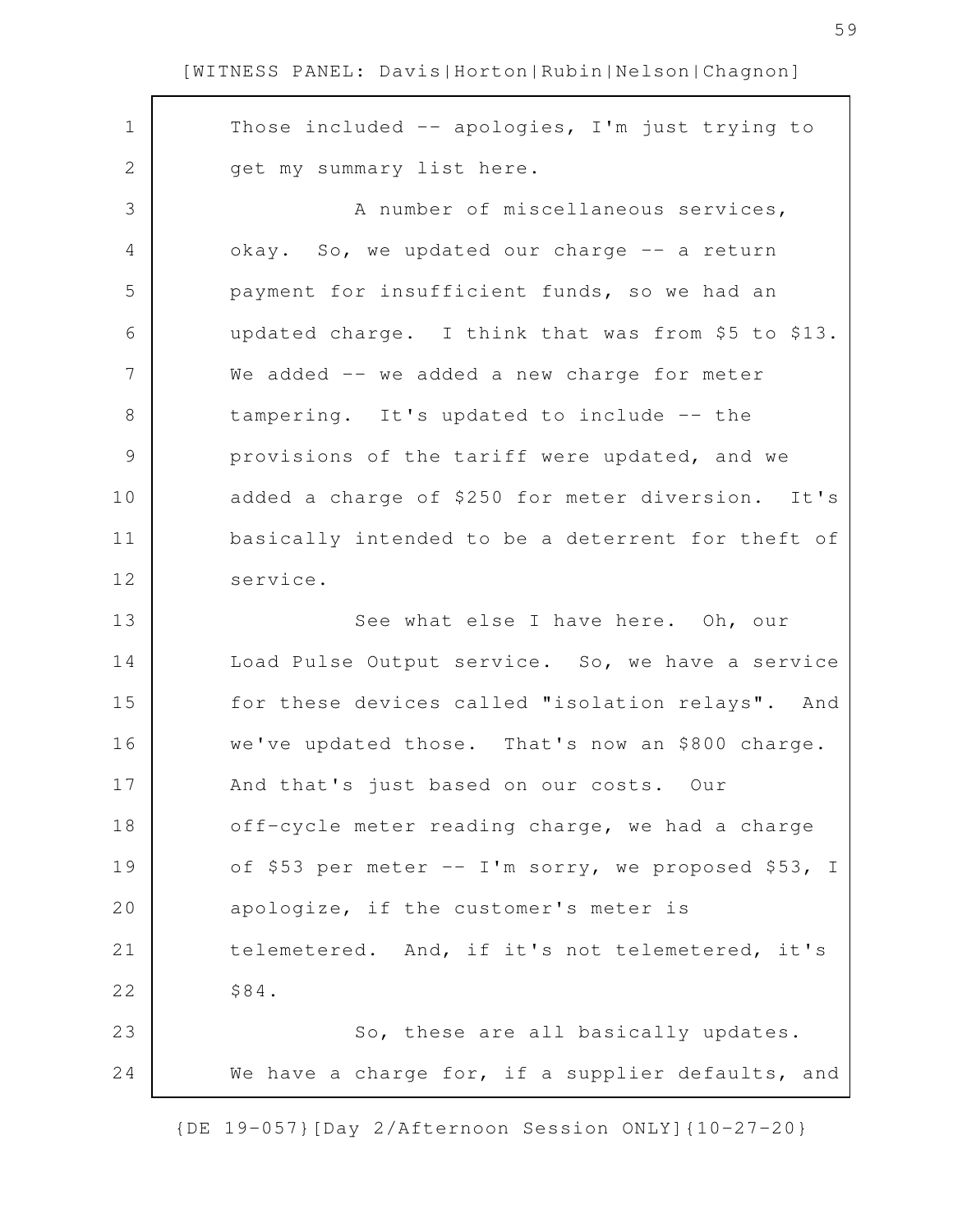| $\mathbf 1$    | we have a customer transfer charge for account of |
|----------------|---------------------------------------------------|
| $\mathbf{2}$   | \$64, so that's a change from current rates. And  |
| 3              | I don't recall there were too many other charges  |
| 4              | besides that that we're updating there.           |
| 5              | We are implementing, of course, the new           |
| 6              | line extension policy, that that was required to  |
| $\overline{7}$ | be implemented in our next distribution rate      |
| $8\,$          | case. So, that is included in our filing, and     |
| $\mathcal{G}$  | will be in our compliance tariff, and certainly   |
| 10             | reflected in Appendix 9 that we have today.       |
| 11             | I think that's most of the charges.               |
| 12             | There were a couple others. And I apologize, I    |
| 13             | would have to -- have to cull through the         |
| 14             | documents again. But I think those are the bulk   |
| 15             | of the charges.                                   |
| 16             | I do want to say that supplier default            |
| 17             | and customer transfer charge actually was a new   |
| 18             | charge. That's something we had added.            |
| 19             | So, those are most of the -- most, if             |
| 20             | not all, of the new charges. Or, it's just a      |
| 21             | small handful of these.                           |
| 22             | I think you had asked about the new               |
| 23             | ones, I apologize. I got stuck between just       |
| 24             | updating costs and the new charges. But it was    |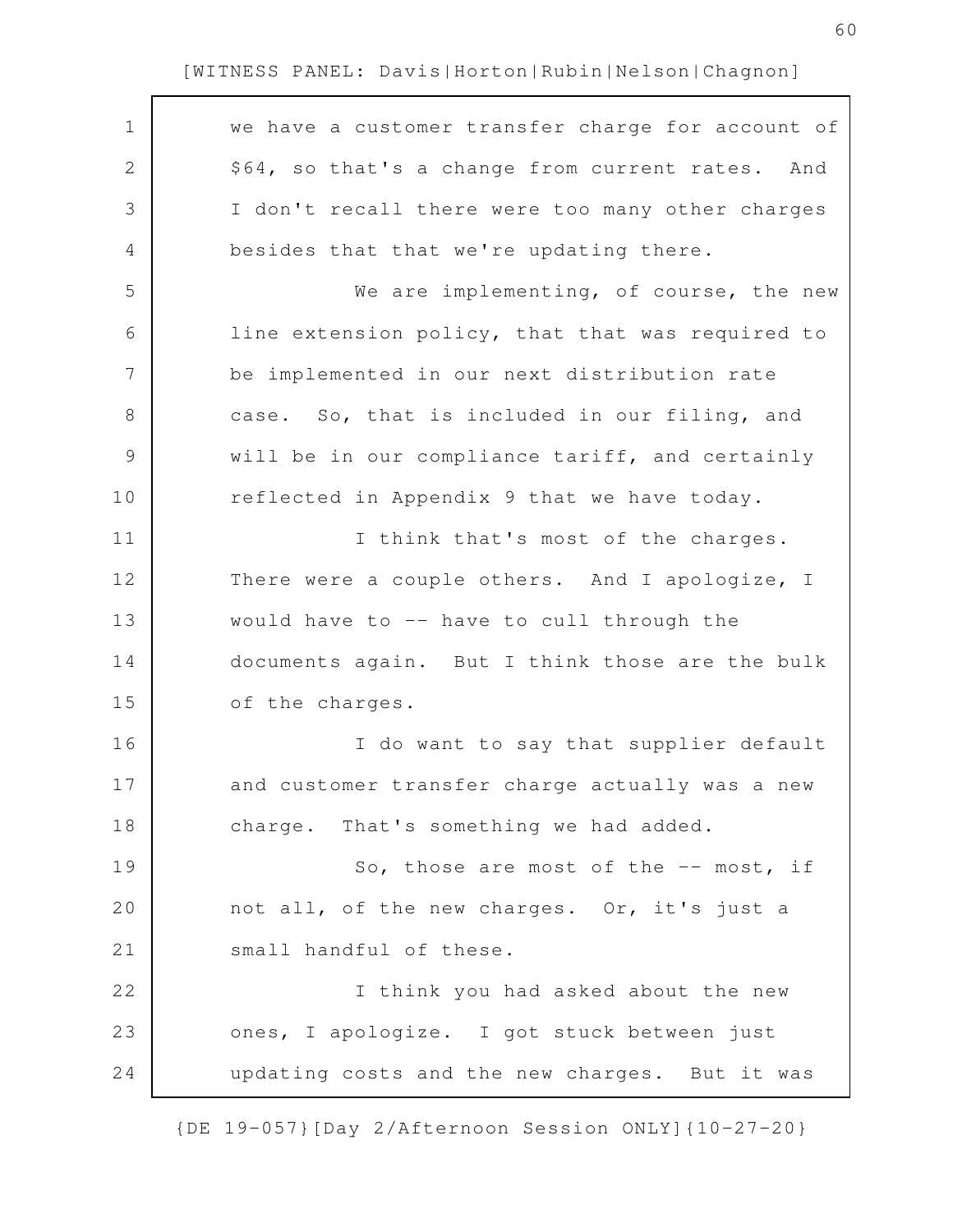| $\mathbf 1$   |   | the meter tampering and the supplier transfer     |
|---------------|---|---------------------------------------------------|
| $\mathbf{2}$  |   | charge I think are the two new ones.              |
| 3             |   | BY CMSR. BAILEY:                                  |
| 4             | Q | What's the supplier transfer charge for?          |
| 5             | Α | (Davis) If a supplier defaults, there's some      |
| 6             |   | administrative process that goes along with       |
| 7             |   | bringing the customer back and reestablishing him |
| $\,8\,$       |   | on default service.                               |
| $\mathcal{G}$ | Q | And the customer would pay that or the supplier?  |
| 10            | Α | (Davis) Probably that's a supplier charge.        |
| 11            | Q | Okay. All right. And did you used to have an      |
| 12            |   | off-cycle meter reading charge?                   |
| 13            | Α | (Davis) We did. I think it was -- there was like  |
| 14            |   | degrees of, you know, whether it was done during  |
| 15            |   | hours and afterwards hours. So, basically, we     |
| 16            |   | have just updated that and cleaned up the         |
| 17            |   | provisions of that.                               |
| 18            | Q | And does anybody have any concerns that the       |
| 19            |   | off-cycle meter reading charge could dissuade     |
| 20            |   | somebody from switching to a supplier, a          |
| 21            |   | competitive supplier? Or, is it just cost-based,  |
| 22            |   | and it needs to be updated?                       |
| 23            | A | (Davis) I mean, it truly would be a cost-based    |
| 24            |   | update or a cost-based charge. That I haven't     |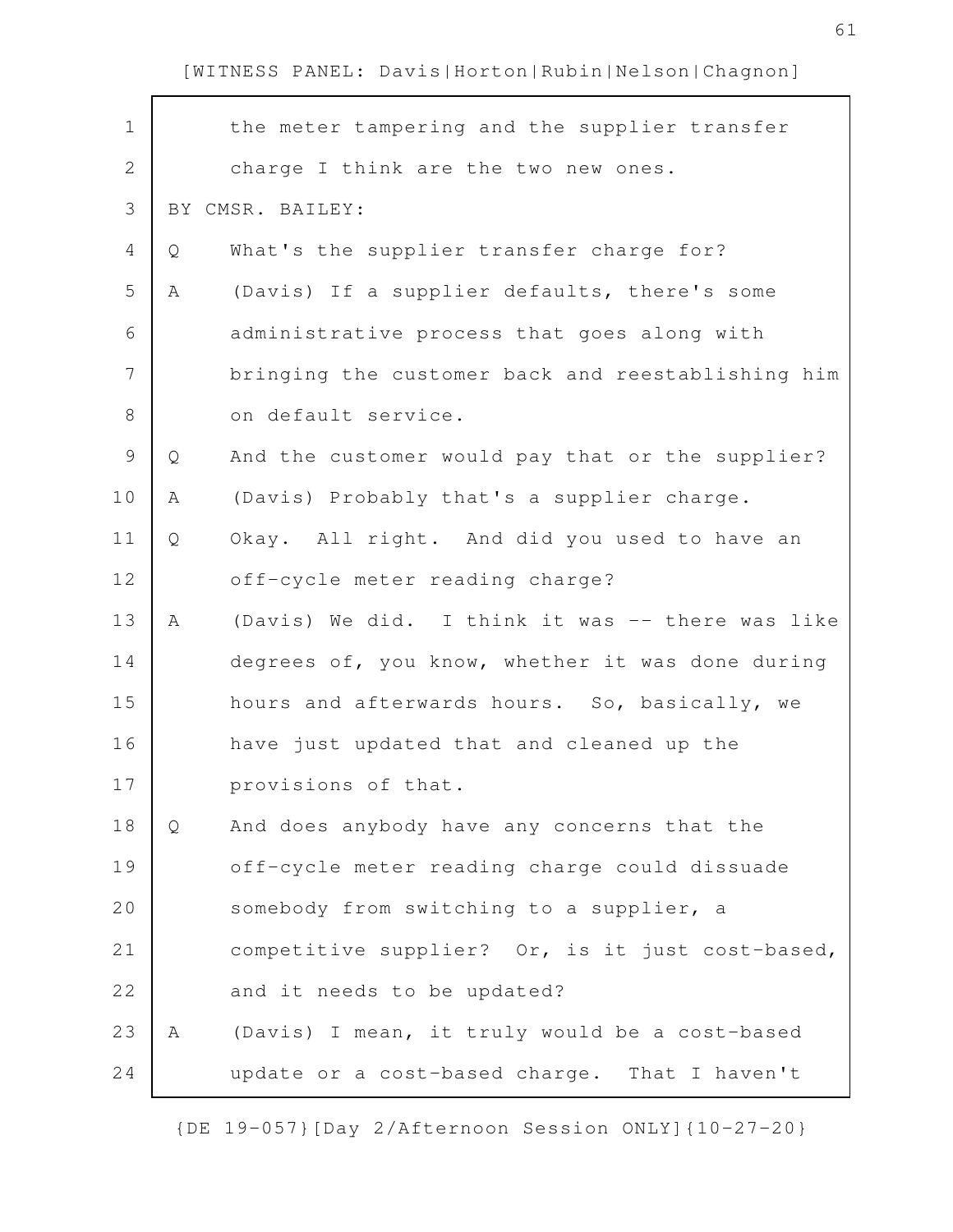seen any issues with that at this point. CMSR. BAILEY: Okay. Thank you, Madam Chair. **BY THE WITNESS:** A (Davis) Just trying to go through -- CMSR. BAILEY: I'm all set. CHAIRWOMAN MARTIN: Okay. Thank you. And all of my questions have been answered. But I have just a couple follow-up questions for my own just knowledge. BY CHAIRWOMAN MARTIN: Q On the Paragraph 14.6, the term related to the time-of-day rates, I'm wondering, since it's been optional, how much customer participation you've had related to that, if you know? Looks like we lost Mr. Davis again. A (Horton) I can try to retrieve that answer while he's reconnecting. Q Okay. That would be great. Thank you. WITNESS DAVIS: I'm on. I can see myself. WITNESS HORTON: I don't think that helps us. WITNESS DAVIS: Can you hear me? 1 2 3 4 5 6 7 8 9 10 11 12 13 14 15 16 17 18 19 20 21 22 23 24

[WITNESS PANEL: Davis|Horton|Rubin|Nelson|Chagnon]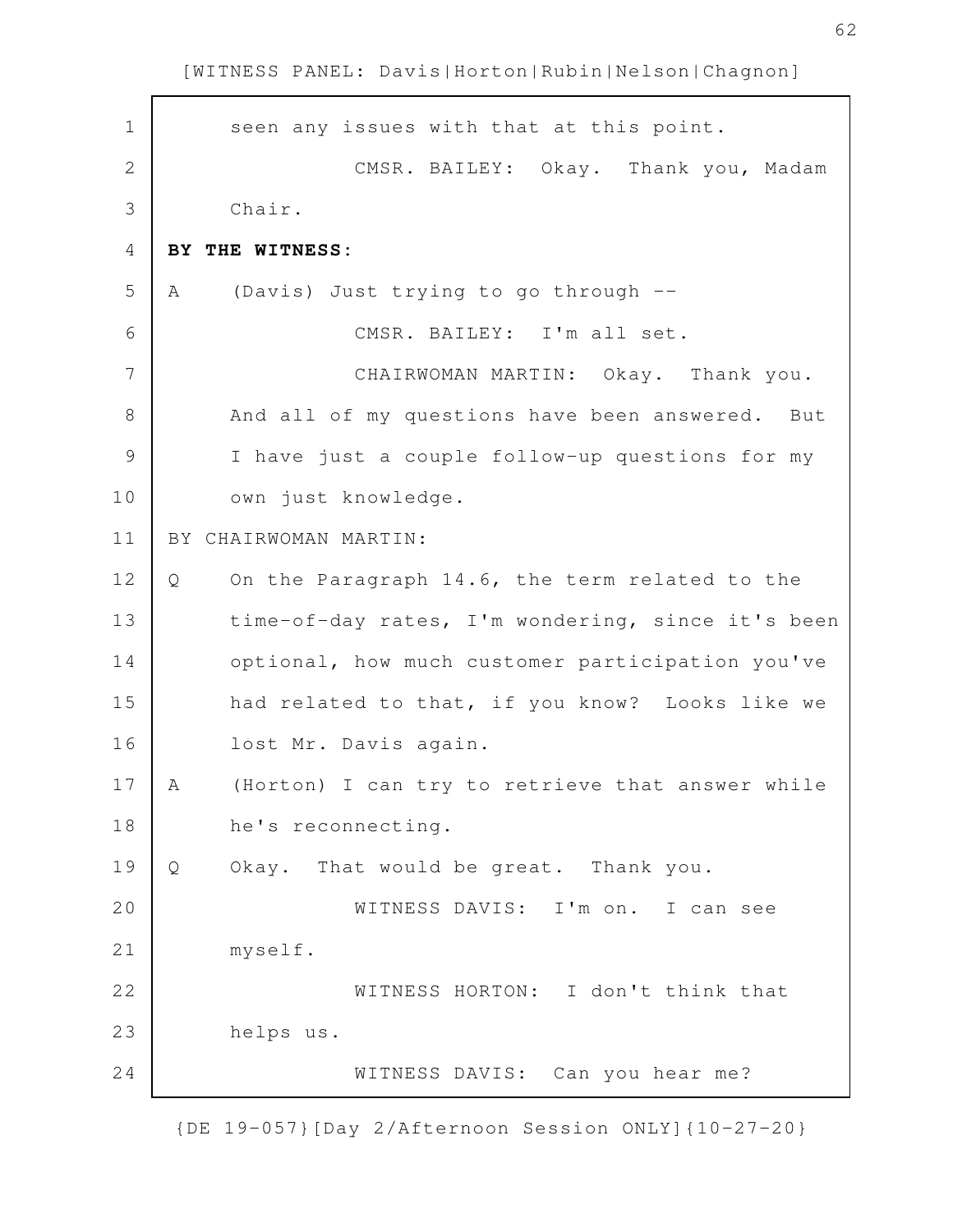$\mathbf{r}$ 

| $\mathbf 1$    |   | WITNESS HORTON: We can hear you?                  |
|----------------|---|---------------------------------------------------|
| 2              |   | CHAIRWOMAN MARTIN: We can hear you.               |
| 3              |   | WITNESS DAVIS: All right. Wow.                    |
| 4              |   | CHAIRWOMAN MARTIN: Oh, you're back.               |
| 5              |   | WITNESS DAVIS: Okay. Good.                        |
| 6              |   | BY CHAIRWOMAN MARTIN:                             |
| $\overline{7}$ | Q | All right. I don't know if either of you can      |
| $8\,$          |   | answer that?                                      |
| $\mathcal{G}$  | Α | (Horton) We're tracking that number down. I'll    |
| 10             |   | have it in just a moment.                         |
| 11             | Q | Okay.                                             |
| 12             | Α | (Davis) Could you repeat the question?            |
| 13             | Q | The question was related to how -- how much       |
| 14             |   | customer participation you've had with the        |
| 15             |   | current optional time-of-day rate for residential |
| 16             |   | customers?                                        |
| 17             | Α | (Davis) I can tell you the number is less than    |
| 18             |   | $50.$                                             |
| 19             | Q | Less than 50 customers?                           |
| 20             | Α | (Davis) Correct.                                  |
| 21             | Q | Okay. That's good enough. And advanced<br>Wow.    |
| 22             |   | lighting controls, in 14.8(c), can you describe   |
| 23             |   | what those are?                                   |
| 24             | Α | (Davis) Well, we have a number of municipalities  |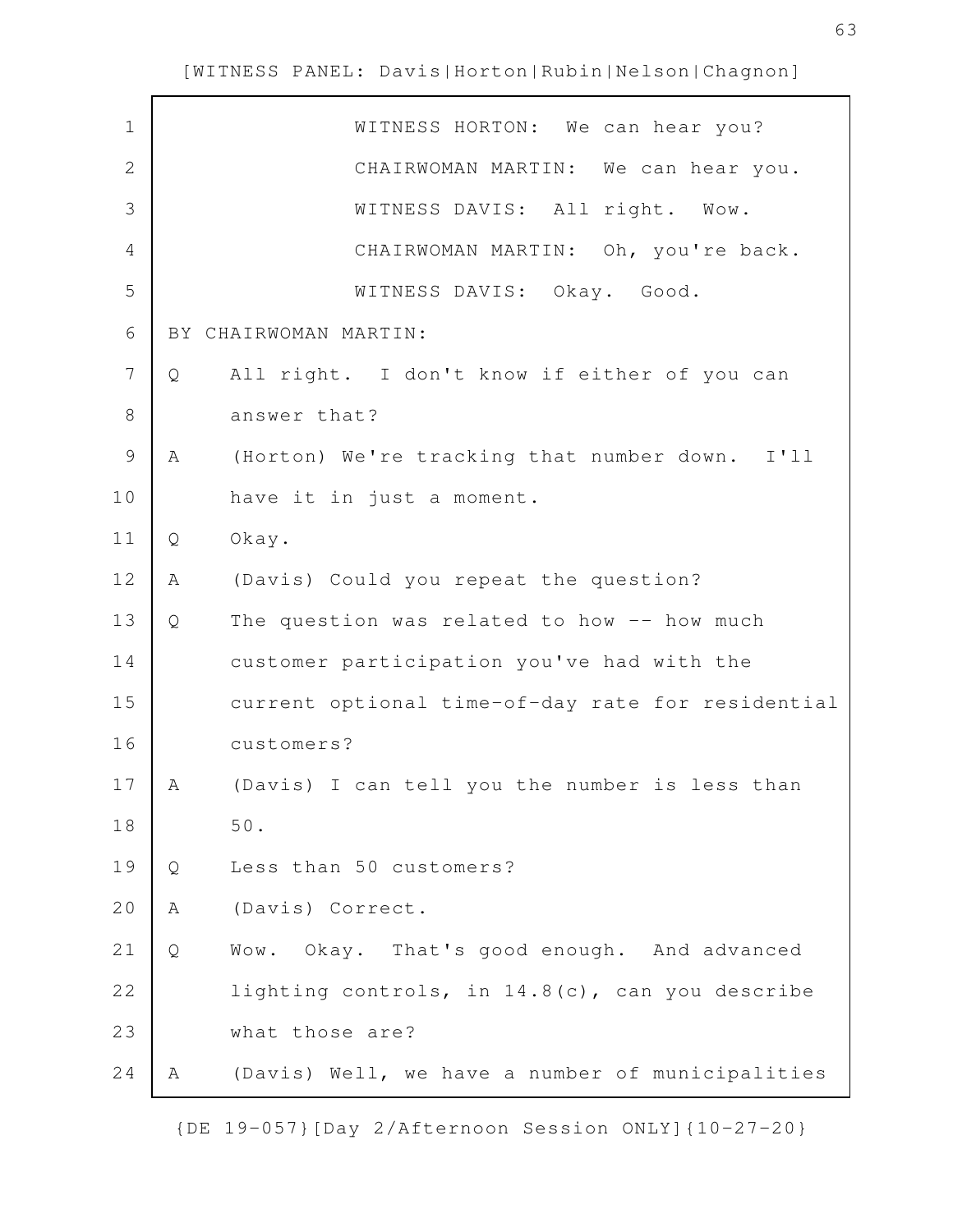| $\mathbf 1$   | who have installed a network of sorts, which      |
|---------------|---------------------------------------------------|
| 2             | allows them to control their lighting. And it     |
| 3             | might be tied to a number of other technologies,  |
| 4             | gun shot detection, parking lot occupancy. So,    |
| 5             | they have, respectively, a network of various     |
| 6             | applications, which includes being able to dim or |
| 7             | control lighting.                                 |
| 8             | And, so, the challenge is that the                |
| $\mathcal{G}$ | municipality may want to schedule how they        |
| 10            | operate their lights differently than the         |
| 11            | standard operating schedule. So, the advanced     |
| 12            | lighting control provision will allow us to       |
| 13            | receive a schedule from the municipality. They    |
| 14            | will tell us, effectively, what their operating   |
| 15            | schedule is, and we'll convert that to the        |
| 16            | equivalent number of hours that translates to.    |
| 17            | And, so, it's, for us, it's a simple mechanism of |
| 18            | converting the schedule to an adjustment to the   |
| 19            | number of hours we specify for the hours of       |
| 20            | lighting. If they dim the lights to half, half    |
| 21            | level, then the number of hours in the month will |
| 22            | be half of what we have in our rate schedule.     |
| 23            | So, it allows us to standardize the burn hours    |
| 24            | and set up our billing to accommodate the         |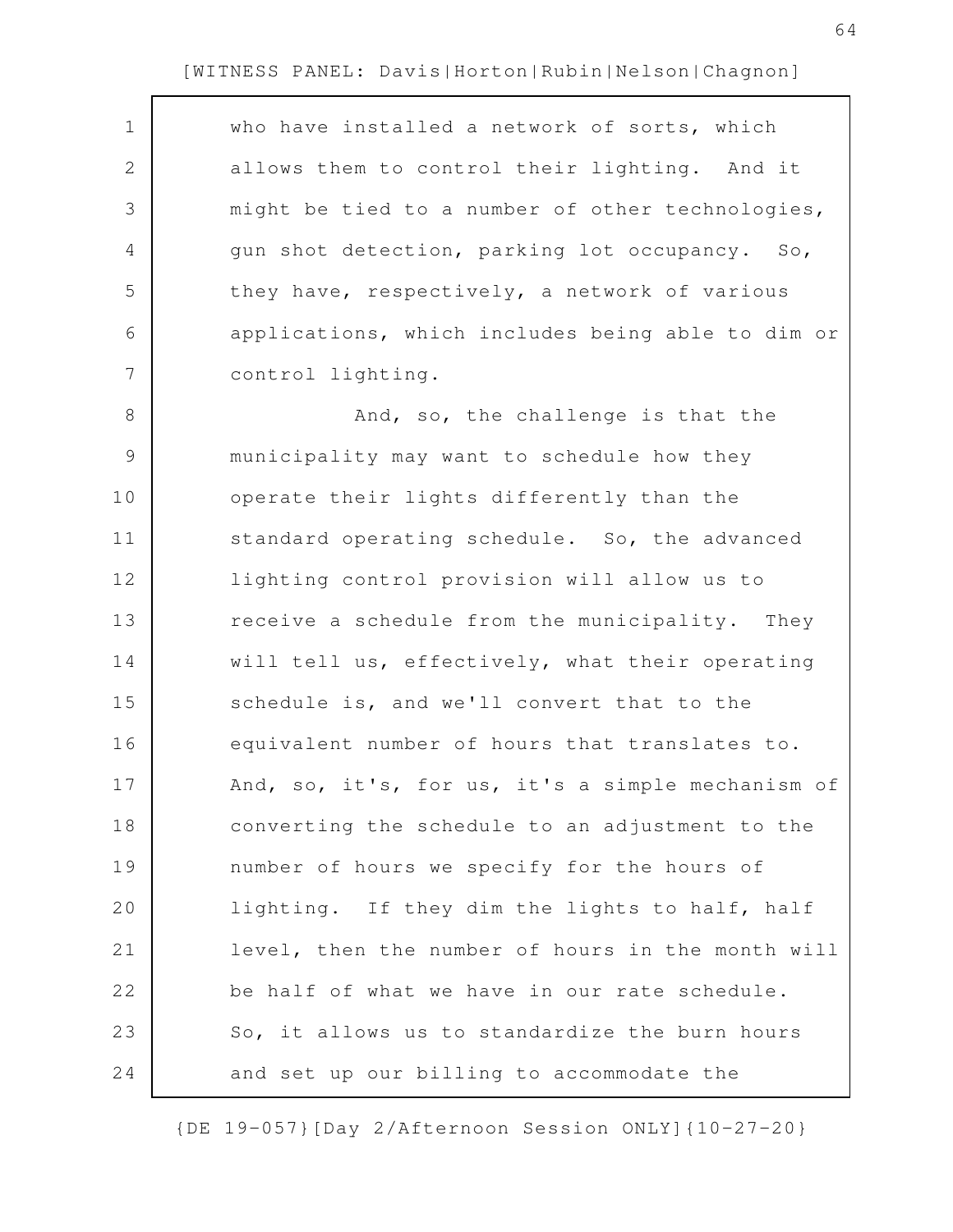| $\mathbf 1$   | schedule that the municipality will designate,    |
|---------------|---------------------------------------------------|
| 2             | and that will apply to all of their lights. And   |
| 3             | then they can operate those and maintain them in  |
| 4             | the manner that they choose. And, if there's a    |
| 5             | change in schedule, they simply have to provide   |
| 6             | us an update to that.                             |
| 7             | We had been talking with some of the              |
| 8             | municipalities who, you know, were kind of early  |
| $\mathcal{G}$ | pro-LED leaders, in the City of Durham, for       |
| 10            | example, that were accounts who have already      |
| 11            | installed these lights, and we're working out the |
| 12            | bugs as it is. So, this is a very timely and      |
| 13            | practical method to be able to apply this. And,   |
| 14            | again, we just have to make changes in our        |
| 15            | billing system, so that we accommodate all the    |
| 16            | details of this. But that's effectively what it   |
| 17            | boils down to.                                    |
| 18            | CHAIRWOMAN MARTIN: Okay. Thank you                |
| 19            | for that. Okay. I don't have any other            |
| 20            | questions.                                        |
| 21            | Let's see, Mr. Fossum, do you have any            |
| 22            | redirect?                                         |
| 23            | MR. FOSSUM: No, I do not. Thank you.              |
| 24            | CHAIRWOMAN MARTIN: And Mr. Buckley?               |

{DE 19-057}[Day 2/Afternoon Session ONLY]{10-27-20}

65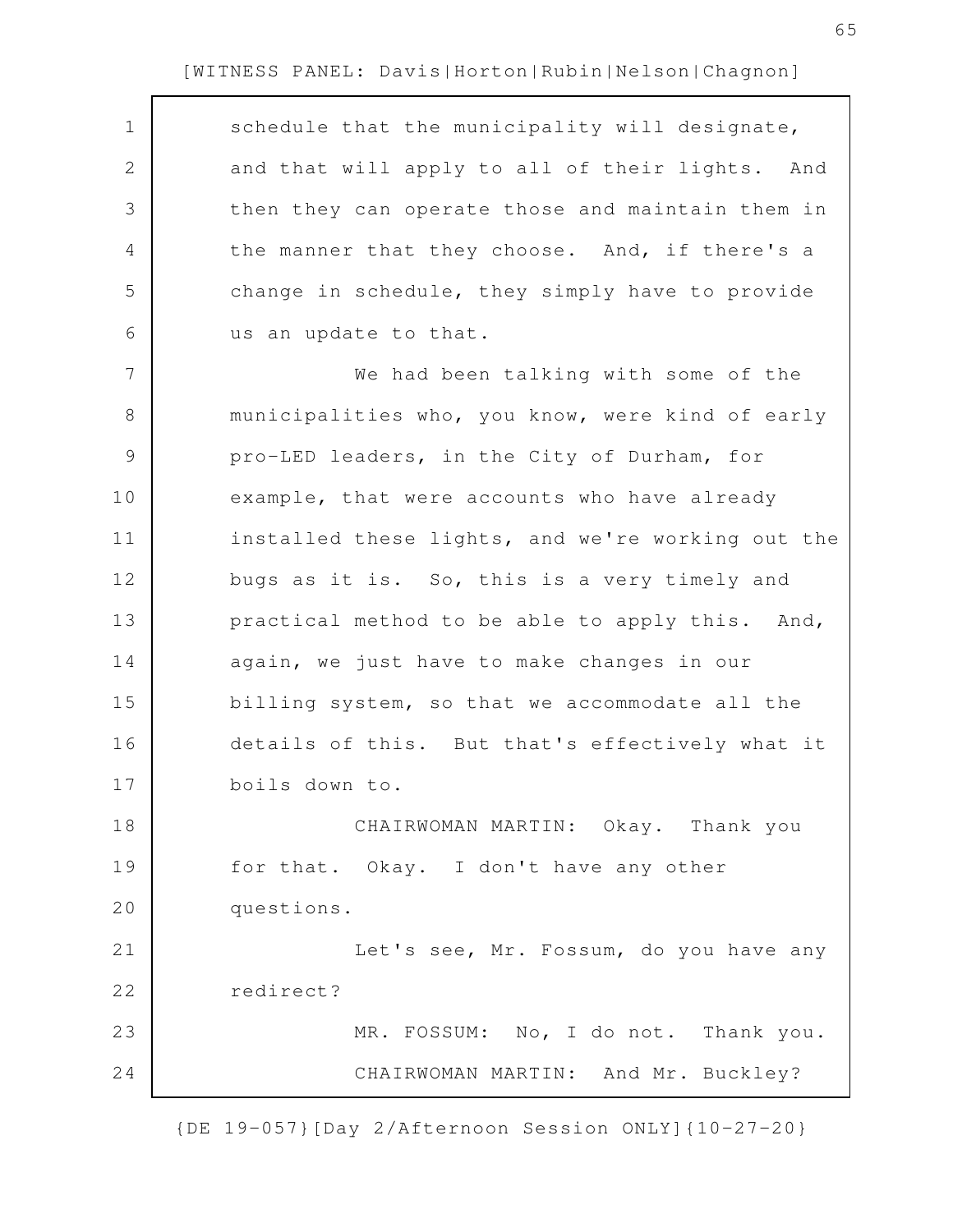| $\mathbf 1$    | MR. BUCKLEY: Just one question for                     |
|----------------|--------------------------------------------------------|
| $\sqrt{2}$     | Mr. Chagnon.                                           |
| 3              | REDIRECT EXAMINATION                                   |
| 4              | BY MR. BUCKLEY:                                        |
| 5              | Mr. Chagnon, would you agree that the passage of<br>Q  |
| 6              | a utility property tax assessment reform bill in       |
| $\overline{7}$ | 2019, known as "HB 700", might impact the              |
| 8              | reasonableness of a provision within a settlement      |
| 9              | in this rate case related to recovery of utility       |
| 10             | property taxes?                                        |
| 11             | (Chagnon) Yes, I would.<br>A                           |
| 12             | And would it make it -- would the passage of that<br>Q |
| 13             | bill and the phasing in of the methodologies           |
| 14             | agreed to, would that alleviate concerns around        |
| 15             | having to continue -- or, some degree of concern       |
| 16             | around having to continue to provide utilities         |
| 17             | with a heavy incentive to seek abatements?             |
| 18             | (Chagnon) Yes, it is. Correct.<br>Α                    |
| 19             | MR. BUCKLEY: Okay. Thank you. That's                   |
| 20             | it for Mr. Chagnon.                                    |
| 21             | CHAIRWOMAN MARTIN: Okay. Thank you.                    |
| 22             | And, Mr. Kreis, I don't think your witness got         |
| 23             | any follow-up questions. But if you have               |
| 24             | follow-up on prior questions?                          |